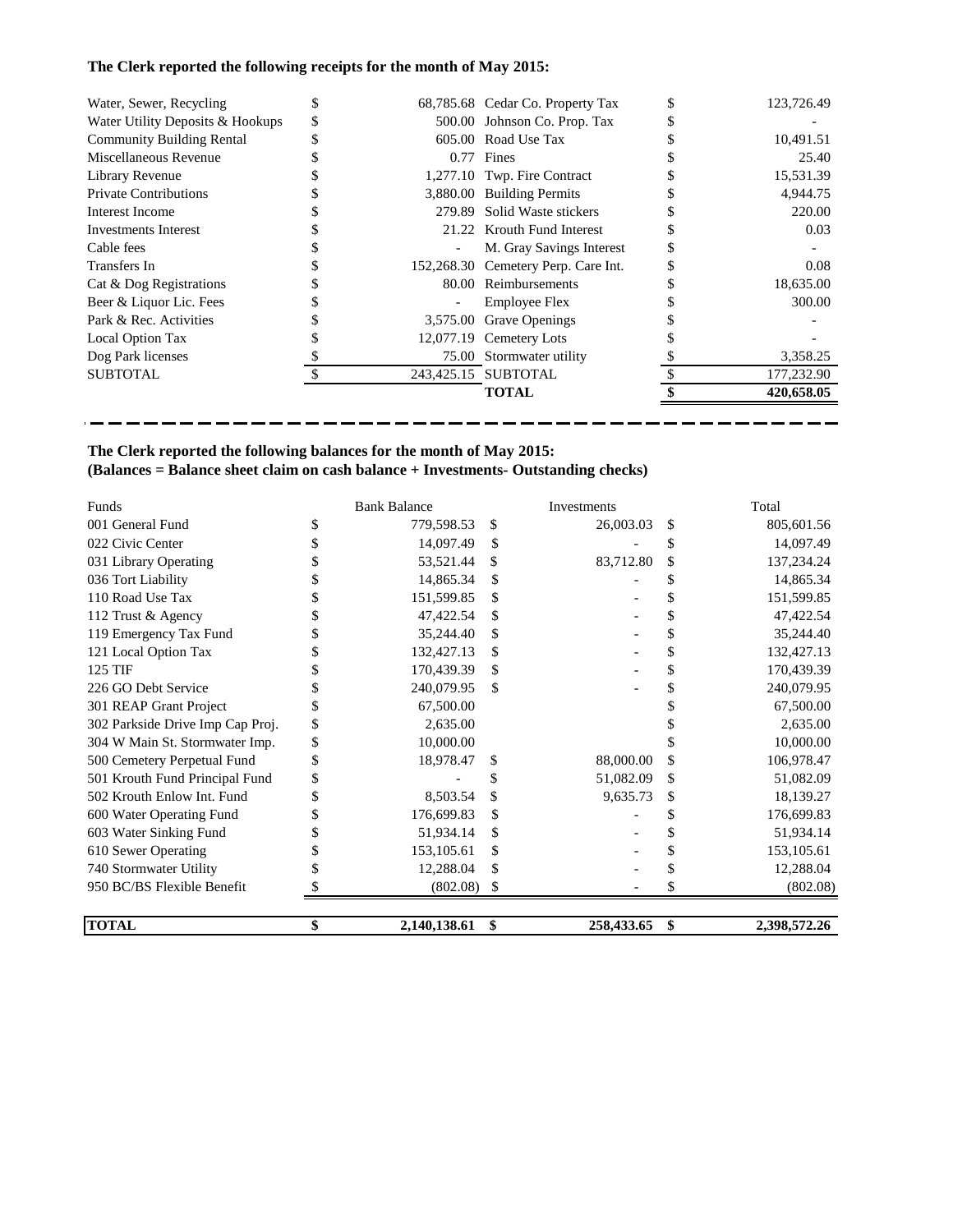# West Branch Public Library Treasurer's Report May 31, 2015

| <b>Krouth Principal</b><br>CD#13725104-1008 @ UICCU Due 7/18/15                  |              |                         | 0.60%                          | \$<br>51,082.09 | \$ | 51,082.09 |
|----------------------------------------------------------------------------------|--------------|-------------------------|--------------------------------|-----------------|----|-----------|
| <b>Investments</b>                                                               | <b>Fund</b>  | 501                     | <b>Total Krouth and Enlow:</b> |                 | S. | 51,082.09 |
|                                                                                  |              |                         |                                |                 |    |           |
|                                                                                  |              | <b>Krouth and Enlow</b> | <b>WPBL Interest Income</b>    |                 |    |           |
| Money Market #8828513591 (WBPL--Interest) Fund 502<br><b>Balance 5/31/15</b>     |              |                         |                                | \$<br>8,503.54  |    |           |
| Cash                                                                             | <b>Fund</b>  | 502                     |                                |                 | \$ | 8,503.54  |
| (Krouth Interest Fund)<br>CD#13725104-1010 @ UICCU Due 7/18/15                   |              |                         | 0.50%                          |                 | \$ | 9,635.73  |
| <b>Total WBPL Interest Income Krouth</b>                                         |              |                         |                                |                 |    |           |
| <b>Investments</b>                                                               | <b>Fund</b>  | 502                     |                                |                 | \$ | 9,635.73  |
| <b>Margery Gray Estate</b><br>(Savings Account)                                  |              |                         |                                |                 |    |           |
| Bus. Prem. Smart Money Account #0196852156                                       |              |                         |                                | \$<br>16,316.93 |    |           |
| Mather CD donation<br>CD#13725104-1011 @UICCU                                    | Due 1/03/16  |                         | 0.60%                          | \$<br>6,198.07  |    |           |
| Hansen CD donation<br>CD#13725104-1009 @UICCU                                    | Due 11/01/15 |                         | 0.60%                          | \$<br>50,477.82 |    |           |
| <b>Enlow Building Funds</b><br>(sale of old Library)<br>CD#10447 @ Liberty Trust | 5/2/2016     |                         | 0.40%                          | \$<br>10,719.98 |    |           |
| <b>Investments</b>                                                               | <b>Fund</b>  | 31                      |                                |                 | \$ | 83,712.80 |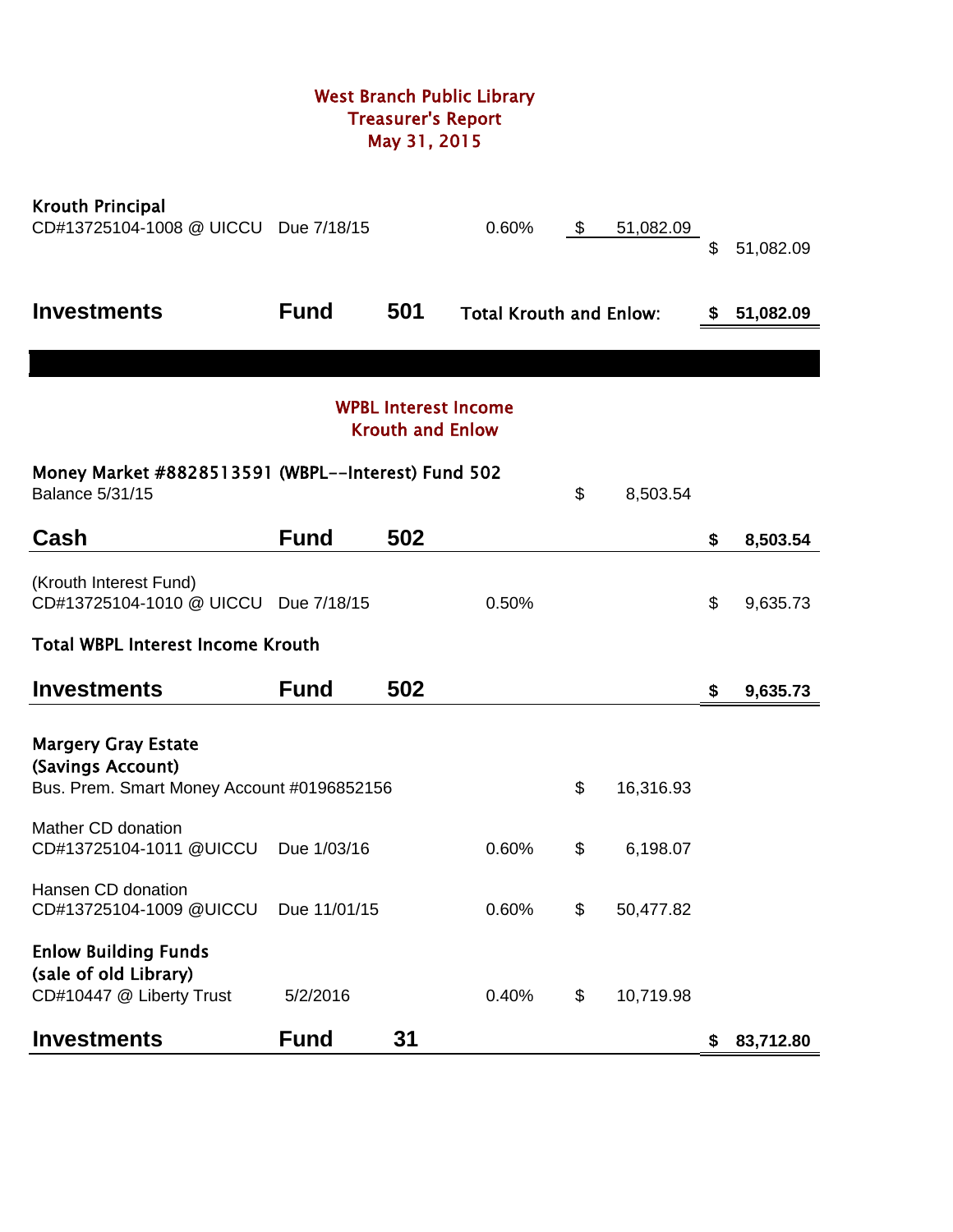## 6-22-2015 09:34 PM CITY OF WEST BRANCH PAGE: 1 MTD TREASURERS REPORT

|                               |              |                                                                                                                                                                                                                                                                                                                                                                                                                                                                                        | AS OF: MAY 31ST, 2015                                                                                                                                                                                                                                                                                                                                                                                                                                                                  |              |              |                |                       |
|-------------------------------|--------------|----------------------------------------------------------------------------------------------------------------------------------------------------------------------------------------------------------------------------------------------------------------------------------------------------------------------------------------------------------------------------------------------------------------------------------------------------------------------------------------|----------------------------------------------------------------------------------------------------------------------------------------------------------------------------------------------------------------------------------------------------------------------------------------------------------------------------------------------------------------------------------------------------------------------------------------------------------------------------------------|--------------|--------------|----------------|-----------------------|
|                               | BEGINNING    | $M-T-D$                                                                                                                                                                                                                                                                                                                                                                                                                                                                                | $M-T-D$                                                                                                                                                                                                                                                                                                                                                                                                                                                                                | CASH BASIS   | NET CHANGE   | NET CHANGE     | ACCRUAL ENDING        |
| <b>FUND</b>                   | CASH BALANCE | <b>REVENUES</b>                                                                                                                                                                                                                                                                                                                                                                                                                                                                        | <b>EXPENSES</b>                                                                                                                                                                                                                                                                                                                                                                                                                                                                        | ENDING BAL.  | OTHER ASSETS | LIABILITIES    | CASH BALANCE          |
| 001-GENERAL FUND              | 975,820.38   | 122,278.28                                                                                                                                                                                                                                                                                                                                                                                                                                                                             | 292,497.10                                                                                                                                                                                                                                                                                                                                                                                                                                                                             | 805,601.56   | 0.00         | 0.00           | 805,601.56            |
| 022-CIVIC CENTER              | 12,806.66    | 1,991.83                                                                                                                                                                                                                                                                                                                                                                                                                                                                               | 701.00                                                                                                                                                                                                                                                                                                                                                                                                                                                                                 | 14,097.49    | 0.00         | 0.00           | 14,097.49             |
| 031-LIBRARY                   | 148,484.17   | 1,298.32                                                                                                                                                                                                                                                                                                                                                                                                                                                                               | 12,548.25                                                                                                                                                                                                                                                                                                                                                                                                                                                                              | 137,234.24   | 0.00         | 0.00           | 137, 234.24           |
| 036-TORT LIABILITY            | 7,646.03     | 7,219.31                                                                                                                                                                                                                                                                                                                                                                                                                                                                               | 0.00                                                                                                                                                                                                                                                                                                                                                                                                                                                                                   | 14,865.34    | 0.00         | 0.00           | 14,865.34             |
| 050-HOME TOWN DAYS FUND       | 0.00         | 0.00                                                                                                                                                                                                                                                                                                                                                                                                                                                                                   | 0.00                                                                                                                                                                                                                                                                                                                                                                                                                                                                                   | 0.00         | 0.00         | 0.00           | 0.00                  |
| 110-ROAD USE TAX              | 143,213.70   | 10,491.51                                                                                                                                                                                                                                                                                                                                                                                                                                                                              | 2,105.36                                                                                                                                                                                                                                                                                                                                                                                                                                                                               | 151,599.85   | 0.00         | 0.00           | 151,599.85            |
| 111-POLICE RECOVERY ACT GRANT | 0.00         | 0.00                                                                                                                                                                                                                                                                                                                                                                                                                                                                                   | 0.00                                                                                                                                                                                                                                                                                                                                                                                                                                                                                   | 0.00         | 0.00         | 0.00           | 0.00                  |
| 112-TRUST AND AGENCY          | 53,573.66    | 12,618.09                                                                                                                                                                                                                                                                                                                                                                                                                                                                              | 18,769.21                                                                                                                                                                                                                                                                                                                                                                                                                                                                              | 47, 422.54   | 0.00         | 0.00           | 47, 422.54            |
| 119-EMERGENCY TAX FUND        | 32,470.72    | 2,773.68                                                                                                                                                                                                                                                                                                                                                                                                                                                                               | 0.00                                                                                                                                                                                                                                                                                                                                                                                                                                                                                   | 35, 244.40   | 0.00         | 0.00           | 35, 244.40            |
| 121-OPTION TAX                | 120,349.94   | 12,077.19                                                                                                                                                                                                                                                                                                                                                                                                                                                                              | 0.00                                                                                                                                                                                                                                                                                                                                                                                                                                                                                   | 132, 427.13  | 0.00         | 0.00           | 132, 427.13           |
| 125-T I F                     | 207,826.39   | 0.00                                                                                                                                                                                                                                                                                                                                                                                                                                                                                   | 37,387.00                                                                                                                                                                                                                                                                                                                                                                                                                                                                              | 170,439.39   | 0.00         | 0.00           | 170,439.39            |
| 160-ECONOMIC DEVELOPMENT      | 0.00         | 0.00                                                                                                                                                                                                                                                                                                                                                                                                                                                                                   | 0.00                                                                                                                                                                                                                                                                                                                                                                                                                                                                                   | 0.00         | 0.00         | 0.00           | 0.00                  |
| 225-TIF DEBT SERVICE          | 0.00         | 0.00                                                                                                                                                                                                                                                                                                                                                                                                                                                                                   | 0.00                                                                                                                                                                                                                                                                                                                                                                                                                                                                                   | 0.00         | 0.00         | 0.00           | 0.00                  |
| 226-GO DEBT SERVICE           | 203,074.85   | 159,008.94                                                                                                                                                                                                                                                                                                                                                                                                                                                                             | 122,003.84                                                                                                                                                                                                                                                                                                                                                                                                                                                                             | 240,079.95   | 0.00         | 0.00           | 240,079.95            |
| 301-REAP GRANT PROJECT        | 67,500.00    | 0.00                                                                                                                                                                                                                                                                                                                                                                                                                                                                                   | 0.00                                                                                                                                                                                                                                                                                                                                                                                                                                                                                   | 67,500.00    | 0.00         | 0.00           | 67,500.00             |
| 302-PARKSIDE DR IMP CAP PROJ  | 0.00         | 6,358.30                                                                                                                                                                                                                                                                                                                                                                                                                                                                               | 3,723.30                                                                                                                                                                                                                                                                                                                                                                                                                                                                               | 2,635.00     | 0.00         | 0.00           | 2,635.00              |
| 303-FIRE CAP PROJECT ADDITION | 0.00         | 0.00                                                                                                                                                                                                                                                                                                                                                                                                                                                                                   | 0.00                                                                                                                                                                                                                                                                                                                                                                                                                                                                                   | 0.00         | 0.00         | 0.00           | 0.00                  |
| 304-W MAIN ST STORMWATER IMP  | 0.00         | 10,000.00                                                                                                                                                                                                                                                                                                                                                                                                                                                                              | 0.00                                                                                                                                                                                                                                                                                                                                                                                                                                                                                   | 10,000.00    | 0.00         | 0.00           | 10,000.00             |
| 500-CEMETERY PERPETUAL FUND   | 106,978.39   | 0.08                                                                                                                                                                                                                                                                                                                                                                                                                                                                                   | 0.00                                                                                                                                                                                                                                                                                                                                                                                                                                                                                   | 106,978.47   | 0.00         | 0.00           | 106,978.47            |
| 501-KROUTH PRINCIPAL FUND     | 51,082.09    | 0.00                                                                                                                                                                                                                                                                                                                                                                                                                                                                                   | 0.00                                                                                                                                                                                                                                                                                                                                                                                                                                                                                   | 51,082.09    | 0.00         | 0.00           | 51,082.09             |
| 502-KROUTH INTEREST FUND      | 18,139.24    | 0.03                                                                                                                                                                                                                                                                                                                                                                                                                                                                                   | 0.00                                                                                                                                                                                                                                                                                                                                                                                                                                                                                   | 18,139.27    | 0.00         | 0.00           | 18, 139. 27           |
| 600-WATER FUND                | 211,470.27   | 39,469.66                                                                                                                                                                                                                                                                                                                                                                                                                                                                              | 74,240.10                                                                                                                                                                                                                                                                                                                                                                                                                                                                              | 176,699.83   | 0.00         | 0.00           | 176,699.83            |
| 601-WATER RESERVE FUND        | 0.00         | 0.00                                                                                                                                                                                                                                                                                                                                                                                                                                                                                   | 0.00                                                                                                                                                                                                                                                                                                                                                                                                                                                                                   | 0.00         | 0.00         | 0.00           | 0.00                  |
| 603-WATER SINKING FUND        | 46,354.14    | 5,580.00                                                                                                                                                                                                                                                                                                                                                                                                                                                                               | 0.00                                                                                                                                                                                                                                                                                                                                                                                                                                                                                   | 51,934.14    | 0.00         | 0.00           | 51,934.14             |
| 610-SEWER FUND                | 205, 367.33  | 26, 134.58                                                                                                                                                                                                                                                                                                                                                                                                                                                                             | 78,396.30                                                                                                                                                                                                                                                                                                                                                                                                                                                                              | 153,105.61   | 0.00         | 0.00           | 153, 105.61           |
| 614-WASTEWATER LIFT STATION   | 0.00         | 0.00                                                                                                                                                                                                                                                                                                                                                                                                                                                                                   | 0.00                                                                                                                                                                                                                                                                                                                                                                                                                                                                                   | 0.00         | 0.00         | 0.00           | 0.00                  |
| 740-STORM WATER UTILITY       | 25, 222.08   | 3,358.25                                                                                                                                                                                                                                                                                                                                                                                                                                                                               | 16,292.29                                                                                                                                                                                                                                                                                                                                                                                                                                                                              | 12,288.04    | 0.00         | 0.00           | 12,288.04             |
| 950-BC/BS FLEXIBLE BENEFIT    | 92.58)       | 0.00                                                                                                                                                                                                                                                                                                                                                                                                                                                                                   | 709.50 (                                                                                                                                                                                                                                                                                                                                                                                                                                                                               | 802.08)      | 0.00         | 0.00           | 802.08)<br>$\sqrt{2}$ |
| GRAND TOTAL                   | 2,637,287.46 | 420,658.05                                                                                                                                                                                                                                                                                                                                                                                                                                                                             | 659, 373.25                                                                                                                                                                                                                                                                                                                                                                                                                                                                            | 2,398,572.26 | 0.00         | 0.00           | 2,398,572.26          |
|                               |              | $\begin{array}{cccccccccc} \multicolumn{2}{c}{} & \multicolumn{2}{c}{} & \multicolumn{2}{c}{} & \multicolumn{2}{c}{} & \multicolumn{2}{c}{} & \multicolumn{2}{c}{} & \multicolumn{2}{c}{} & \multicolumn{2}{c}{} & \multicolumn{2}{c}{} & \multicolumn{2}{c}{} & \multicolumn{2}{c}{} & \multicolumn{2}{c}{} & \multicolumn{2}{c}{} & \multicolumn{2}{c}{} & \multicolumn{2}{c}{} & \multicolumn{2}{c}{} & \multicolumn{2}{c}{} & \multicolumn{2}{c}{} & \multicolumn{2}{c}{} & \mult$ | $\begin{array}{cccccccccc} \multicolumn{2}{c}{} & \multicolumn{2}{c}{} & \multicolumn{2}{c}{} & \multicolumn{2}{c}{} & \multicolumn{2}{c}{} & \multicolumn{2}{c}{} & \multicolumn{2}{c}{} & \multicolumn{2}{c}{} & \multicolumn{2}{c}{} & \multicolumn{2}{c}{} & \multicolumn{2}{c}{} & \multicolumn{2}{c}{} & \multicolumn{2}{c}{} & \multicolumn{2}{c}{} & \multicolumn{2}{c}{} & \multicolumn{2}{c}{} & \multicolumn{2}{c}{} & \multicolumn{2}{c}{} & \multicolumn{2}{c}{} & \mult$ |              |              | ============== | ==============        |

\*\*\* END OF REPORT \*\*\*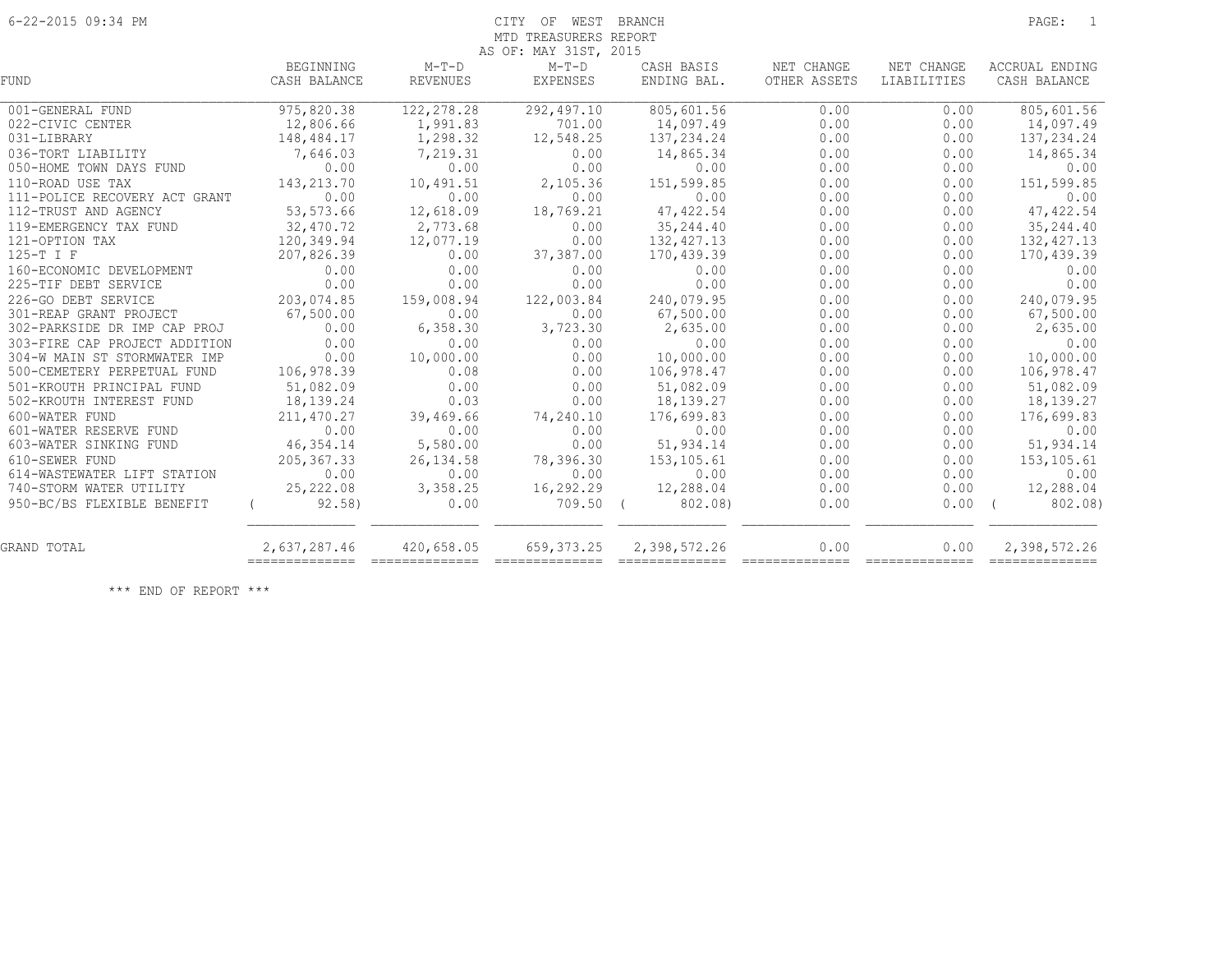### CASH & INVESTMENTS REPORT AS OF: MAY 31ST, 2015

| FUND ACCOUNT#<br>ACCOUNT NAME                                  | BEGINNING<br>BALANCE   | CURRENT<br>ACTIVITY  | <b>CURRENT</b><br><b>BALANCE</b> |
|----------------------------------------------------------------|------------------------|----------------------|----------------------------------|
| CASH & INVESTMENTS                                             |                        |                      |                                  |
| 001-GENERAL FUND                                               |                        |                      |                                  |
| 001-100 CLAIM ON CASH                                          | 613,985.22             | 170,218.82CR         | 443,766.40                       |
| 001-110 INVESTMENTS                                            | 5.00                   | 0.00                 | 5.00                             |
| 001-111 FIRE DEPT EOUIPMENT RESERVE                            | 0.00                   | 0.00                 | 0.00                             |
| 001-114 FIRE APPARATUS RESERVE                                 | 295,361.04             | 0.00                 | 295,361.04                       |
| 001-115 POLICE APPARATUS RESERVE                               | 4,880.70               | 0.00                 | 4,880.70                         |
| 001-116 CEMETERY RESERVE                                       | 0.00                   | 0.00                 | 0.00                             |
| 001-117 PARK & RECREATION RESERVE                              | 17,340.39              | 0.00                 | 17,340.39                        |
| 001-118 PUBLIC WORKS RESERVE                                   | 18,250.00              | 0.00                 | 18,250.00                        |
| 001-120 CEMETERY BLDG/EQUIP INVESTMENT                         | 19,508.27              | 0.00                 | 19,508.27                        |
| 001-121 PARK INVESTMENT                                        | 0.00                   | 0.00                 | 0.00                             |
| 001-122 CABLE COMMISSION INVESTMENT                            | 0.00                   | 0.00                 | 0.00                             |
| 001-123 LOCAL ACCESS INVESTMENT                                | 0.00                   | 0.00                 | 0.00                             |
| 001-124 LOCAL ACCESS INVESTMENT                                | 0.00                   | 0.00                 | 0.00                             |
| 001-125 RECREATION CENTER INVESTMENT                           | 0.00                   | 0.00                 | 0.00                             |
| 001-126 SIGNS-ACCIONA DTN INVESTMENT<br>TOTAL 001-GENERAL FUND | 6,489.76<br>975,820.38 | 0.00<br>170,218.82CR | 6,489.76<br>805,601.56           |
|                                                                |                        |                      |                                  |
| 022-CIVIC CENTER                                               |                        |                      |                                  |
| 022-100 CLAIM ON CASH                                          | 12,806.66              | 1,290.83             | 14,097.49                        |
| 022-110 INVESTMENTS                                            | 0.00                   | 0.00                 | 0.00                             |
| TOTAL 022-CIVIC CENTER                                         | 12,806.66              | 1,290.83             | 14,097.49                        |
| 031-LIBRARY                                                    |                        |                      |                                  |
| 031-100 CLAIM ON CASH                                          | 64,792.59              | 11,271.15CR          | 53, 521.44                       |
| 031-110 INVESTMENTS                                            | 83,691.58              | 21.22                | 83,712.80                        |
| TOTAL 031-LIBRARY                                              | 148,484.17             | 11,249.93CR          | 137, 234.24                      |
| 036-TORT LIABILITY                                             |                        |                      |                                  |
| 036-100 CLAIM ON CASH                                          | 7,646.03               | 7,219.31             | 14,865.34                        |
| 036-110 INVESTMENTS                                            | 0.00                   | 0.00                 | 0.00                             |
| TOTAL 036-TORT LIABILITY                                       | 7,646.03               | 7,219.31             | 14,865.34                        |
| 050-HOME TOWN DAYS FUND                                        |                        |                      |                                  |
| TOTAL 050-HOME TOWN DAYS FUND                                  | 0.00                   | 0.00                 | 0.00                             |
| 110-ROAD USE TAX                                               |                        |                      |                                  |
| 110-100 CLAIM ON CASH                                          | 143,213.70             | 8,386.15             | 151,599.85                       |
| 110-110 INVESTMENTS                                            | 0.00                   | 0.00                 | 0.00                             |
| 110-112 STREETS EQUIPMENT RESERVE                              | 0.00                   | 0.00                 | 0.00                             |
| TOTAL 110-ROAD USE TAX                                         | 143,213.70             | 8,386.15             | 151,599.85                       |
| 111-POLICE RECOVERY ACT GRANT                                  |                        |                      |                                  |
| TOTAL 111-POLICE RECOVERY ACT GRANT                            | 0.00                   | 0.00                 | 0.00                             |
| 112-TRUST AND AGENCY                                           |                        |                      |                                  |
| 112-100 CLAIM ON CASH                                          | 53,573.66              | 6,151.12CR           | 47, 422.54                       |
| 112-110 INVESTMENTS                                            | 0.00                   | 0.00                 | 0.00                             |
| TOTAL 112-TRUST AND AGENCY                                     | 53,573.66              | 6,151.12CR           | 47, 422.54                       |
|                                                                |                        |                      |                                  |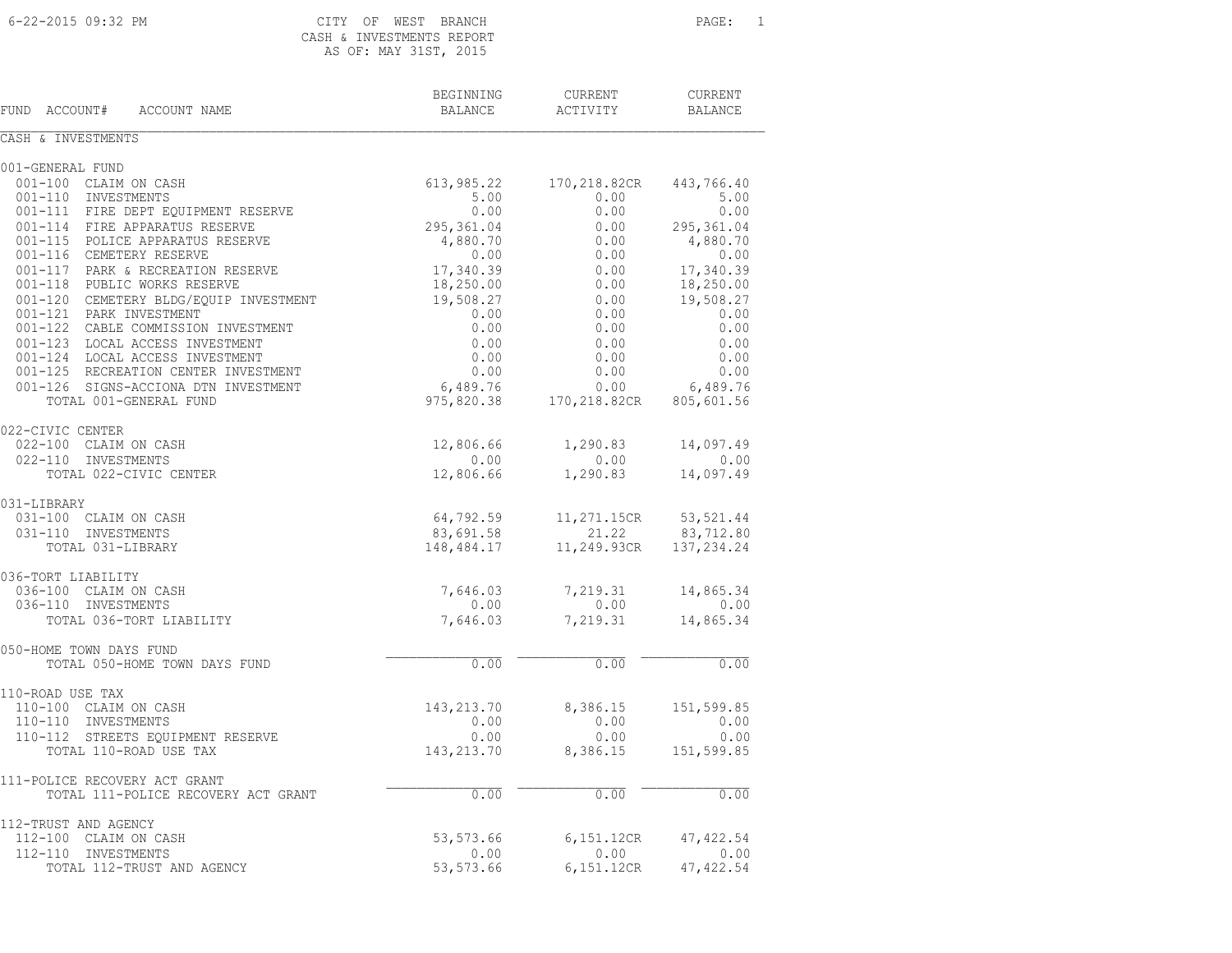#### 6-22-2015 09:32 PM CITY OF WEST BRANCH PAGE: 2 CASH & INVESTMENTS REPORT AS OF: MAY 31ST, 2015

BEGINNING CURRENT CURRENT

FUND ACCOUNT# ACCOUNT NAME BALANCE ACTIVITY BALANCE

| 119-EMERGENCY TAX FUND<br>119-100 CLAIM ON CASH | 32,470.72  | 2,773.68    | 35, 244.40  |
|-------------------------------------------------|------------|-------------|-------------|
| 119-110 INVESTMENTS                             | 0.00       | 0.00        | 0.00        |
| TOTAL 119-EMERGENCY TAX FUND                    | 32,470.72  | 2,773.68    | 35, 244.40  |
|                                                 |            |             |             |
| 121-OPTION TAX<br>121-100 CLAIM ON CASH         | 120,349.94 | 12,077.19   | 132, 427.13 |
| 121-110 INVESTMENTS                             | 0.00       | 0.00        | 0.00        |
| TOTAL 121-OPTION TAX                            | 120,349.94 | 12,077.19   | 132, 427.13 |
| 125-T I F                                       |            |             |             |
| 125-100 CLAIM ON CASH                           | 207,826.39 | 37,387.00CR | 170,439.39  |
| 125-110 INVESTMENTS                             | 0.00       | 0.00        | 0.00        |
| TOTAL 125-T I F                                 | 207,826.39 | 37,387.00CR | 170,439.39  |
| 160-ECONOMIC DEVELOPMENT                        |            |             |             |
| TOTAL 160-ECONOMIC DEVELOPMENT                  | 0.00       | 0.00        | 0.00        |
| 225-TIF DEBT SERVICE                            |            |             |             |
| TOTAL 225-TIF DEBT SERVICE                      | 0.00       | 0.00        | 0.00        |
| 226-GO DEBT SERVICE                             |            |             |             |
| 226-100 CLAIM ON CASH                           | 203,074.85 | 37,005.10   | 240,079.95  |
| TOTAL 226-GO DEBT SERVICE                       | 203,074.85 | 37,005.10   | 240,079.95  |
| 301-REAP GRANT PROJECT                          |            |             |             |
| 301-100 CLAIM ON CASH                           | 67,500.00  | 0.00        | 67,500.00   |
| 301-101 CASH                                    | 0.00       | 0.00        | 0.00        |
| 301-110 INVESTMENTS                             | 0.00       | 0.00        | 0.00        |
| TOTAL 301-REAP GRANT PROJECT                    | 67,500.00  | 0.00        | 67,500.00   |
| 302-PARKSIDE DR IMP CAP PROJ                    |            |             |             |
| 302-100 CLAIM ON CASH                           | 0.00       | 2,635.00    | 2,635.00    |
| 302-101 CASH                                    | 0.00       | 0.00        | 0.00        |
| 302-110 INVESTMENTS                             | 0.00       | 0.00        | 0.00        |
| TOTAL 302-PARKSIDE DR IMP CAP PROJ              | 0.00       | 2,635.00    | 2,635.00    |
| 303-FIRE CAP PROJECT ADDITION                   |            |             |             |
| TOTAL 303-FIRE CAP PROJECT ADDITION             | 0.00       | 0.00        | 0.00        |
| 304-W MAIN ST STORMWATER IMP                    |            |             |             |
| 304-100 CLAIM ON CASH                           | 0.00       | 10,000.00   | 10,000.00   |
| TOTAL 304-W MAIN ST STORMWATER IMP              | 0.00       | 10,000.00   | 10,000.00   |
| 500-CEMETERY PERPETUAL FUND                     |            |             |             |
| 500-100 CLAIM ON CASH                           | 18,978.39  | 0.08        | 18,978.47   |
| 500-110 INVESTMENTS                             | 88,000.00  | 0.00        | 88,000.00   |
| TOTAL 500-CEMETERY PERPETUAL FUND               | 106,978.39 | 0.08        | 106,978.47  |
|                                                 |            |             |             |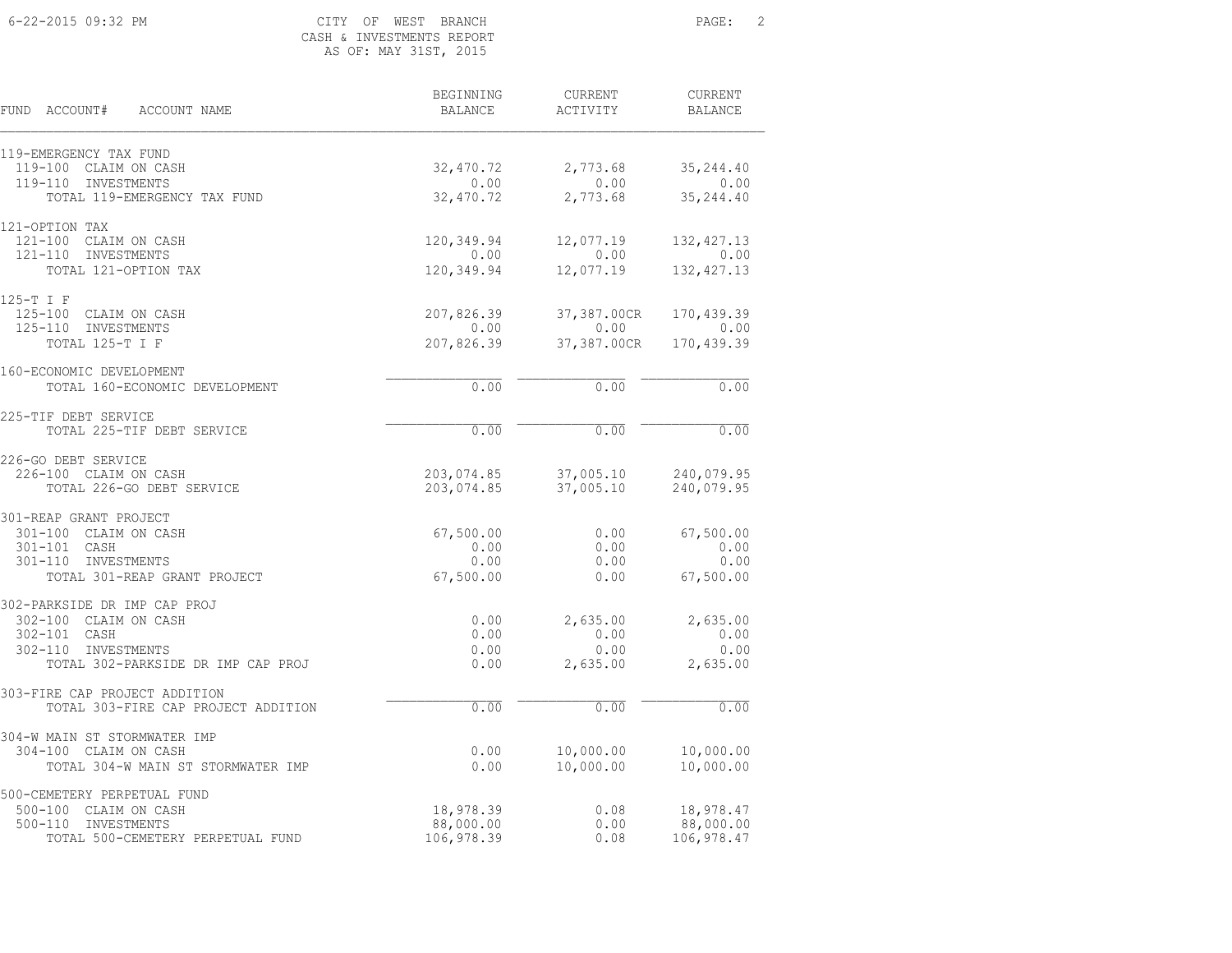#### 6-22-2015 09:32 PM CITY OF WEST BRANCH PAGE: 3 CASH & INVESTMENTS REPORT AS OF: MAY 31ST, 2015

BEGINNING CURRENT CURRENT

FUND ACCOUNT# ACCOUNT NAME **BALANCE** BALANCE ACTIVITY BALANCE

| TOTAL CASH & INVESTMENTS                                                                                         | 2,637,287.46                      |                                      | 238,715.20CR 2,398,572.26          |
|------------------------------------------------------------------------------------------------------------------|-----------------------------------|--------------------------------------|------------------------------------|
| 950-BC/BS FLEXIBLE BENEFIT<br>950-100 CLAIM ON CASH<br>TOTAL 950-BC/BS FLEXIBLE BENEFIT                          | 92.58CR<br>92.58CR                | 709.50CR<br>709.50CR                 | 802.08CR<br>802.08CR               |
| 740-STORM WATER UTILITY<br>740-100 CLAIM ON CASH<br>TOTAL 740-STORM WATER UTILITY                                | 25,222.08<br>25,222.08            |                                      | 12,934.04CR 12,288.04              |
| 614-WASTEWATER LIFT STATION<br>614-100 CLAIM ON CASH<br>614-110 INVESTMENTS<br>TOTAL 614-WASTEWATER LIFT STATION | 0.00<br>0.00<br>0.00              | 0.00<br>0.00<br>0.00                 | 0.00<br>0.00<br>0.00               |
| 610-SEWER FUND<br>610-100 CLAIM ON CASH<br>610-110 INVESTMENTS<br>TOTAL 610-SEWER FUND                           | 205,367.33<br>0.00<br>205, 367.33 | 52,261.72CR<br>$0.00$<br>52,261.72CR | 153, 105.61<br>0.00<br>153, 105.61 |
| 603-WATER SINKING FUND<br>603-100 CLAIM ON CASH<br>TOTAL 603-WATER SINKING FUND                                  | 46, 354.14<br>46,354.14           | 5,580.00<br>5,580.00                 | 51,934.14<br>51,934.14             |
| 601-WATER RESERVE FUND<br>TOTAL 601-WATER RESERVE FUND                                                           | 0.00                              | 0.00                                 | 0.00                               |
| 600-WATER FUND<br>600-100 CLAIM ON CASH<br>600-110 INVESTMENTS<br>TOTAL 600-WATER FUND                           | 211,470.27<br>0.00<br>211,470.27  | 34,770.44CR<br>0.00<br>34,770.44CR   | 176,699.83<br>0.00<br>176,699.83   |
| 502-KROUTH INTEREST FUND<br>502-100 CLAIM ON CASH<br>502-110 INVESTMENTS<br>TOTAL 502-KROUTH INTEREST FUND       | 8,503.51<br>9,635.73<br>18,139.24 | 0.03<br>0.00<br>0.03                 | 8,503.54<br>9,635.73<br>18,139.27  |
| 501-100 CLAIM ON CASH<br>501-110 INVESTMENTS<br>TOTAL 501-KROUTH PRINCIPAL FUND                                  | 0.00<br>51,082.09<br>51,082.09    | 0.00<br>0.00<br>0.00                 | 0.00<br>51,082.09<br>51,082.09     |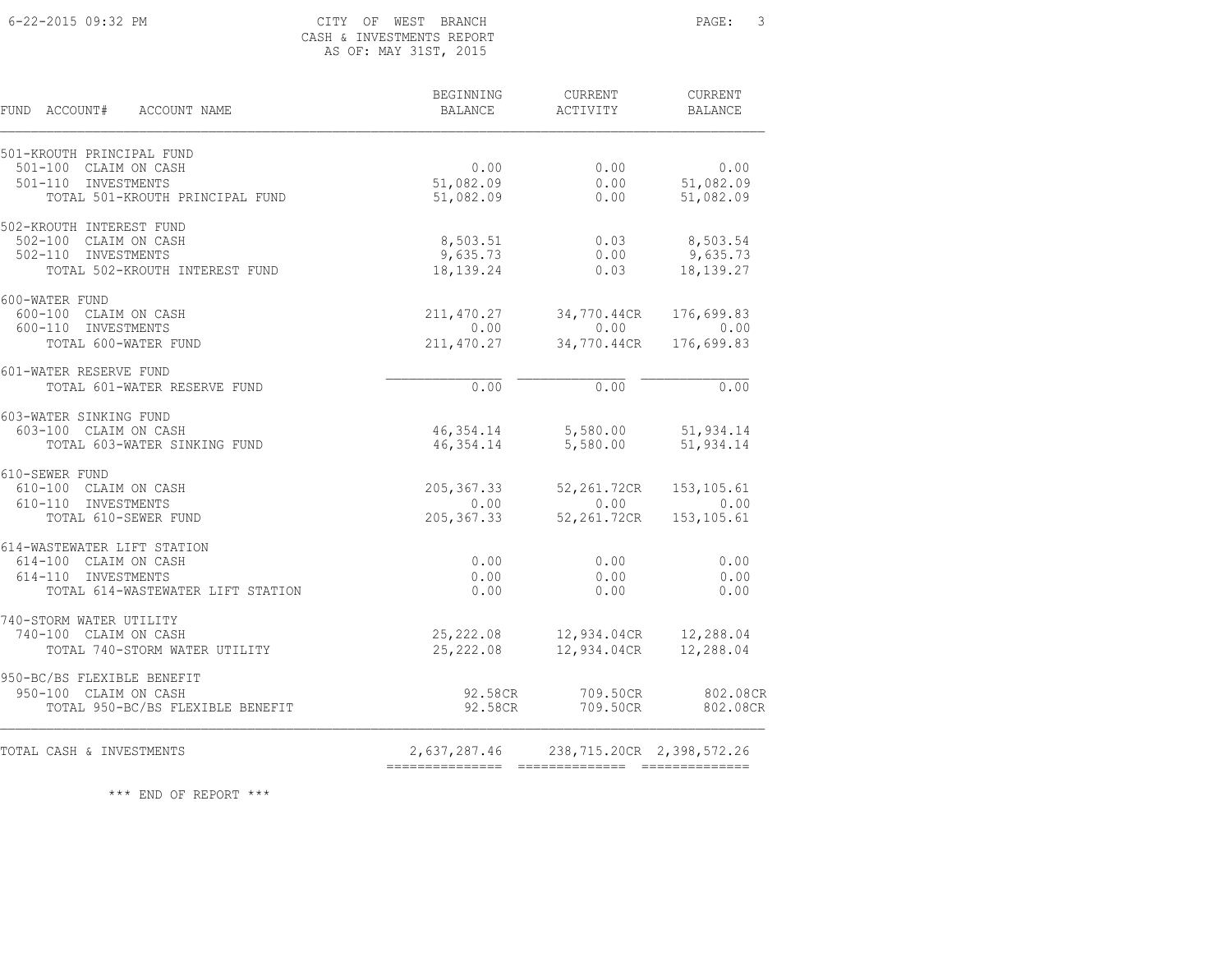| <b>INVESTMENTS</b> |      |                      |               |               |                                       |                |                      |             |
|--------------------|------|----------------------|---------------|---------------|---------------------------------------|----------------|----------------------|-------------|
| <b>CD</b> Number   | Rate | <b>Bank</b>          |               | <b>Amount</b> | <b>Purchasing Fund</b>                | Int. Fund      | <b>Maturity Date</b> | <b>Fund</b> |
|                    |      |                      |               |               |                                       |                |                      |             |
| 13725104-1012      | 0.50 | <b>UI</b> Credit     | \$            | 19,508.27     | Cemetery Building/Equipment           | Cert. of Dep   | 1/16/2016            | 001/120     |
| 13725104-1013      | 0.50 | <b>UI</b> Credit     | \$            | 6,489.76      | Streetscape - Acciona Donation        | Cert. of Dep   | 10/3/2015            | 001/126     |
| 13725104           | 0.00 | <b>UI</b> Credit     | \$            | 5.00          | <b>General Fund Savings Account</b>   | <b>Savings</b> |                      | 001/110     |
|                    |      |                      | \$            | 26,003.03     |                                       |                |                      |             |
|                    |      |                      |               |               |                                       |                |                      |             |
| 13725104-1011      | 0.60 | <b>UI</b> Credit     | $\mathcal{S}$ | 6,198.07      | Library - Mather CD Donation          | Cert. of Dep   | 1/3/2016             | 031/110     |
| 10447              | 0.40 | <b>Liberty Trust</b> | $\mathcal{S}$ | 10,719.98     | <b>Enlow Building CD</b>              | Cert. of Dep   | 5/2/2016             | 031/110     |
| 13725104-1009      | 0.60 | <b>UI</b> Credit     |               | 50,477.82     | Library - Hansen CD Donation          | Cert. of Dep   | 11/1/2015            | 031/110     |
|                    |      | <b>US Bank</b>       |               | 16,316.93     | M. Gray US Bank Savings Acct.         | Savings        |                      | 031/110     |
|                    |      |                      | \$            | 83,712.80     |                                       |                |                      |             |
| 25106790           | 0.45 | Hills Bank           | \$            | 88,000.00     | Perpetual Care                        | General        | 4/6/2016             | 500         |
|                    |      |                      |               |               |                                       |                |                      |             |
| 13725104-1008      | 0.60 | <b>UI</b> Credit     | \$            | 51,082.09     | <b>Krouth Principal</b>               | Cert. of Dep   | 7/18/2015            | 501/110     |
|                    |      |                      | \$            | 51,082.09     |                                       |                |                      |             |
| 13725104-1010      | 0.50 | <b>UI</b> Credit     | \$            | 9,635.73      | Public Library - Krouth Interest Fund | Cert. of Dep   | 7/18/2015            | 502         |
|                    |      |                      | \$            | 9,635.73      |                                       |                |                      |             |
|                    |      |                      |               |               |                                       |                |                      |             |
|                    |      |                      |               |               |                                       |                |                      |             |
|                    |      |                      |               |               |                                       |                |                      |             |
|                    |      |                      |               | \$258,433.65  | <b>Total Investments</b>              |                |                      |             |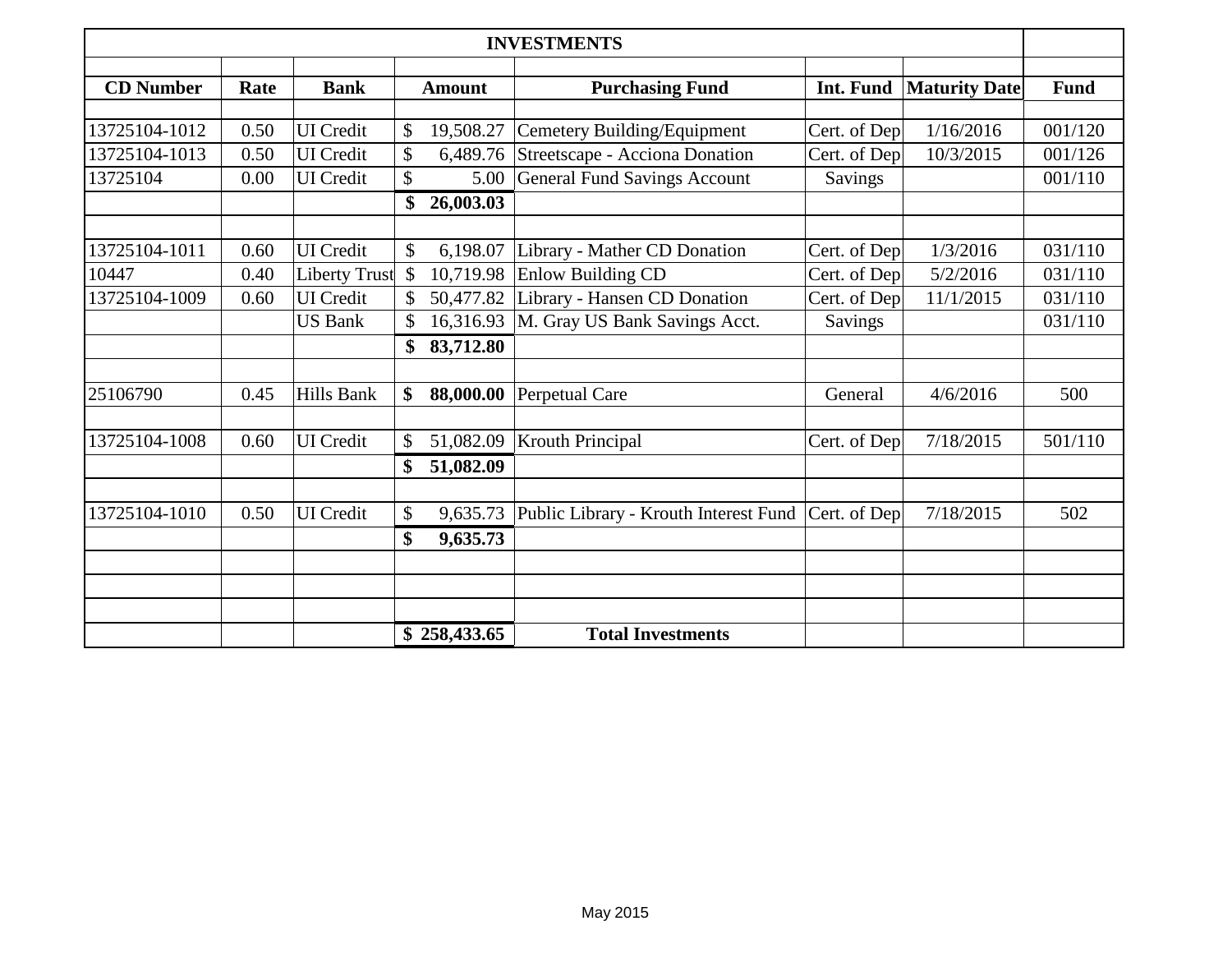6-23-2015 08:50 AM CITY OF WEST BRANCH PAGE: 1 EXPENDITURES BY DEPARTMENT (UNAUDITED) AS OF: MAY 31ST, 2015

|                                      |                                                                                          |                                 |                   |                        |                       | 91.67% OF FISCAL YEAR           |
|--------------------------------------|------------------------------------------------------------------------------------------|---------------------------------|-------------------|------------------------|-----------------------|---------------------------------|
| DEPARTMENTAL EXPENDITURES            |                                                                                          | <b>CURRENT</b><br><b>BUDGET</b> | CURRENT<br>PERIOD | YEAR TO DATE<br>ACTUAL | % OF<br><b>BUDGET</b> | <b>BUDGET</b><br><b>BALANCE</b> |
| POLICE OPERATION<br>---------------- |                                                                                          |                                 |                   |                        |                       |                                 |
| 001-GENERAL FUND                     |                                                                                          |                                 |                   |                        |                       |                                 |
| $001 - 5 - 1 - 110 - 6010$           | SALARIES AND WAGES                                                                       | 185,569.00                      | 12,885.24         | 156,705.61             | 84.45                 | 28,863.39                       |
| $001 - 5 - 1 - 110 - 6210$           | DUES, MEMBERSHIP                                                                         | 3,000.00                        | 0.00              | 2,833.75               | 94.46                 | 166.25                          |
|                                      | 001-5-1-110-6230 TRAINING AND EDUCATION                                                  | 2,000.00                        | 140.00            | 1,087.25               | 54.36                 | 912.75                          |
| 001-5-1-110-6240                     | TRAVEL AND CONFERENCE                                                                    | 2,000.00                        | 0.00              | 931.34                 | 46.57                 | 1,068.66                        |
|                                      | 001-5-1-110-6320 BLDG/GROUNDS OPERATIONS/SUPPLI                                          | 800.00                          | 43.98             | 860.16                 | $107.52$ (            | 60.16)                          |
|                                      | 001-5-1-110-6331 MOTOR OPERATION FUEL                                                    | 13,500.00                       | 623.74            | 9,255.06               | 68.56                 | 4,244.94                        |
|                                      | 001-5-1-110-6332 REPAIR/MAINTENANCE-VEHICLES                                             | 5,000.00                        | 0.00              | 3,841.96               | 76.84                 | 1,158.04                        |
| 001-5-1-110-63501 REPAIRS-RADIOS     |                                                                                          | 8,000.00                        | 0.00              | 6,613.65               | 82.67                 | 1,386.35                        |
|                                      | 001-5-1-110-6371 UTILITY SERVICES/GAS, ELECTRIC<br>001-5-1-110-6373 TELEPHONE/OPERATIONS | 2,000.00<br>7,000.00            | 200.76<br>415.52  | 2,580.76<br>4,545.63   | $129.04$ (<br>64.94   | 580.76)<br>2,454.37             |
| 001-5-1-110-6411 LEGAL FEES          |                                                                                          | 1,000.00                        | 0.00              | 0.00                   | 0.00                  | 1,000.00                        |
|                                      | 001-5-1-110-6414 ADVERTISEMENT & LEGAL PUBLICAT                                          | 500.00                          | 0.00              | 0.00                   | 0.00                  | 500.00                          |
| 001-5-1-110-6491 RESERVE OFFICERS    |                                                                                          | 1,500.00                        | 0.00              | 0.00                   | 0.00                  | 1,500.00                        |
| 001-5-1-110-6498                     | CONTRACT PAYMENTS                                                                        | 2,700.00                        | 0.00              | 6,489.87               | $240.37$ (            | 3,789.87)                       |
| 001-5-1-110-6504 MINOR EOUIPMENT     |                                                                                          | 1,000.00                        | 0.00              | 423.91                 | 42.39                 | 576.09                          |
| 001-5-1-110-6506 OFFICE SUPPLIES     |                                                                                          | 1,000.00                        | 0.00              | 748.82                 | 74.88                 | 251.18                          |
|                                      | 001-5-1-110-6508 POSTAGE AND SHIPPING                                                    | 200.00                          | 0.00              | 0.00                   | 0.00                  | 200.00                          |
| 001-5-1-110-6510                     | SAFETY EQUIPMENT                                                                         | 0.00                            | 0.00              | 255.25                 | $0.00$ (              | 255.25)                         |
| 001-5-1-110-6513 AMMUNITION          |                                                                                          | 750.00                          | 0.00              | 706.42                 | 94.19                 | 43.58                           |
|                                      | 001-5-1-110-6521 MOTOR VEHICLE MAINT. SUPPLIES                                           | 1,000.00                        | 0.00              | 14.70                  | 1.47                  | 985.30                          |
| 001-5-1-110-6529 UNIFORMS            |                                                                                          | 1,500.00                        | 442.63            | 3,680.45               | $245.36$ (            | 2,180.45                        |
| 001-5-1-110-6599 MISC. SUPPLIES      |                                                                                          | 3,000.00                        | 58.98             | 331.58                 | 11.05                 | 2,668.42                        |
| 001-5-1-110-6725 OFFICE EQUIPMENT    | 001-5-1-110-6723 VEHICLE SET ASIDE                                                       | 22,000.00<br>2,500.00           | 0.00<br>0.00      | 0.00<br>1,915.45       | 0.00<br>76.62         | 22,000.00<br>584.55             |
| 001-5-1-110-6727 EQUIPMENT           |                                                                                          | 3,500.00                        | 0.00              | 2,133.85               | 60.97                 | 1,366.15                        |
| TOTAL 001-GENERAL FUND               |                                                                                          | 271,019.00                      | 14,810.85         | 205, 955.47            | 75.99                 | 65,063.53                       |
|                                      |                                                                                          |                                 |                   |                        |                       |                                 |
| 036-TORT LIABILITY                   |                                                                                          |                                 |                   |                        |                       |                                 |
| 036-5-1-110-6160 WORKMENS COMP.      |                                                                                          | 6,069.00                        | 0.00              | 6,069.00               | 100.00                | 0.00                            |
|                                      | 036-5-1-110-64081 LIABILITY INSURANCE                                                    | 8,504.00                        | 0.00              | 1,417.59               | 16.67                 | 7,086.41                        |
| TOTAL 036-TORT LIABILITY             |                                                                                          | 14,573.00                       | 0.00              | 7,486.59               | 51.37                 | 7,086.41                        |
| 112-TRUST AND AGENCY                 |                                                                                          |                                 |                   |                        |                       |                                 |
| 112-5-1-110-6110 FICA                |                                                                                          | 14,197.00                       | 908.59            | 11,166.43              | 78.65                 | 3,030.57                        |
| 112-5-1-110-6130 IPERS               |                                                                                          | 18,817.00                       | 1,306.57          | 15,889.99              | 84.44                 | 2,927.01                        |
| 112-5-1-110-6150 GROUP INSURANCE     |                                                                                          | 30,682.00                       | 2,688.95          | 28,570.37              | 93.12                 | 2,111.63                        |
| TOTAL 112-TRUST AND AGENCY           |                                                                                          | 63,696.00                       | 4,904.11          | 55,626.79              | 87.33                 | 8,069.21                        |
|                                      |                                                                                          |                                 |                   |                        |                       |                                 |
| TOTAL POLICE OPERATION               |                                                                                          | 349,288.00                      | 19,714.96         | 269,068.85             | 77.03                 | 80,219.15                       |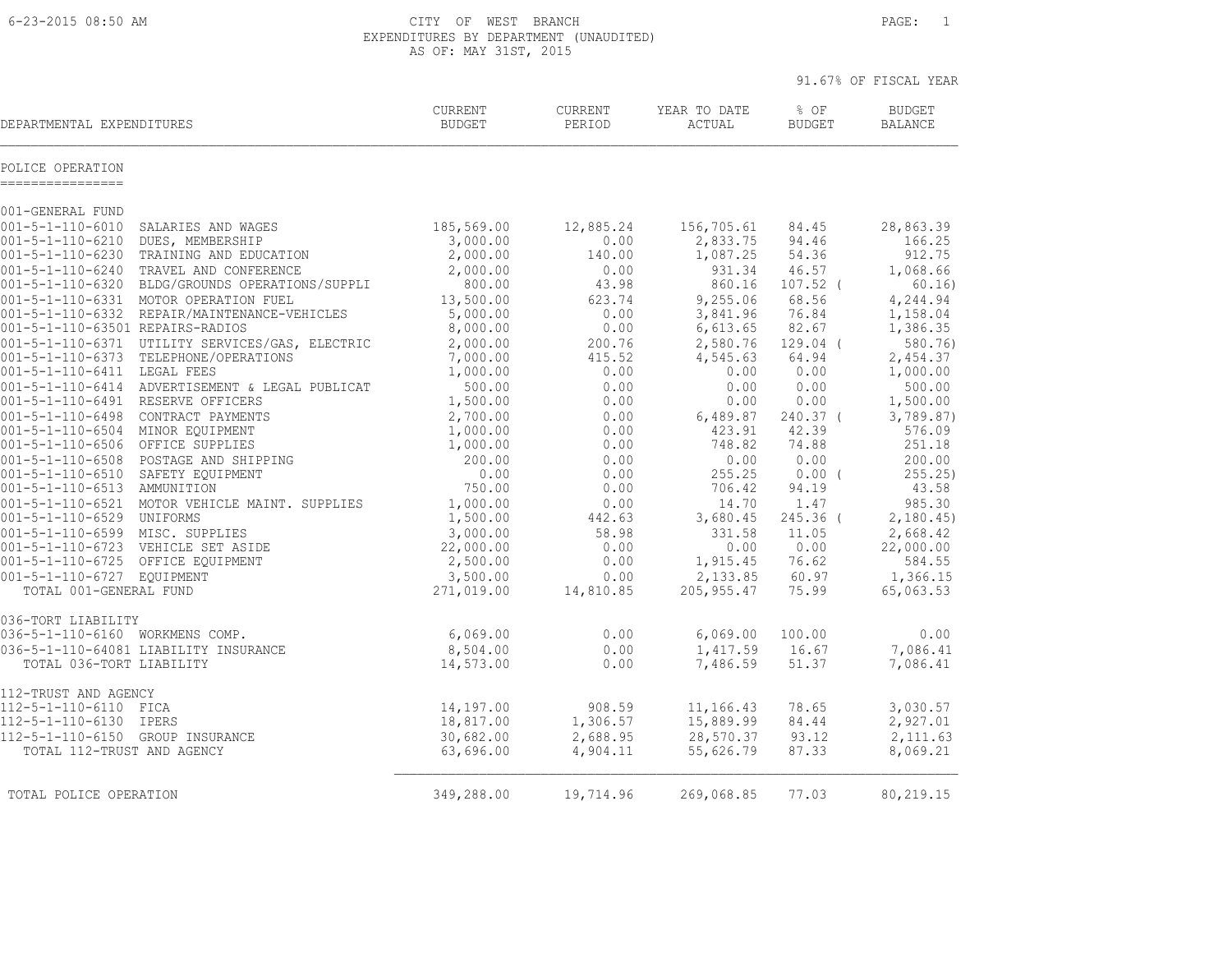6-23-2015 08:50 AM CITY OF WEST BRANCH PAGE: 2 EXPENDITURES BY DEPARTMENT (UNAUDITED) AS OF: MAY 31ST, 2015

|                                                                                                                                                                                                                                                                                                                                                                                                                                                                                                                                                                                                                                                                                                                                                                                                         |                                                                                                                                                                                                                               |                                                                                                                                                                                |                                                                                                                                                                                                                           |                                                                                                                                                                           | 91.67% OF FISCAL YEAR                                                                                                                                                                                                  |
|---------------------------------------------------------------------------------------------------------------------------------------------------------------------------------------------------------------------------------------------------------------------------------------------------------------------------------------------------------------------------------------------------------------------------------------------------------------------------------------------------------------------------------------------------------------------------------------------------------------------------------------------------------------------------------------------------------------------------------------------------------------------------------------------------------|-------------------------------------------------------------------------------------------------------------------------------------------------------------------------------------------------------------------------------|--------------------------------------------------------------------------------------------------------------------------------------------------------------------------------|---------------------------------------------------------------------------------------------------------------------------------------------------------------------------------------------------------------------------|---------------------------------------------------------------------------------------------------------------------------------------------------------------------------|------------------------------------------------------------------------------------------------------------------------------------------------------------------------------------------------------------------------|
| DEPARTMENTAL EXPENDITURES                                                                                                                                                                                                                                                                                                                                                                                                                                                                                                                                                                                                                                                                                                                                                                               | CURRENT<br><b>BUDGET</b>                                                                                                                                                                                                      | <b>CURRENT</b><br>PERIOD                                                                                                                                                       | YEAR TO DATE<br>ACTUAL                                                                                                                                                                                                    | % OF<br><b>BUDGET</b>                                                                                                                                                     | <b>BUDGET</b><br><b>BALANCE</b>                                                                                                                                                                                        |
| FIRE OPERATION<br>--------------                                                                                                                                                                                                                                                                                                                                                                                                                                                                                                                                                                                                                                                                                                                                                                        |                                                                                                                                                                                                                               |                                                                                                                                                                                |                                                                                                                                                                                                                           |                                                                                                                                                                           |                                                                                                                                                                                                                        |
| 001-GENERAL FUND                                                                                                                                                                                                                                                                                                                                                                                                                                                                                                                                                                                                                                                                                                                                                                                        |                                                                                                                                                                                                                               |                                                                                                                                                                                |                                                                                                                                                                                                                           |                                                                                                                                                                           |                                                                                                                                                                                                                        |
| $001 - 5 - 1 - 150 - 6010$<br>SALARIES AND WAGES<br>$001 - 5 - 1 - 150 - 6210$<br>DUES, MEMBERSHIP<br>001-5-1-150-6230<br>TRAINING AND EDUCATION<br>$001 - 5 - 1 - 150 - 6310$<br>BUILDING MAINTENANCE<br>001-5-1-150-6331 MOTOR OPERATION FUEL<br>001-5-1-150-6332 REPAIR/MAINTENANCE-VEHICLES<br>001-5-1-150-63501 REPAIRS-RADIOS<br>001-5-1-150-6371 UTILITY SERVICES/GAS, ELECTRIC<br>001-5-1-150-6373 TELEPHONE/OPERATIONS<br>001-5-1-150-6441 FIRE PREVENTION<br>001-5-1-150-6490 CONSULTANT AND PROF. FEES<br>001-5-1-150-6498 CONTRACT PAYMENTS<br>001-5-1-150-6504 MINOR EQUIPMENT<br>001-5-1-150-6506 OFFICE SUPPLIES<br>001-5-1-150-6510 SAFETY EQUIPMENT<br>001-5-1-150-6514 MEDICAL SUPPLIES<br>001-5-1-150-6529 UNIFORMS<br>001-5-1-150-6599 MISC. SUPPLIES<br>001-5-1-150-6727 EQUIPMENT | 0.00<br>4,000.00<br>5,000.00<br>69,228.00<br>10,000.00<br>14,000.00<br>10,000.00<br>8,000.00<br>2,500.00<br>750.00<br>0.00<br>32,000.00<br>6,000.00<br>1,500.00<br>2,500.00<br>2,500.00<br>6,000.00<br>2,400.00<br>454,362.00 | 0.00<br>0.00<br>419.83<br>275.93<br>1,063.70<br>305.95<br>654.12<br>602.28<br>180.28<br>0.00<br>0.00<br>0.00<br>0.00<br>0.00<br>0.00<br>0.00<br>1,031.93<br>0.00<br>109,679.00 | 13,330.00<br>3,770.25<br>2,161.83<br>7,853.13<br>4,585.03<br>11,956.62<br>4,365.79<br>7,742.43<br>1,790.66<br>564.00<br>0.00<br>31,720.00<br>1,689.54<br>709.17<br>535.38<br>1,327.95<br>2,253.48<br>458.27<br>109,679.00 | $0.00$ (<br>94.26<br>43.24<br>11.34<br>45.85<br>85.40<br>43.66<br>96.78<br>71.63<br>75.20<br>0.00<br>99.13<br>28.16<br>47.28<br>21.42<br>53.12<br>37.56<br>19.09<br>24.14 | 13,330.00<br>229.75<br>2,838.17<br>61, 374.87<br>5, 414.97<br>2,043.38<br>5,634.21<br>257.57<br>709.34<br>186.00<br>0.00<br>280.00<br>4,310.46<br>790.83<br>1,964.62<br>1,172.05<br>3,746.52<br>1,941.73<br>344,683.00 |
| TOTAL 001-GENERAL FUND                                                                                                                                                                                                                                                                                                                                                                                                                                                                                                                                                                                                                                                                                                                                                                                  | 630,740.00                                                                                                                                                                                                                    | 114,213.02                                                                                                                                                                     | 206, 492.53                                                                                                                                                                                                               | 32.74                                                                                                                                                                     | 424, 247.47                                                                                                                                                                                                            |
| 036-TORT LIABILITY<br>036-5-1-150-6160 WORKMENS COMP.<br>036-5-1-150-64081 LIABILITY INSURANCE<br>TOTAL 036-TORT LIABILITY                                                                                                                                                                                                                                                                                                                                                                                                                                                                                                                                                                                                                                                                              | 4,405.00<br>16,090.00<br>20,495.00                                                                                                                                                                                            | 0.00<br>0.00<br>0.00                                                                                                                                                           | 4,405.00<br>15,373.29<br>19,778.29                                                                                                                                                                                        | 100.00<br>95.55<br>96.50                                                                                                                                                  | 0.00<br>716.71<br>716.71                                                                                                                                                                                               |
| 112-TRUST AND AGENCY<br>112-5-1-150-6110 FICA<br>112-5-1-150-6130 IPERS<br>112-5-1-150-6150 GROUP INSURANCE<br>112-5-1-150-6199 FIRE DEPT PHYSICALS<br>TOTAL 112-TRUST AND AGENCY                                                                                                                                                                                                                                                                                                                                                                                                                                                                                                                                                                                                                       | 0.00<br>0.00<br>0.00<br>5,366.00<br>5,366.00                                                                                                                                                                                  | 0.00<br>0.00<br>0.00<br>5,366.00<br>5,366.00                                                                                                                                   | 1,019.79<br>0.00<br>0.00<br>5,366.00<br>6,385.79                                                                                                                                                                          | $0.00$ (<br>0.00<br>0.00<br>100.00<br>$119.00$ (                                                                                                                          | 1,019.79)<br>0.00<br>0.00<br>0.00<br>1,019.79)                                                                                                                                                                         |
| TOTAL FIRE OPERATION                                                                                                                                                                                                                                                                                                                                                                                                                                                                                                                                                                                                                                                                                                                                                                                    | 656,601.00                                                                                                                                                                                                                    | 119,579.02                                                                                                                                                                     | 232,656.61                                                                                                                                                                                                                | 35.43                                                                                                                                                                     | 423, 944.39                                                                                                                                                                                                            |
| ANIMAL CONTROL<br>--------------                                                                                                                                                                                                                                                                                                                                                                                                                                                                                                                                                                                                                                                                                                                                                                        |                                                                                                                                                                                                                               |                                                                                                                                                                                |                                                                                                                                                                                                                           |                                                                                                                                                                           |                                                                                                                                                                                                                        |
| 001-GENERAL FUND<br>001-5-1-190-6490 CONSULTANT AND PROF. FEES<br>001-5-1-190-6498<br>CONTRACT PAYMENTS<br>001-5-1-190-6510 SAFETY EQUIPMENT<br>001-5-1-190-6599 MISC. SUPPLIES<br>TOTAL 001-GENERAL FUND                                                                                                                                                                                                                                                                                                                                                                                                                                                                                                                                                                                               | 0.00<br>4,000.00<br>0.00<br>500.00<br>4,500.00                                                                                                                                                                                | 0.00<br>0.00<br>0.00<br>0.00<br>0.00                                                                                                                                           | 0.00<br>2,106.48<br>0.00<br>893.76<br>3,000.24                                                                                                                                                                            | 0.00<br>52.66<br>0.00<br>$178.75$ (<br>66.67                                                                                                                              | 0.00<br>1,893.52<br>0.00<br>393.76)<br>1,499.76                                                                                                                                                                        |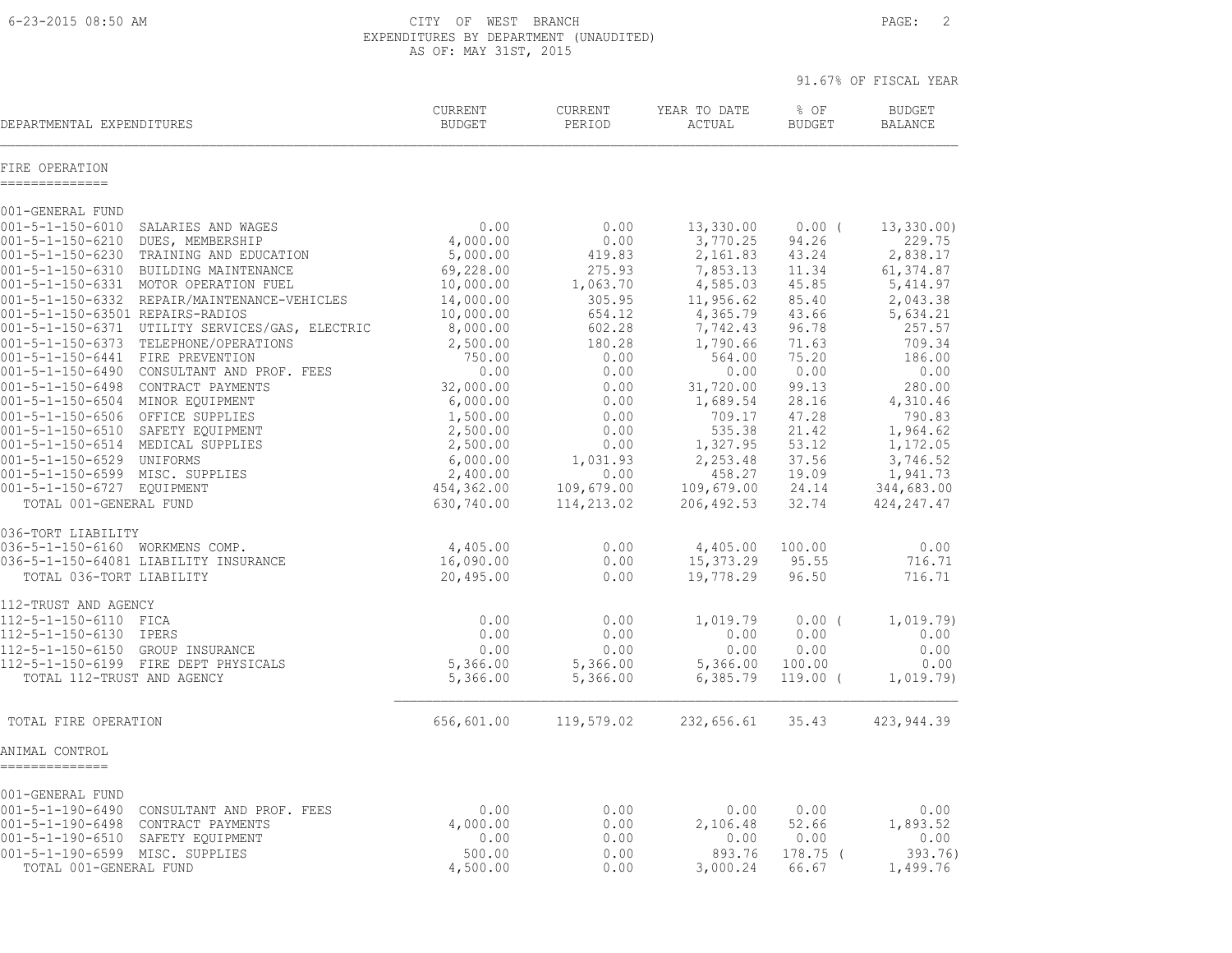6-23-2015 08:50 AM CITY OF WEST BRANCH PAGE: 3 EXPENDITURES BY DEPARTMENT (UNAUDITED) AS OF: MAY 31ST, 2015

|                                                                                                  |                                                                                                                                                                                                        |                                                                    |                                                          |                                                                      |                                                                       | 91.67% OF FISCAL YEAR                                                 |
|--------------------------------------------------------------------------------------------------|--------------------------------------------------------------------------------------------------------------------------------------------------------------------------------------------------------|--------------------------------------------------------------------|----------------------------------------------------------|----------------------------------------------------------------------|-----------------------------------------------------------------------|-----------------------------------------------------------------------|
| DEPARTMENTAL EXPENDITURES                                                                        |                                                                                                                                                                                                        | <b>CURRENT</b><br><b>BUDGET</b>                                    | CURRENT<br>PERIOD                                        | YEAR TO DATE<br>ACTUAL                                               | % OF<br><b>BUDGET</b>                                                 | <b>BUDGET</b><br><b>BALANCE</b>                                       |
| TOTAL ANIMAL CONTROL                                                                             |                                                                                                                                                                                                        | 4,500.00                                                           | 0.00                                                     | 3,000.24                                                             | 66.67                                                                 | 1,499.76                                                              |
| ROADS AND STREETS                                                                                |                                                                                                                                                                                                        |                                                                    |                                                          |                                                                      |                                                                       |                                                                       |
| 001-GENERAL FUND                                                                                 |                                                                                                                                                                                                        |                                                                    |                                                          |                                                                      |                                                                       |                                                                       |
| $001 - 5 - 2 - 210 - 6010$<br>$001 - 5 - 2 - 210 - 6320$<br>$001 - 5 - 2 - 210 - 6444$           | SALARIES AND WAGES<br>BLDG/GROUNDS OPERATIONS/SUPPLI<br>TREE TRIMMING<br>001-5-2-210-6490 CONSULTANT AND PROF. FEES<br>001-5-2-210-6496 MISC. CONTRACT WORK                                            | 64,781.00<br>0.00<br>0.00<br>500.00<br>0.00                        | 4,901.00<br>0.00<br>0.00<br>0.00<br>0.00                 | 59,635.46<br>0.00<br>0.00<br>244.00<br>0.00                          | 92.06<br>0.00<br>0.00<br>48.80<br>0.00                                | 5, 145.54<br>0.00<br>0.00<br>256.00<br>0.00                           |
| $001 - 5 - 2 - 210 - 6723$<br>001-5-2-210-6727 EQUIPMENT<br>TOTAL 001-GENERAL FUND               | EQUIPMENT SET ASIDE<br>001-5-2-210-6761 CAPITAL IMPROVEMENT STREETS                                                                                                                                    | 12,060.00<br>22,940.00<br>128,964.00<br>229,245.00                 | 0.00<br>0.00<br>8,475.00<br>13,376.00                    | 0.00<br>0.00<br>157, 273.56<br>217, 153.02                           | 0.00<br>0.00<br>121.95 (<br>94.73                                     | 12,060.00<br>22,940.00<br>28,309.56)<br>12,091.98                     |
| 036-TORT LIABILITY                                                                               |                                                                                                                                                                                                        |                                                                    |                                                          |                                                                      |                                                                       |                                                                       |
| 036-5-2-210-6160<br>036-5-2-210-6170<br>TOTAL 036-TORT LIABILITY                                 | WORKMENS COMP.<br>JOB INSURANCE<br>036-5-2-210-64081 LIABILITY INSURANCE                                                                                                                               | 15,122.00<br>0.00<br>25,623.00<br>40,745.00                        | 0.00<br>0.00<br>0.00<br>0.00                             | 14,542.00<br>0.00<br>1,417.58<br>15,959.58                           | 96.16<br>0.00<br>5.53<br>39.17                                        | 580.00<br>0.00<br>24, 205.42<br>24,785.42                             |
| 110-ROAD USE TAX                                                                                 |                                                                                                                                                                                                        |                                                                    |                                                          |                                                                      |                                                                       |                                                                       |
| 110-5-2-210-6010<br>110-5-2-210-6020<br>110-5-2-210-6210<br>110-5-2-210-6310<br>110-5-2-210-6331 | SALARIES AND WAGES<br>PART TIME<br>DUES, MEMBERSHIP<br>BUILDING MAINTENANCE<br>110-5-2-210-6320 BLDG/GROUNDS OPERATIONS/SUPPLI<br>MOTOR OPERATION FUEL<br>110-5-2-210-6332 REPAIR/MAINTENANCE-VEHICLES | 0.00<br>0.00<br>0.00<br>500.00<br>5,000.00<br>7,000.00<br>5,000.00 | 0.00<br>0.00<br>0.00<br>0.00<br>1,119.00<br>0.00<br>0.00 | 0.00<br>0.00<br>0.00<br>1,759.85<br>8,722.98<br>3,586.50<br>5,170.86 | 0.00<br>0.00<br>0.00<br>$351.97$ (<br>174.46 (<br>51.24<br>$103.42$ ( | 0.00<br>0.00<br>0.00<br>1, 259.85<br>3,722.98)<br>3,413.50<br>170.86) |
| 110-5-2-210-6444<br>110-5-2-210-6490                                                             | 110-5-2-210-6371 UTILITY SERVICES/GAS, ELECTRIC<br>110-5-2-210-6373 TELEPHONE/OPERATIONS<br>TREE TRIMMING<br>CONSULTANT AND PROF. FEES<br>110-5-2-210-6496 MISC. CONTRACT WORK                         | 4,000.00<br>1,500.00<br>30,000.00<br>10,500.00<br>0.00             | 150.60<br>209.53<br>0.00<br>0.00<br>0.00                 | 3,648.68<br>2,480.22<br>9,682.08<br>17,224.63<br>0.00                | 91.22<br>$165.35$ (<br>32.27<br>164.04 (<br>0.00                      | 351.32<br>980.22)<br>20, 317.92<br>6, 724.63)<br>0.00                 |
| 110-5-2-210-6501 CHEMICALS<br>110-5-2-210-6504<br>110-5-2-210-6509<br>110-5-2-210-6511 SAND      | MINOR EQUIPMENT<br>SIGNS/SUPPLIES                                                                                                                                                                      | 0.00<br>2,000.00<br>3,000.00<br>2,500.00                           | 0.00<br>0.00<br>63.50<br>0.00                            | 0.00<br>1,794.17<br>3,230.51<br>2,425.69                             | 0.00<br>89.71<br>$107.68$ (<br>97.03                                  | 0.00<br>205.83<br>230.51)<br>74.31                                    |
| 110-5-2-210-6512<br>110-5-2-210-6521<br>110-5-2-210-6524<br>110-5-2-210-6529<br>110-5-2-210-6560 | SALT<br>MOTOR VEHICLE MAINT. SUPPLIES<br>ROCK/COLD MIX<br>UNIFORMS<br>IRON/STEEL                                                                                                                       | 6,000.00<br>3,500.00<br>5,000.00<br>0.00<br>0.00                   | 0.00<br>0.00<br>562.73<br>0.00<br>0.00                   | 2,719.66<br>4,347.50<br>3,980.95<br>0.00<br>0.00                     | 45.33<br>$124.21$ (<br>79.62<br>0.00<br>0.00                          | 3,280.34<br>847.50)<br>1,019.05<br>0.00<br>0.00                       |
| 110-5-2-210-6599<br>110-5-2-210-6724<br>110-5-2-210-6727                                         | MISC. SUPPLIES<br>110-5-2-210-6723 EQUIPMENT SET ASIDE<br>CAPITAL EQUIP./SNOW PLOW<br>EQUIPMENT                                                                                                        | 1,000.00<br>12,060.00<br>0.00<br>69,940.00                         | 0.00<br>0.00<br>0.00<br>0.00                             | 1,190.74<br>0.00<br>0.00<br>46,900.00                                | $119.07$ (<br>0.00<br>0.00<br>67.06                                   | 190.74)<br>12,060.00<br>0.00<br>23,040.00                             |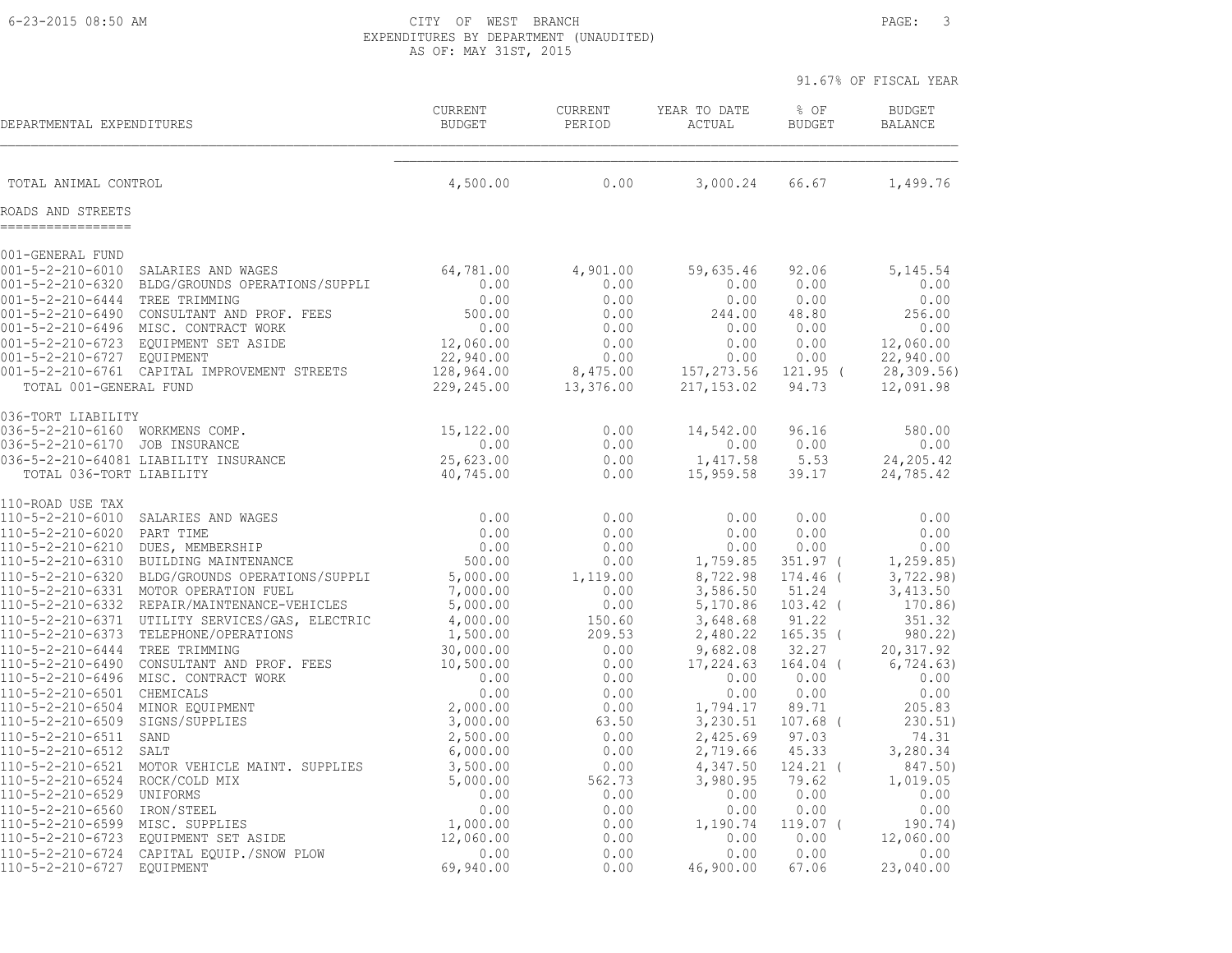#### 6-23-2015 08:50 AM CITY OF WEST BRANCH PAGE: 4 EXPENDITURES BY DEPARTMENT (UNAUDITED) AS OF: MAY 31ST, 2015

| DEPARTMENTAL EXPENDITURES                                                                                                                                                                                                                                                                                                                                                                     |                                                                                                                                                                                                                                                                                                                                                              | CURRENT<br><b>BUDGET</b>                                                                                                                                                    | CURRENT<br>PERIOD                                                                                                                     | YEAR TO DATE<br>$\verb ACTUAL $                                                                                                                                       | % OF<br><b>BUDGET</b>                                                                                                                                  | <b>BUDGET</b><br><b>BALANCE</b>                                                                                                                               |
|-----------------------------------------------------------------------------------------------------------------------------------------------------------------------------------------------------------------------------------------------------------------------------------------------------------------------------------------------------------------------------------------------|--------------------------------------------------------------------------------------------------------------------------------------------------------------------------------------------------------------------------------------------------------------------------------------------------------------------------------------------------------------|-----------------------------------------------------------------------------------------------------------------------------------------------------------------------------|---------------------------------------------------------------------------------------------------------------------------------------|-----------------------------------------------------------------------------------------------------------------------------------------------------------------------|--------------------------------------------------------------------------------------------------------------------------------------------------------|---------------------------------------------------------------------------------------------------------------------------------------------------------------|
| $\frac{110 - 5 - 2 - 210 - 6761}{110 - 5 - 2 - 210 - 6761}$<br>110-5-2-210-6801<br>TOTAL 110-ROAD USE TAX                                                                                                                                                                                                                                                                                     | CAPITAL IMPROVEMENT STREETS<br>PRINCIPAL<br>110-5-2-210-6851 INTEREST/COUPONS                                                                                                                                                                                                                                                                                | 90, 175.00<br>0.00<br>0.00<br>258,675.00                                                                                                                                    | 0.00<br>0.00<br>0.00<br>2,105.36                                                                                                      | $\overline{53,484.29}$<br>0.00<br>0.00<br>172,349.31                                                                                                                  | 59.31<br>0.00<br>0.00<br>66.63                                                                                                                         | 36,690.71<br>0.00<br>0.00<br>86, 325.69                                                                                                                       |
| 112-TRUST AND AGENCY<br>112-5-2-210-6110<br>112-5-2-210-6130<br>112-5-2-210-6150 GROUP INSURANCE<br>TOTAL 112-TRUST AND AGENCY                                                                                                                                                                                                                                                                | FICA<br>IPERS                                                                                                                                                                                                                                                                                                                                                | 4,956.00<br>5,472.00<br>10,898.00<br>21,326.00                                                                                                                              | 335.12<br>431.07<br>762.07<br>1,528.26                                                                                                | 4,119.34<br>5,269.22<br>8,241.90<br>17,630.46                                                                                                                         | 83.12<br>96.29<br>75.63<br>82.67                                                                                                                       | 836.66<br>202.78<br>2,656.10<br>3,695.54                                                                                                                      |
| TOTAL ROADS AND STREETS                                                                                                                                                                                                                                                                                                                                                                       |                                                                                                                                                                                                                                                                                                                                                              | 549,991.00                                                                                                                                                                  | 17,009.62                                                                                                                             | 423,092.37                                                                                                                                                            | 76.93                                                                                                                                                  | 126,898.63                                                                                                                                                    |
| STREET LIGHTING<br>===============                                                                                                                                                                                                                                                                                                                                                            |                                                                                                                                                                                                                                                                                                                                                              |                                                                                                                                                                             |                                                                                                                                       |                                                                                                                                                                       |                                                                                                                                                        |                                                                                                                                                               |
| 001-GENERAL FUND<br>TOTAL 001-GENERAL FUND                                                                                                                                                                                                                                                                                                                                                    | 001-5-2-230-6371 UTILITY SERVICES/GAS, ELECTRIC                                                                                                                                                                                                                                                                                                              | 40,000.00<br>40,000.00                                                                                                                                                      | 2,547.46<br>2,547.46                                                                                                                  | 31,189.97<br>31,189.97                                                                                                                                                | 77.97<br>77.97                                                                                                                                         | 8,810.03<br>8,810.03                                                                                                                                          |
| TOTAL STREET LIGHTING                                                                                                                                                                                                                                                                                                                                                                         |                                                                                                                                                                                                                                                                                                                                                              | 40,000.00                                                                                                                                                                   | 2,547.46                                                                                                                              | 31,189.97                                                                                                                                                             | 77.97                                                                                                                                                  | 8,810.03                                                                                                                                                      |
| 031-LIBRARY                                                                                                                                                                                                                                                                                                                                                                                   |                                                                                                                                                                                                                                                                                                                                                              |                                                                                                                                                                             |                                                                                                                                       |                                                                                                                                                                       |                                                                                                                                                        |                                                                                                                                                               |
| $031 - 5 - 4 - 410 - 6010$<br>$031 - 5 - 4 - 410 - 6210$<br>$031 - 5 - 4 - 410 - 6230$<br>031-5-4-410-6240<br>$031 - 5 - 4 - 410 - 6310$<br>031-5-4-410-6320<br>$031 - 5 - 4 - 410 - 6371$<br>031-5-4-410-6373<br>031-5-4-410-6409<br>031-5-4-410-6414<br>031-5-4-410-6419<br>031-5-4-410-6498<br>$031 - 5 - 4 - 410 - 6506$<br>$031 - 5 - 4 - 410 - 6508$<br>031-5-4-410-6599 MISC. SUPPLIES | SALARIES AND WAGES<br>DUES, MEMBERSHIP<br>TRAINING AND EDUCATION<br>TRAVEL AND CONFERENCE<br>BUILDING MAINTENANCE<br>BLDG/GROUNDS OPERATIONS/SUPPLI<br>UTILITY SERVICES/GAS, ELECTRIC<br>TELEPHONE/OPERATIONS<br>JANITORIAL EXPENSE<br>ADVERTISEMENT & LEGAL PUBLICAT<br>TECHNOLOGY SERVICES<br>CONTRACT PAYMENTS<br>OFFICE SUPPLIES<br>POSTAGE AND SHIPPING | 118,299.00<br>150.00<br>100.00<br>1,874.00<br>4,273.00<br>1,000.00<br>5,500.00<br>2,150.00<br>3,661.00<br>500.00<br>470.00<br>32,141.00<br>1,850.00<br>3,540.00<br>3,750.00 | 9,109.84<br>75.00<br>0.00<br>343.90<br>0.00<br>0.00<br>350.98<br>202.73<br>299.09<br>0.00<br>0.00<br>0.00<br>173.38<br>0.00<br>323.13 | 108, 477.51<br>320.00<br>85.92<br>849.82<br>3,191.33<br>988.20<br>5,186.84<br>1,973.41<br>3,255.48<br>64.00<br>834.35<br>2,942.86<br>2,174.88<br>2,623.75<br>4,532.41 | 91.70<br>$213.33$ (<br>85.92<br>45.35<br>74.69<br>98.82<br>94.31<br>91.79<br>88.92<br>12.80<br>$177.52$ (<br>9.16<br>$117.56$ (<br>74.12<br>$120.86$ ( | 9,821.49<br>170.00)<br>14.08<br>1,024.18<br>1,081.67<br>11.80<br>313.16<br>176.59<br>405.52<br>436.00<br>364.35)<br>29,198.14<br>324.88)<br>916.25<br>782.41) |
| 031-5-4-410-6725<br>031-5-4-410-6770<br>TOTAL 031-LIBRARY                                                                                                                                                                                                                                                                                                                                     | OFFICE EQUIPMENT<br>COLLECTIONS                                                                                                                                                                                                                                                                                                                              | 2,208.00<br>25,750.00<br>207,216.00                                                                                                                                         | 112.02<br>1,558.18<br>12,548.25                                                                                                       | 2,015.11<br>20,452.61<br>159,968.48                                                                                                                                   | 91.26<br>79.43<br>77.20                                                                                                                                | 192.89<br>5,297.39<br>47, 247.52                                                                                                                              |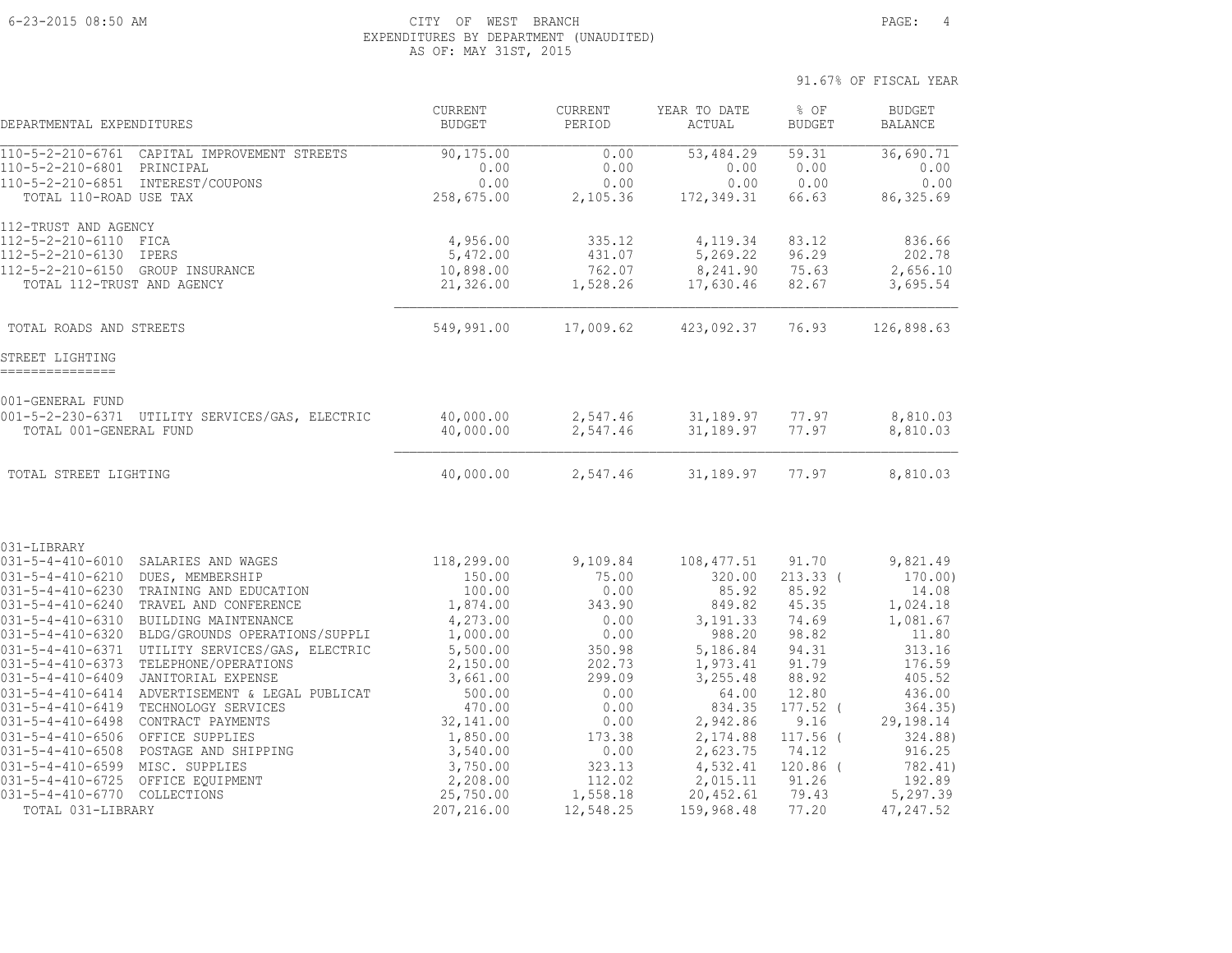#### 6-23-2015 08:50 AM CITY OF WEST BRANCH PAGE: 5 EXPENDITURES BY DEPARTMENT (UNAUDITED) AS OF: MAY 31ST, 2015

| DEPARTMENTAL EXPENDITURES                                |                                       | CURRENT<br><b>BUDGET</b> | CURRENT<br>PERIOD | YEAR TO DATE<br>ACTUAL | % OF<br><b>BUDGET</b> | <b>BUDGET</b><br><b>BALANCE</b> |
|----------------------------------------------------------|---------------------------------------|--------------------------|-------------------|------------------------|-----------------------|---------------------------------|
| 036-TORT LIABILITY                                       |                                       |                          |                   |                        |                       |                                 |
| 036-5-4-410-6160 WORKMENS COMP.                          |                                       | 550.00                   | 0.00              | 550.00                 | 100.00                | 0.00                            |
| TOTAL 036-TORT LIABILITY                                 | 036-5-4-410-64081 LIABILITY INSURANCE | 1,942.00<br>2,492.00     | 0.00<br>0.00      | 971.00<br>1,521.00     | 50.00<br>61.04        | 971.00<br>971.00                |
|                                                          |                                       |                          |                   |                        |                       |                                 |
| 112-TRUST AND AGENCY<br>112-5-4-410-6110 FICA            |                                       | 9,050.00                 | 696.88            | 8,298.29               | 91.69                 | 751.71                          |
| $112 - 5 - 4 - 410 - 6130$                               | <b>IPERS</b>                          | 10,564.00                | 789.35            | 9,424.95               | 89.22                 | 1,139.05                        |
| $112 - 5 - 4 - 410 - 6150$                               | GROUP INSURANCE                       | 10,870.00                | 1,011.85          | 10,783.92              | 99.21                 | 86.08                           |
| TOTAL 112-TRUST AND AGENCY                               |                                       | 30,484.00                | 2,498.08          | 28,507.16              | 93.52                 | 1,976.84                        |
|                                                          |                                       |                          |                   |                        |                       |                                 |
| TOTAL                                                    |                                       | 240,192.00               | 15,046.33         | 189,996.64             | 79.10                 | 50,195.36                       |
| PARK & RECREATION<br>------------------                  |                                       |                          |                   |                        |                       |                                 |
| 001-GENERAL FUND                                         |                                       |                          |                   |                        |                       |                                 |
| $001 - 5 - 4 - 430 - 6010$                               | SALARIES AND WAGES                    | 46,497.00                | 2,943.22          | 40,419.94              | 86.93                 | 6,077.06                        |
| $001 - 5 - 4 - 430 - 6210$                               | DUES, MEMBERSHIP                      | 600.00                   | 0.00              | 495.00                 | 82.50                 | 105.00                          |
| $001 - 5 - 4 - 430 - 6310$                               | BUILDING MAINTENANCE                  | 0.00                     | 0.00              | 466.41                 | $0.00$ (              | 466.41)                         |
| $001 - 5 - 4 - 430 - 6320$                               | BLDG/GROUNDS OPERATIONS/SUPPLI        | 3,732.00                 | 0.00              | 6,242.41               | $167.27$ (            | 2, 510.41)                      |
| $001 - 5 - 4 - 430 - 6371$                               | UTILITY SERVICES/GAS, ELECTRIC        | 1,220.00                 | 61.71             | 692.65                 | 56.77                 | 527.35                          |
| $001 - 5 - 4 - 430 - 6373$                               | TELEPHONE/OPERATIONS                  | 2,500.00                 | 189.91            | 1,997.90               | 79.92                 | 502.10                          |
| $001 - 5 - 4 - 430 - 6409$                               | JANITORIAL EXPENSE                    | 0.00                     | 0.00              | 0.00                   | 0.00                  | 0.00                            |
| $001 - 5 - 4 - 430 - 6498$                               | CONTRACT PAYMENTS                     | 5,400.00                 | 1,193.00          | 8,433.50               | $156.18$ (            | 3,033.50                        |
| $001 - 5 - 4 - 430 - 6501$<br>$001 - 5 - 4 - 430 - 6504$ | CHEMICALS<br>MINOR EQUIPMENT          | 0.00<br>300.00           | 0.00<br>0.00      | 0.00<br>0.00           | 0.00<br>0.00          | 0.00<br>300.00                  |
| $001 - 5 - 4 - 430 - 6506$                               | OFFICE SUPPLIES                       | 1,500.00                 | 129.99            | 3,990.82               | $266.05$ (            | 2,490.82)                       |
| $001 - 5 - 4 - 430 - 6508$                               | POSTAGE AND SHIPPING                  | 250.00                   | 0.00              | 0.00                   | 0.00                  | 250.00                          |
| $001 - 5 - 4 - 430 - 6520$                               | RECREATION SUPPLIES                   | 8,765.00                 | 18.29             | 11,760.28              | 134.17 (              | 2,995.28                        |
| $001 - 5 - 4 - 430 - 6522$                               | SWIMMING                              | 1,920.00                 | 0.00              | 946.90                 | 49.32                 | 973.10                          |
| 001-5-4-430-6523                                         | ADULT SPORTS                          | 2,350.00                 | 0.00              | 1,356.21               | 57.71                 | 993.79                          |
| $001 - 5 - 4 - 430 - 6525$                               | YOUTH SPORTS                          | 12,835.00                | 1,727.98          | 8,506.64               | 66.28                 | 4,328.36                        |
| $001 - 5 - 4 - 430 - 6526$                               | FITNESS                               | 11,820.00                | 1,815.50          | 6,894.75               | 58.33                 | 4,925.25                        |
| 001-5-4-430-6599 MISC. SUPPLIES                          |                                       | 0.00                     | 0.00              | 0.00                   | 0.00                  | 0.00                            |
| $001 - 5 - 4 - 430 - 6727$                               | <b>EOUIPMENT</b>                      | 0.00                     | 0.00              | 0.00                   | 0.00                  | 0.00                            |
| $001 - 5 - 4 - 430 - 6792$                               | CAPITAL IMPROVEMENTS                  | 42,200.00                | 0.00              | 23,584.52              | 55.89                 | 18,615.48                       |
| $001 - 5 - 4 - 430 - 6798$                               | TEEN ACTIVITIES                       | 3,450.00                 | 0.00              | 0.00                   | 0.00                  | 3,450.00                        |
| TOTAL 001-GENERAL FUND                                   |                                       | 145,339.00               | 8,079.60          | 115,787.93             | 79.67                 | 29,551.07                       |
| 036-TORT LIABILITY                                       |                                       |                          |                   |                        |                       |                                 |
| 036-5-4-430-6160 WORKMENS COMP.                          | 036-5-4-430-64081 LIABILITY INSURANCE | 275.00<br>752.00         | 0.00<br>0.00      | 275.00<br>376.00       | 100.00<br>50.00       | 0.00<br>376.00                  |
| TOTAL 036-TORT LIABILITY                                 |                                       | 1,027.00                 | 0.00              | 651.00                 | 63.39                 | 376.00                          |
|                                                          |                                       |                          |                   |                        |                       |                                 |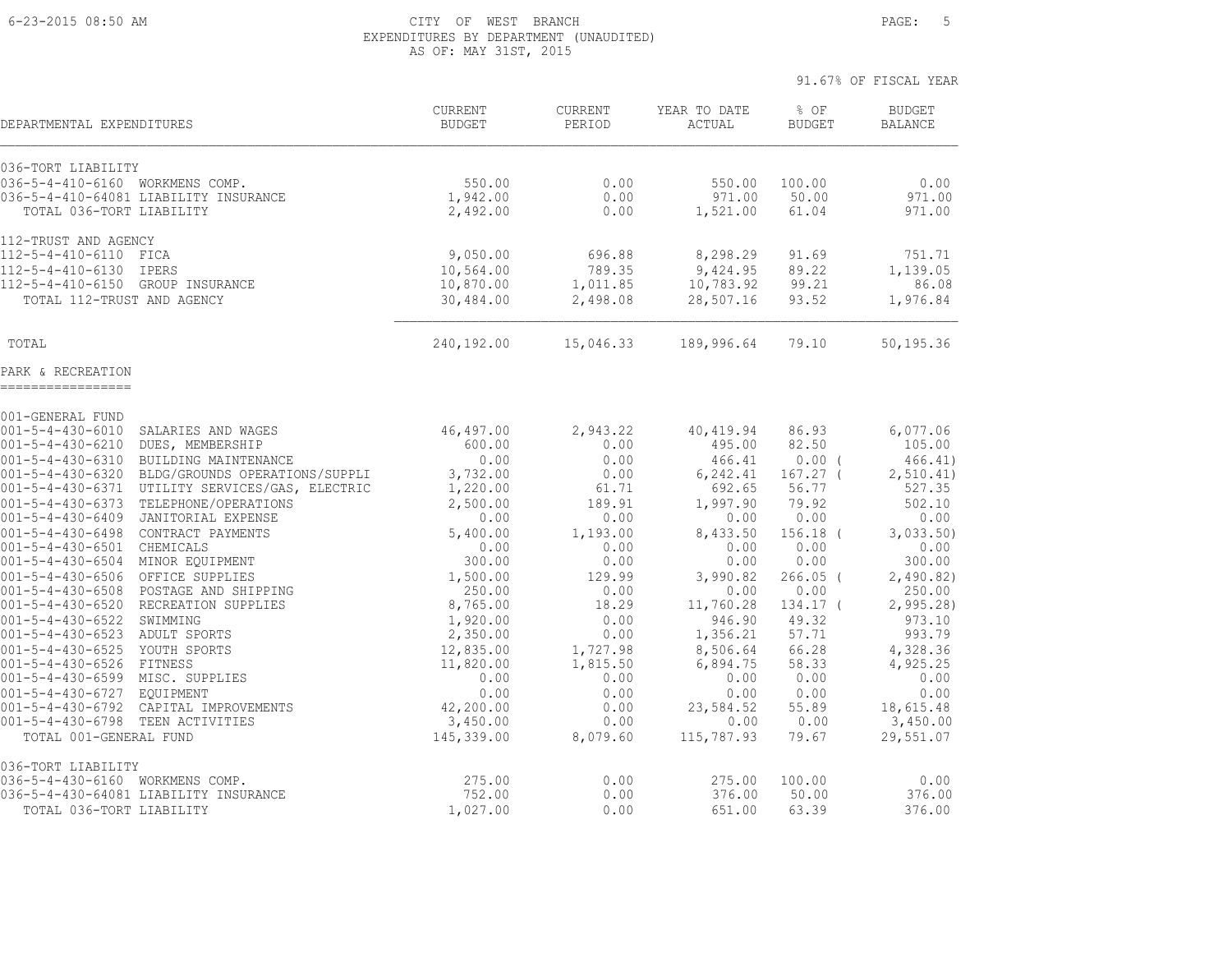#### 6-23-2015 08:50 AM CITY OF WEST BRANCH PAGE: 6 EXPENDITURES BY DEPARTMENT (UNAUDITED) AS OF: MAY 31ST, 2015

|                                                                                    |                          |                   |                        | 91.67% OF FISCAL YEAR |                                 |
|------------------------------------------------------------------------------------|--------------------------|-------------------|------------------------|-----------------------|---------------------------------|
| DEPARTMENTAL EXPENDITURES                                                          | CURRENT<br><b>BUDGET</b> | CURRENT<br>PERIOD | YEAR TO DATE<br>ACTUAL | % OF<br><b>BUDGET</b> | <b>BUDGET</b><br><b>BALANCE</b> |
| 112-TRUST AND AGENCY                                                               |                          |                   |                        |                       |                                 |
| 112-5-4-430-6110 FICA                                                              | 3,328.00                 | 207.52            | 2,967.11               | 89.16                 | 360.89                          |
| 112-5-4-430-6130 IPERS                                                             | 3,885.00                 | 262.83            | 3,331.31               | 85.75                 | 553.69                          |
| 112-5-4-430-6150 GROUP INSURANCE                                                   | 7,134.00                 | 623.88            | 6,627.48               | 92.90                 | 506.52                          |
| TOTAL 112-TRUST AND AGENCY                                                         | 14,347.00                | 1,094.23          | 12,925.90              | 90.09                 | 1,421.10                        |
| TOTAL PARK & RECREATION                                                            | 160,713.00               | 9,173.83          | 129,364.83             | 80.49                 | 31, 348.17                      |
| CEMETERY<br>========                                                               |                          |                   |                        |                       |                                 |
| 001-GENERAL FUND                                                                   |                          |                   |                        |                       |                                 |
| 001-5-4-450-6010 SALARIES AND WAGES                                                | 71,445.00                | 5, 117.36         | 66,297.76              | 92.80                 | 5, 147.24                       |
| 001-5-4-450-6310 BUILDING MAINTENANCE                                              | 200.00                   | 0.00              | 5.00                   | 2.50                  | 195.00                          |
| 001-5-4-450-6320 BLDG/GROUNDS OPERATIONS/SUPPLI                                    | 1,000.00                 | 0.00              | 1,058.04               | $105.80$ (            | 58.04)                          |
| 001-5-4-450-6331 MOTOR OPERATION FUEL                                              | 2,000.00                 | 0.00              | 1,254.16               | 62.71                 | 745.84                          |
| 001-5-4-450-6332 REPAIR/MAINTENANCE-VEHICLES                                       | 1,500.00                 | 219.73            | 1,053.98               | 70.27                 | 446.02                          |
| 001-5-4-450-6498 CONTRACT PAYMENTS                                                 | 16,000.00                | 2,200.00          | 5,034.45               | 31.47                 | 10,965.55                       |
| 001-5-4-450-6501 CHEMICALS                                                         | 0.00                     | 0.00              | 0.00                   | 0.00                  | 0.00                            |
| 001-5-4-450-6504 MINOR EQUIPMENT<br>001-5-4-450-6521 MOTOR VEHICLE MAINT. SUPPLIES | 500.00                   | 0.00              | 543.07                 | $108.61$ (<br>44.78   | 43.07)                          |
| 001-5-4-450-6529 UNIFORMS                                                          | 1,000.00<br>300.00       | 0.00<br>0.00      | 447.79<br>277.32       | 92.44                 | 552.21<br>22.68                 |
| 001-5-4-450-6599 MISC. SUPPLIES                                                    | 1,000.00                 | 0.00              | 1,060.54               | $106.05$ (            | 60.54)                          |
| 001-5-4-450-6727 EQUIPMENT                                                         | 0.00                     | 0.00              | 0.00                   | 0.00                  | 0.00                            |
| TOTAL 001-GENERAL FUND                                                             | 94,945.00                | 7,537.09          | 77,032.11              | 81.13                 | 17,912.89                       |
| 036-TORT LIABILITY                                                                 |                          |                   |                        |                       |                                 |
| 036-5-4-450-6160 WORKMENS COMP.                                                    | 2,465.00                 | 0.00              | 2,465.00               | 100.00                | 0.00                            |
| 036-5-4-450-64081 LIABILITY INSURANCE<br>TOTAL 036-TORT LIABILITY                  | 1,183.00<br>3,648.00     | 0.00<br>0.00      | 591.50<br>3,056.50     | 50.00<br>83.79        | 591.50<br>591.50                |
| 112-TRUST AND AGENCY                                                               |                          |                   |                        |                       |                                 |
| 112-5-4-450-6110 FICA                                                              | 5,466.00                 | 366.14            | 4,789.10               | 87.62                 | 676.90                          |
| $112 - 5 - 4 - 450 - 6130$<br>IPERS                                                | 6,380.00                 | 450.40            | 5,959.26               | 93.41                 | 420.74                          |
| 112-5-4-450-6150 GROUP INSURANCE                                                   | 9,940.00                 | 671.20            | 7,370.67               | 74.15                 | 2,569.33                        |
| TOTAL 112-TRUST AND AGENCY                                                         | 21,786.00                | 1,487.74          | 18,119.03              | 83.17                 | 3,666.97                        |
| TOTAL CEMETERY                                                                     | 120,379.00               | 9,024.83          | 98,207.64              | 81.58                 | 22, 171.36                      |

TOWN HALL

=========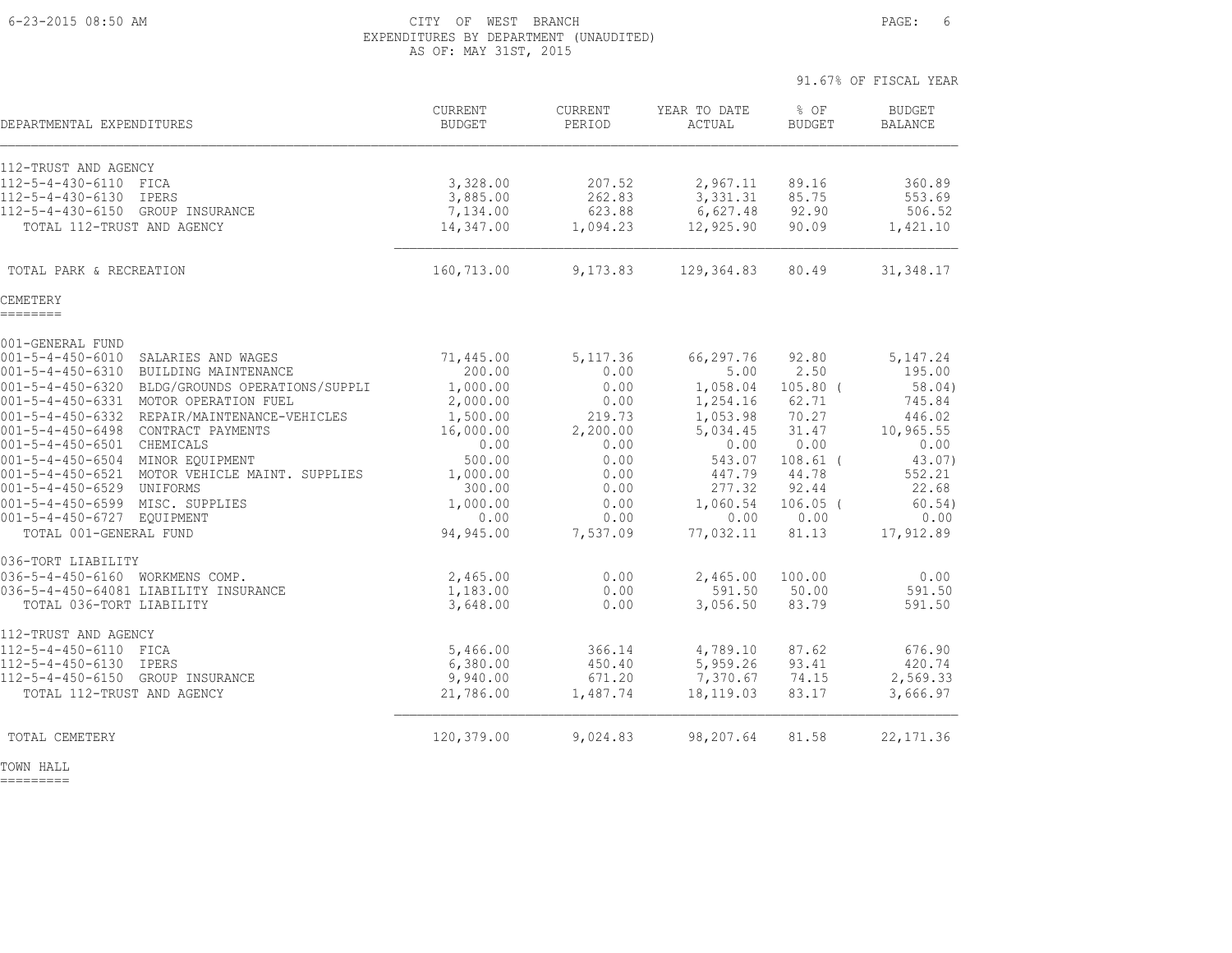#### 6-23-2015 08:50 AM CITY OF WEST BRANCH PAGE: 7 EXPENDITURES BY DEPARTMENT (UNAUDITED) AS OF: MAY 31ST, 2015

91.67% OF FISCAL YEAR

| DEPARTMENTAL EXPENDITURES                                                                                                                                                                                                                                                                                                                             | CURRENT<br><b>BUDGET</b>                                                              | CURRENT<br>PERIOD                                                | YEAR TO DATE<br>ACTUAL                                                                | % OF<br><b>BUDGET</b>                                                        | <b>BUDGET</b><br><b>BALANCE</b>                                                    |
|-------------------------------------------------------------------------------------------------------------------------------------------------------------------------------------------------------------------------------------------------------------------------------------------------------------------------------------------------------|---------------------------------------------------------------------------------------|------------------------------------------------------------------|---------------------------------------------------------------------------------------|------------------------------------------------------------------------------|------------------------------------------------------------------------------------|
| 022-CIVIC CENTER<br>$022 - 5 - 4 - 460 - 6310$<br>BUILDING MAINTENANCE<br>$022 - 5 - 4 - 460 - 6371$<br>UTILITY SERVICES/GAS, ELECTRIC<br>$022 - 5 - 4 - 460 - 6373$<br>TELEPHONE/OPERATIONS<br>022-5-4-460-6409 JANITORIAL EXPENSE<br>022-5-4-460-6599 MISC. SUPPLIES<br>022-5-4-460-6792 CAPITAL IMPROVEMENTS<br>TOTAL 022-CIVIC CENTER             | 1,000.00<br>3,000.00<br>500.00<br>2,700.00<br>100.00<br>10,286.00<br>17,586.00        | 45.76<br>387.80<br>43.12<br>224.32<br>0.00<br>0.00<br>701.00     | 852.62<br>5,162.84<br>453.03<br>2,467.52<br>59.85<br>8,665.48<br>17,661.34            | 85.26<br>$172.09$ (<br>90.61<br>91.39<br>59.85<br>84.25<br>$100.43$ (        | 147.38<br>2,162.84)<br>46.97<br>232.48<br>40.15<br>1,620.52<br>75.34)              |
| TOTAL TOWN HALL                                                                                                                                                                                                                                                                                                                                       | 17,586.00                                                                             | 701.00                                                           | 17,661.34                                                                             | $100.43$ (                                                                   | 75.34)                                                                             |
| COMM & CULTURAL DEVEL                                                                                                                                                                                                                                                                                                                                 |                                                                                       |                                                                  |                                                                                       |                                                                              |                                                                                    |
| 001-GENERAL FUND<br>$001 - 5 - 4 - 470 - 6599$<br>MISC. SUPPLIES<br>001-5-4-470-6601 HHTD FIREWORKS<br>$001 - 5 - 4 - 470 - 6602$<br>HHTD INFLATABLES<br>$001 - 5 - 4 - 470 - 6603$<br>HHTD MISCELLANEOUS<br>001-5-4-470-6604 SUMMER CONCERTS<br>001-5-4-470-6605 COMMUNITY EVENTS<br>001-5-4-470-6792 CAPITAL IMPROVEMENTS<br>TOTAL 001-GENERAL FUND | 0.00<br>40,000.00<br>11,500.00<br>9,000.00<br>600.00<br>0.00<br>1,000.00<br>62,100.00 | 0.00<br>0.00<br>0.00<br>534.38<br>0.00<br>0.00<br>0.00<br>534.38 | 0.00<br>37,500.00<br>12,000.00<br>6,702.67<br>500.00<br>0.00<br>2,128.00<br>58,830.67 | 0.00<br>93.75<br>$104.35$ (<br>74.47<br>83.33<br>0.00<br>$212.80$ (<br>94.74 | 0.00<br>2,500.00<br>500.00)<br>2,297.33<br>100.00<br>0.00<br>1,128.00)<br>3,269.33 |
| TOTAL COMM & CULTURAL DEVEL                                                                                                                                                                                                                                                                                                                           | 62,100.00                                                                             | 534.38                                                           | 58,830.67                                                                             | 94.74                                                                        | 3,269.33                                                                           |
| ECONOMIC DEVELOPMENT                                                                                                                                                                                                                                                                                                                                  |                                                                                       |                                                                  |                                                                                       |                                                                              |                                                                                    |
| 001-GENERAL FUND<br>$001 - 5 - 5 - 520 - 6211$<br>DUES CEDCO<br>$001 - 5 - 5 - 520 - 6212$<br>DUES ICAD<br>$001 - 5 - 5 - 520 - 6213$<br>NATIONAL PARK SERVICE<br>$001 - 5 - 5 - 520 - 6214$<br>DUES MAIN STREET<br>001-5-5-520-6498 CONTRACT PAYMENTS<br>TOTAL 001-GENERAL FUND                                                                      | 6, 223.00<br>2,750.00<br>0.00<br>18,500.00<br>111,852.00<br>139,325.00                | 0.00<br>2,750.00<br>0.00<br>0.00<br>94,805.23<br>97,555.23       | 6,223.00<br>2,750.00<br>0.00<br>18,500.00<br>105,719.89<br>133, 192.89                | 100.00<br>100.00<br>0.00<br>100.00<br>94.52<br>95.60                         | 0.00<br>0.00<br>0.00<br>0.00<br>6,132.11<br>6,132.11                               |
| TOTAL ECONOMIC DEVELOPMENT                                                                                                                                                                                                                                                                                                                            | 139,325.00                                                                            | 97,555.23                                                        | 133, 192.89                                                                           | 95.60                                                                        | 6,132.11                                                                           |

MAYOR AND COUNCIL

=================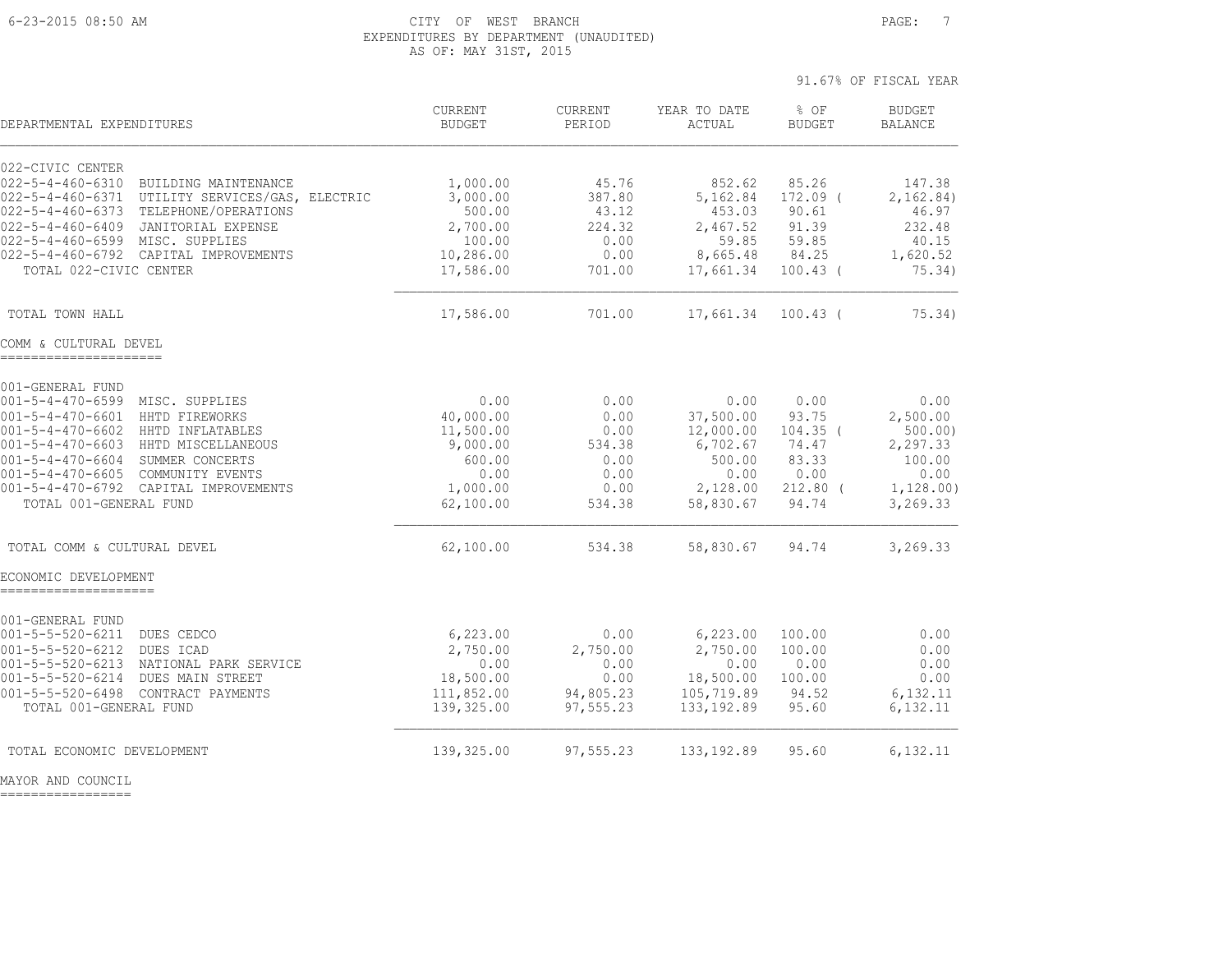#### 6-23-2015 08:50 AM CITY OF WEST BRANCH PAGE: 8 EXPENDITURES BY DEPARTMENT (UNAUDITED) AS OF: MAY 31ST, 2015

| DEPARTMENTAL EXPENDITURES                                                                                                                       | <b>CURRENT</b><br><b>BUDGET</b> | <b>CURRENT</b><br>PERIOD | YEAR TO DATE<br>ACTUAL         | % OF<br><b>BUDGET</b>        | <b>BUDGET</b><br><b>BALANCE</b> |
|-------------------------------------------------------------------------------------------------------------------------------------------------|---------------------------------|--------------------------|--------------------------------|------------------------------|---------------------------------|
| 001-GENERAL FUND<br>$001 - 5 - 6 - 610 - 6020$<br>PART TIME<br>$001 - 5 - 6 - 610 - 6230$<br>TRAINING AND EDUCATION<br>001-5-6-610-6241 MILEAGE | 7,500.00<br>3,250.00<br>500.00  | 200.00<br>70.00<br>0.00  | 6,320.00<br>3,277.55<br>150.53 | 84.27<br>$100.85$ (<br>30.11 | 1,180.00<br>27.55<br>349.47     |
| TOTAL 001-GENERAL FUND                                                                                                                          | 11,250.00                       | 270.00                   | 9,748.08                       | 86.65                        | 1,501.92                        |
| 112-TRUST AND AGENCY                                                                                                                            |                                 |                          |                                |                              |                                 |
| 112-5-6-610-6110 FICA                                                                                                                           | 574.00                          | 2.90                     | 347.08                         | 60.47                        | 226.92                          |
| 112-5-6-610-6130 IPERS                                                                                                                          | 100.00                          | 17.86                    | 196.46                         | $196.46$ (                   | 96.46)                          |
| TOTAL 112-TRUST AND AGENCY                                                                                                                      | 674.00                          | 20.76                    | 543.54                         | 80.64                        | 130.46                          |
| TOTAL MAYOR AND COUNCIL                                                                                                                         | 11,924.00                       | 290.76                   | 10,291.62                      | 86.31                        | 1,632.38                        |
| CLERK & TREASURER<br>_________________                                                                                                          |                                 |                          |                                |                              |                                 |
| 001-GENERAL FUND                                                                                                                                |                                 |                          |                                |                              |                                 |
| $001 - 5 - 6 - 620 - 6010$<br>SALARIES AND WAGES                                                                                                | 52,232.00                       | 4,047.80                 | 49,849.19                      | 95.44                        | 2,382.81                        |
| $001 - 5 - 6 - 620 - 6170$<br>JOB INSURANCE                                                                                                     | 0.00                            | 0.00                     | 0.00                           | 0.00                         | 0.00                            |
| $001 - 5 - 6 - 620 - 6210$<br>DUES, MEMBERSHIP                                                                                                  | 3,500.00                        | 95.00                    | 3,807.76                       | $108.79$ $($                 | 307.76)                         |
| $001 - 5 - 6 - 620 - 6230$<br>TRAINING AND EDUCATION                                                                                            | 3,000.00                        | 0.00                     | 3,302.67                       | $110.09$ (                   | 302.67)                         |
| $001 - 5 - 6 - 620 - 6240$<br>TRAVEL AND CONFERENCE                                                                                             | 3,000.00                        | 571.20                   | 4,250.70                       | 141.69 (                     | 1,250.70)                       |
| $001 - 5 - 6 - 620 - 6310$<br>BUILDING MAINTENANCE<br>$001 - 5 - 6 - 620 - 6331$<br>MOTOR OPERATION FUEL                                        | 1,000.00<br>0.00                | 47.59<br>0.00            | 783.67<br>0.00                 | 78.37<br>0.00                | 216.33<br>0.00                  |
| $001 - 5 - 6 - 620 - 6332$<br>REPAIR/MAINTENANCE-VEHICLES                                                                                       | 0.00                            | 0.00                     | 0.00                           | 0.00                         | 0.00                            |
| $001 - 5 - 6 - 620 - 6371$<br>UTILITY SERVICES/GAS, ELECTRIC                                                                                    | 4,000.00                        | 150.77                   | 2,953.45                       | 73.84                        | 1,046.55                        |
| $001 - 5 - 6 - 620 - 6373$<br>TELEPHONE/OPERATIONS                                                                                              | 5,000.00                        | 277.06                   | 2,806.17                       | 56.12                        | 2,193.83                        |
| $001 - 5 - 6 - 620 - 6400$<br><b>BANKING EXPENSES</b>                                                                                           | 0.00                            | 0.00                     | 0.00                           | 0.00                         | 0.00                            |
| $001 - 5 - 6 - 620 - 6401$<br>AUDITING EXPENSE                                                                                                  | 10,000.00                       | 0.00                     | 10,443.03                      | $104.43$ (                   | 443.03)                         |
| $001 - 5 - 6 - 620 - 6409$<br>JANITORIAL EXPENSE                                                                                                | 1,250.00                        | 79.17                    | 834.33                         | 66.75                        | 415.67                          |
| $001 - 5 - 6 - 620 - 6414$<br>ADVERTISEMENT & LEGAL PUBLICAT                                                                                    | 0.00                            | 0.00                     | 0.00                           | 0.00                         | 0.00                            |
| $001 - 5 - 6 - 620 - 6419$<br>TECHNOLOGY SERVICES                                                                                               | 3,985.00                        | 149.35                   | 512.83                         | 12.87                        | 3,472.17                        |
| $001 - 5 - 6 - 620 - 6440$<br><b>ELECTIONS</b>                                                                                                  | 1,688.00                        | 0.00                     | 0.00                           | 0.00                         | 1,688.00                        |
| $001 - 5 - 6 - 620 - 6490$<br>CONSULTANT AND PROF. FEES<br>$001 - 5 - 6 - 620 - 6492$<br>BUILDING INSPECTIONS                                   | 12,207.00                       | 602.25                   | 10,717.38                      | 87.80<br>56.59               | 1,489.62                        |
| $001 - 5 - 6 - 620 - 6498$<br>CONTRACT PAYMENTS                                                                                                 | 4,453.00<br>8,646.00            | 0.00<br>304.89           | 2,520.00<br>9,230.49           | $106.76$ $($                 | 1,933.00<br>584.49)             |
| MISC. CONTRACT WORK<br>$001 - 5 - 6 - 620 - 6499$                                                                                               | 0.00                            | 0.00                     | 0.00                           | 0.00                         | 0.00                            |
| $001 - 5 - 6 - 620 - 6506$<br>OFFICE SUPPLIES                                                                                                   | 3,500.00                        | 65.91                    | 3,505.40                       | $100.15$ (                   | 5.40)                           |
| POSTAGE AND SHIPPING<br>$001 - 5 - 6 - 620 - 6508$                                                                                              | 2,000.00                        | 166.67                   | 2,135.04                       | $106.75$ (                   | 135.04)                         |
| 001-5-6-620-65081 POSTAGE MACHINE                                                                                                               | 1,777.00                        | 0.00                     | 1,092.26                       | 61.47                        | 684.74                          |
| 001-5-6-620-6591 HOOVERS HOMETOWN DAYS                                                                                                          | 0.00                            | 0.00                     | 0.00                           | 0.00                         | 0.00                            |
| $001 - 5 - 6 - 620 - 6599$<br>MISC. SUPPLIES                                                                                                    | 0.00                            | 0.00                     | 0.00                           | 0.00                         | 0.00                            |
| $001 - 5 - 6 - 620 - 6721$<br>FURNITURE AND FIXTURES                                                                                            | 0.00                            | 0.00                     | 0.00                           | 0.00                         | 0.00                            |
| $001 - 5 - 6 - 620 - 6725$<br>OFFICE EQUIPMENT                                                                                                  | 0.00                            | 0.00                     | 0.00                           | 0.00                         | 0.00                            |
| POLICY ADMIN./DEVELOPMENT<br>001-5-6-620-6793                                                                                                   | 0.00                            | 0.00                     | 0.00                           | 0.00                         | 0.00                            |
| $001 - 5 - 6 - 620 - 6801$<br>PRINCIPAL                                                                                                         | 0.00                            | 0.00                     | 0.00                           | 0.00                         | 0.00                            |
| 001-5-6-620-6851 INTEREST/COUPONS                                                                                                               | 0.00                            | 0.00                     | 0.00                           | 0.00                         | 0.00                            |
| TOTAL 001-GENERAL FUND                                                                                                                          | 121,238.00                      | 6,557.66                 | 108,744.37                     | 89.69                        | 12,493.63                       |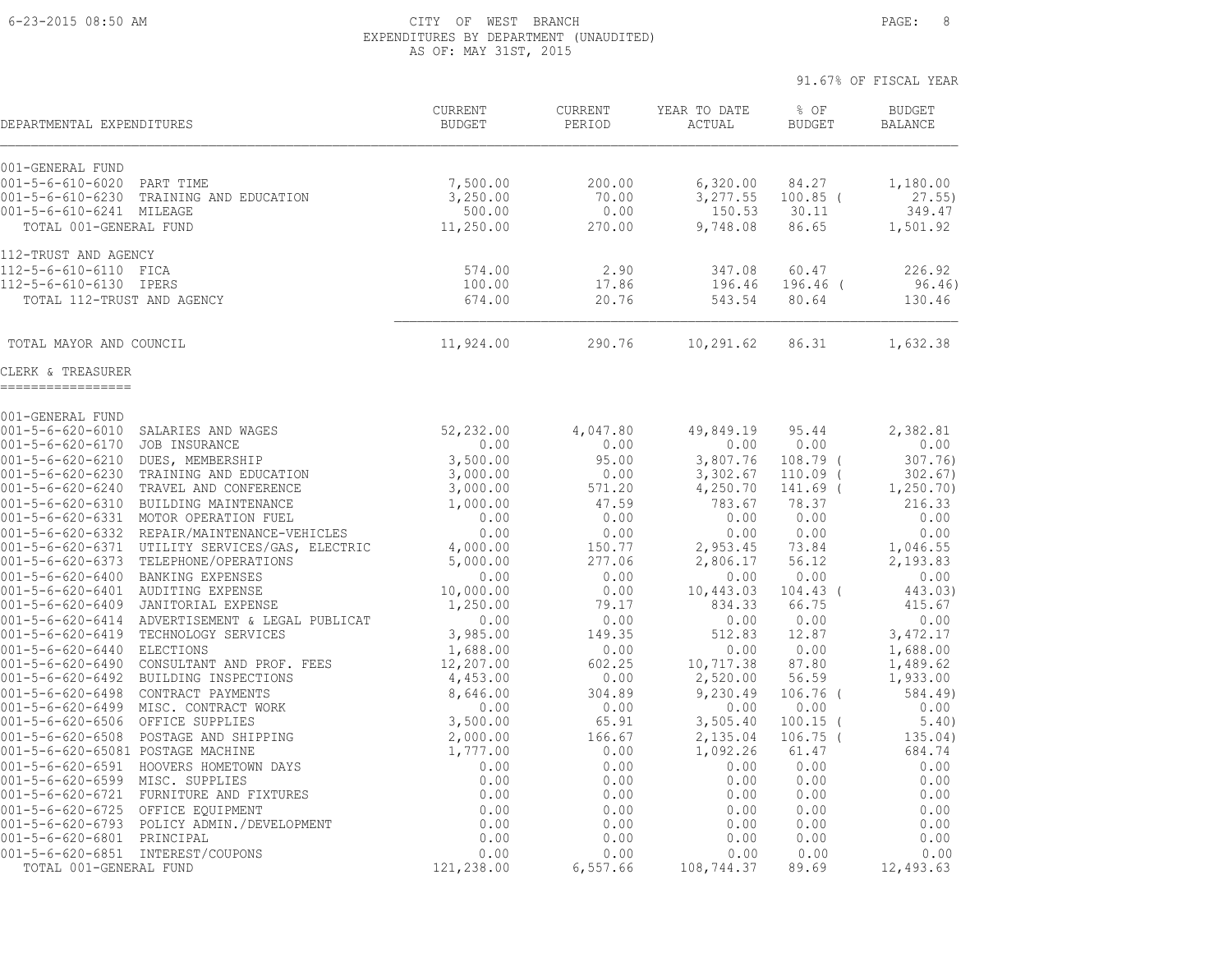#### 6-23-2015 08:50 AM CITY OF WEST BRANCH PAGE: 9 EXPENDITURES BY DEPARTMENT (UNAUDITED) AS OF: MAY 31ST, 2015

| DEPARTMENTAL EXPENDITURES                                                                                                                                                                                                                                                                                                                                                                            | <b>CURRENT</b><br><b>BUDGET</b>                                                            | <b>CURRENT</b><br>PERIOD                                               | YEAR TO DATE<br>ACTUAL                                                                | % OF<br><b>BUDGET</b>                                                    | <b>BUDGET</b><br><b>BALANCE</b>                                              |
|------------------------------------------------------------------------------------------------------------------------------------------------------------------------------------------------------------------------------------------------------------------------------------------------------------------------------------------------------------------------------------------------------|--------------------------------------------------------------------------------------------|------------------------------------------------------------------------|---------------------------------------------------------------------------------------|--------------------------------------------------------------------------|------------------------------------------------------------------------------|
| 036-TORT LIABILITY<br>036-5-6-620-6160 WORKMENS COMP.<br>036-5-6-620-6408 LIABILITY INSURANCE<br>TOTAL 036-TORT LIABILITY                                                                                                                                                                                                                                                                            | 1,198.00<br>7,144.00<br>8,342.00                                                           | 0.00<br>0.00<br>0.00                                                   | 1,198.00<br>1,417.59<br>2,615.59                                                      | 100.00<br>19.84<br>31.35                                                 | 0.00<br>5,726.41<br>5,726.41                                                 |
| 112-TRUST AND AGENCY<br>112-5-6-620-6110<br>FICA<br>112-5-6-620-6130 IPERS<br>112-5-6-620-6150 GROUP INSURANCE<br>TOTAL 112-TRUST AND AGENCY                                                                                                                                                                                                                                                         | 3,996.00<br>4,665.00<br>4,979.00<br>13,640.00                                              | 299.24<br>345.66<br>841.01<br>1,485.91                                 | 3,702.96<br>4,274.98<br>4,290.60<br>12,268.54                                         | 92.67<br>91.64<br>86.17<br>89.95                                         | 293.04<br>390.02<br>688.40<br>1,371.46                                       |
| TOTAL CLERK & TREASURER                                                                                                                                                                                                                                                                                                                                                                              | 143,220.00                                                                                 | 8,043.57                                                               | 123,628.50                                                                            | 86.32                                                                    | 19,591.50                                                                    |
| LEGAL SERVICES<br>--------------                                                                                                                                                                                                                                                                                                                                                                     |                                                                                            |                                                                        |                                                                                       |                                                                          |                                                                              |
| 001-GENERAL FUND<br>001-5-6-640-6414 ADVERTISEMENT & LEGAL PUBLICAT<br>001-5-6-640-6490 CONSULTANT AND PROF. FEES<br>TOTAL 001-GENERAL FUND                                                                                                                                                                                                                                                          | 9,642.00<br>76,149.00<br>85,791.00                                                         | 1,566.08<br>15,283.06<br>16,849.14                                     | 8,576.66<br>72,602.96<br>81, 179.62                                                   | 88.95<br>95.34<br>94.62                                                  | 1,065.34<br>3,546.04<br>4,611.38                                             |
| TOTAL LEGAL SERVICES                                                                                                                                                                                                                                                                                                                                                                                 | 85,791.00                                                                                  | 16,849.14                                                              | 81,179.62                                                                             | 94.62                                                                    | 4,611.38                                                                     |
| TORT LIABILITY<br>--------------                                                                                                                                                                                                                                                                                                                                                                     |                                                                                            |                                                                        |                                                                                       |                                                                          |                                                                              |
| 001-GENERAL FUND<br>001-5-6-660-6801 PRINCIPAL<br>001-5-6-660-6851 INTEREST/COUPONS<br>TOTAL 001-GENERAL FUND                                                                                                                                                                                                                                                                                        | 0.00<br>0.00<br>0.00                                                                       | 0.00<br>0.00<br>0.00                                                   | 0.00<br>0.00<br>0.00                                                                  | 0.00<br>0.00<br>0.00                                                     | 0.00<br>0.00<br>0.00                                                         |
| TOTAL TORT LIABILITY                                                                                                                                                                                                                                                                                                                                                                                 | 0.00                                                                                       | 0.00                                                                   | 0.00                                                                                  | 0.00                                                                     | 0.00                                                                         |
| BONDING<br>=======                                                                                                                                                                                                                                                                                                                                                                                   |                                                                                            |                                                                        |                                                                                       |                                                                          |                                                                              |
| 226-GO DEBT SERVICE<br>226-5-7-700-6801 PRINCIPAL -FIRE LOAN<br>226-5-7-700-6802 PRINCIPAL-CITY HALL LOAN<br>226-5-7-700-6803 PRINCIPAL- LAWSUIT LOAN<br>226-5-7-700-6804 PRINCIPAL - GO EQUIPMENT NOTE<br>226-5-7-700-6805 PRINCIPAL-GO PROPERTY ACQ NOTE<br>226-5-7-700-6806<br>PRINCIPAL- GO BOND SERIES 2013<br>226-5-7-700-6851 INTEREST- FIRE LOAN<br>226-5-7-700-6852 INTEREST-CITY HALL LOAN | 99,013.00<br>0.00<br>41,579.00<br>74,682.00<br>40,000.00<br>155,000.00<br>1,759.00<br>0.00 | 0.00<br>0.00<br>0.00<br>74,682.00<br>39,999.37<br>0.00<br>0.00<br>0.00 | 99, 411.84<br>0.00<br>12,848.47<br>74,682.00<br>39,999.37<br>0.00<br>1,228.56<br>0.00 | $100.40$ (<br>0.00<br>30.90<br>100.00<br>100.00<br>0.00<br>69.84<br>0.00 | 398.84)<br>0.00<br>28,730.53<br>0.00<br>0.63<br>155,000.00<br>530.44<br>0.00 |
| 226-5-7-700-6853 INTEREST-LAWSUIT LOAN                                                                                                                                                                                                                                                                                                                                                               | 6,549.00                                                                                   | 0.00                                                                   | 5,544.55                                                                              | 84.66                                                                    | 1,004.45                                                                     |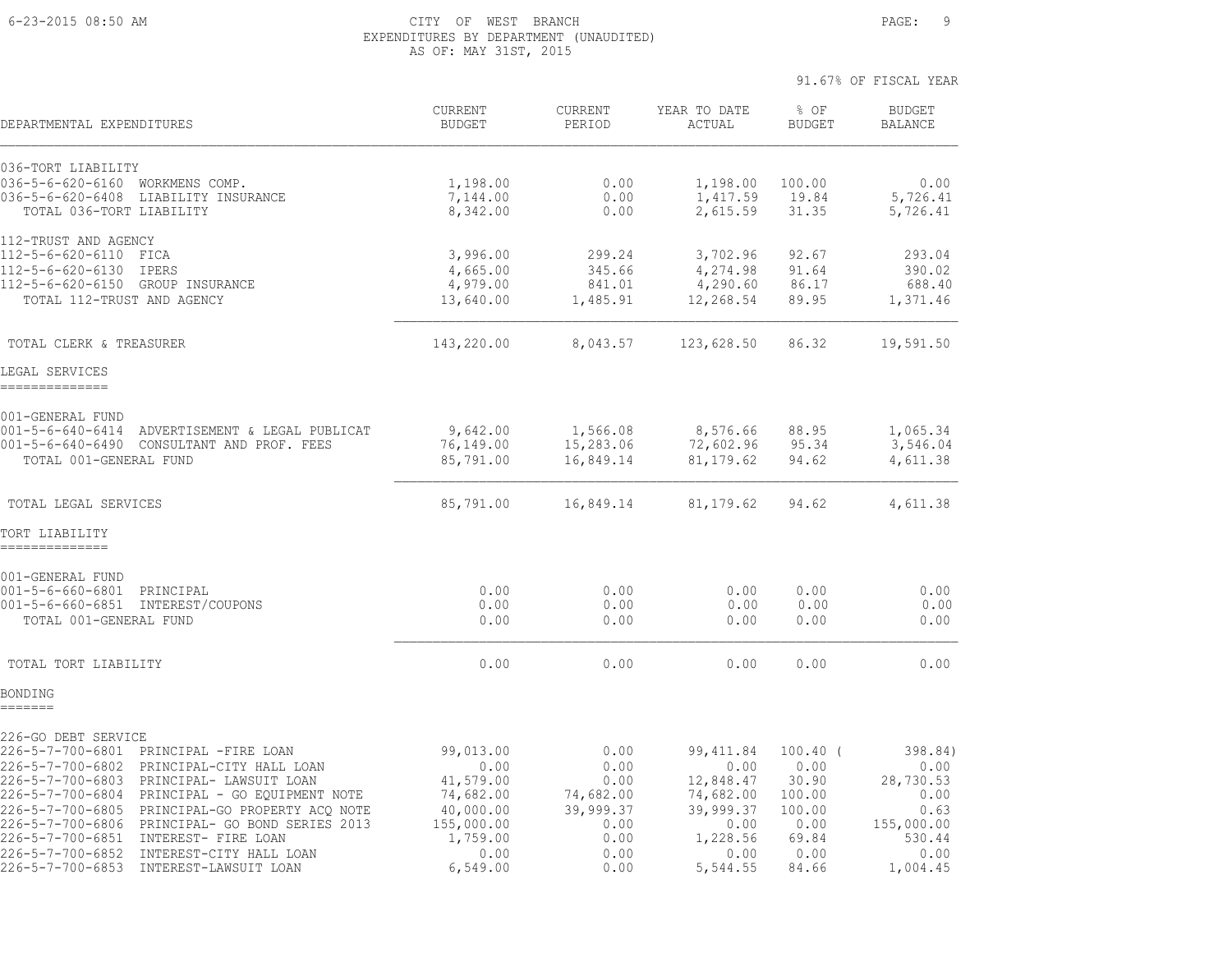6-23-2015 08:50 AM CITY OF WEST BRANCH PAGE: 10 EXPENDITURES BY DEPARTMENT (UNAUDITED) AS OF: MAY 31ST, 2015

| DEPARTMENTAL EXPENDITURES                                                                                                                                                     | <b>CURRENT</b><br><b>BUDGET</b>                 | CURRENT<br>PERIOD                        | YEAR TO DATE<br>ACTUAL                          | % OF<br><b>BUDGET</b>              | <b>BUDGET</b><br><b>BALANCE</b>          |
|-------------------------------------------------------------------------------------------------------------------------------------------------------------------------------|-------------------------------------------------|------------------------------------------|-------------------------------------------------|------------------------------------|------------------------------------------|
| 226-5-7-700-6854 INTEREST - GO EQUIPMENT NOTE<br>226-5-7-700-6855 INTEREST-GO PROPERTY ACQ NOTE<br>226-5-7-700-6856 INTEREST-GO BOND SERIES 2013<br>TOTAL 226-GO DEBT SERVICE | 1,307.00<br>6,669.00<br>41,740.00<br>468,298.00 | 653.47<br>6,669.00<br>0.00<br>122,003.84 | 1,306.94<br>6,669.00<br>21,120.00<br>262,810.73 | 100.00<br>100.00<br>50.60<br>56.12 | 0.06<br>0.00<br>20,620.00<br>205, 487.27 |
| TOTAL BONDING                                                                                                                                                                 | 468,298.00                                      | 122,003.84                               | 262,810.73                                      | 56.12                              | 205, 487.27                              |
| TIF DEBT SERVICE<br>----------------                                                                                                                                          |                                                 |                                          |                                                 |                                    |                                          |
| 125-T I F<br>125-5-5-710-6801 PRINCIPAL<br>125-5-5-710-6851 INTEREST/COUPONS<br>125-5-5-710-6855 TIF REBATES<br>TOTAL 125-T I F                                               | 0.00<br>0.00<br>0.00<br>0.00                    | 0.00<br>0.00<br>0.00<br>0.00             | 0.00<br>0.00<br>0.00<br>0.00                    | 0.00<br>0.00<br>0.00<br>0.00       | 0.00<br>0.00<br>0.00<br>0.00             |
| TOTAL TIF DEBT SERVICE                                                                                                                                                        | 0.00                                            | 0.00                                     | 0.00                                            | 0.00                               | 0.00                                     |
| CAPITAL IMPROVEMENT<br>-------------------                                                                                                                                    |                                                 |                                          |                                                 |                                    |                                          |
| TOTAL CAPITAL IMPROVEMENT                                                                                                                                                     | 0.00                                            | 0.00                                     | 0.00                                            | 0.00                               | 0.00                                     |
| CAPITAL PROJECT                                                                                                                                                               |                                                 |                                          |                                                 |                                    |                                          |
| 121-OPTION TAX<br>121-5-7-751-6420 OPTION TAX<br>TOTAL 121-OPTION TAX                                                                                                         | 0.00<br>0.00                                    | 0.00<br>0.00                             | 0.00<br>0.00                                    | 0.00<br>0.00                       | 0.00<br>0.00                             |
| 301-REAP GRANT PROJECT<br>301-5-8-751-6490 CONSULTANT & PROF. FEES<br>301-5-8-751-6498 CONTRACT PAYMENTS<br>TOTAL 301-REAP GRANT PROJECT                                      | 15,000.00<br>52,500.00<br>67,500.00             | 0.00<br>0.00<br>0.00                     | 0.00<br>0.00<br>0.00                            | 0.00<br>0.00<br>0.00               | 15,000.00<br>52,500.00<br>67,500.00      |
| 302-PARKSIDE DR IMP CAP PROJ<br>302-5-8-751-6490 CONSULTANT AND PROF. FEES<br>302-5-8-751-6498 CONTRACT PAYMENTS<br>TOTAL 302-PARKSIDE DR IMP CAP PROJ                        | 18,750.00<br>165,562.00<br>184, 312.00          | 3,723.30<br>0.00<br>3,723.30             | 3,723.30<br>2,799.85<br>6,523.15                | 19.86<br>1.69<br>3.54              | 15,026.70<br>162,762.15<br>177,788.85    |
| 304-W MAIN ST STORMWATER IMP<br>304-5-8-751-6490 CONSULTANT AND PROF. FEES<br>304-5-8-751-6498 CONTRACT PAYMENTS<br>TOTAL 304-W MAIN ST STORMWATER IMP                        | 0.00<br>0.00<br>0.00                            | 0.00<br>0.00<br>0.00                     | 0.00<br>0.00<br>0.00                            | 0.00<br>0.00<br>0.00               | 0.00<br>0.00<br>0.00                     |
| TOTAL CAPITAL PROJECT                                                                                                                                                         | 251,812.00                                      | 3,723.30                                 | 6,523.15                                        | 2.59                               | 245,288.85                               |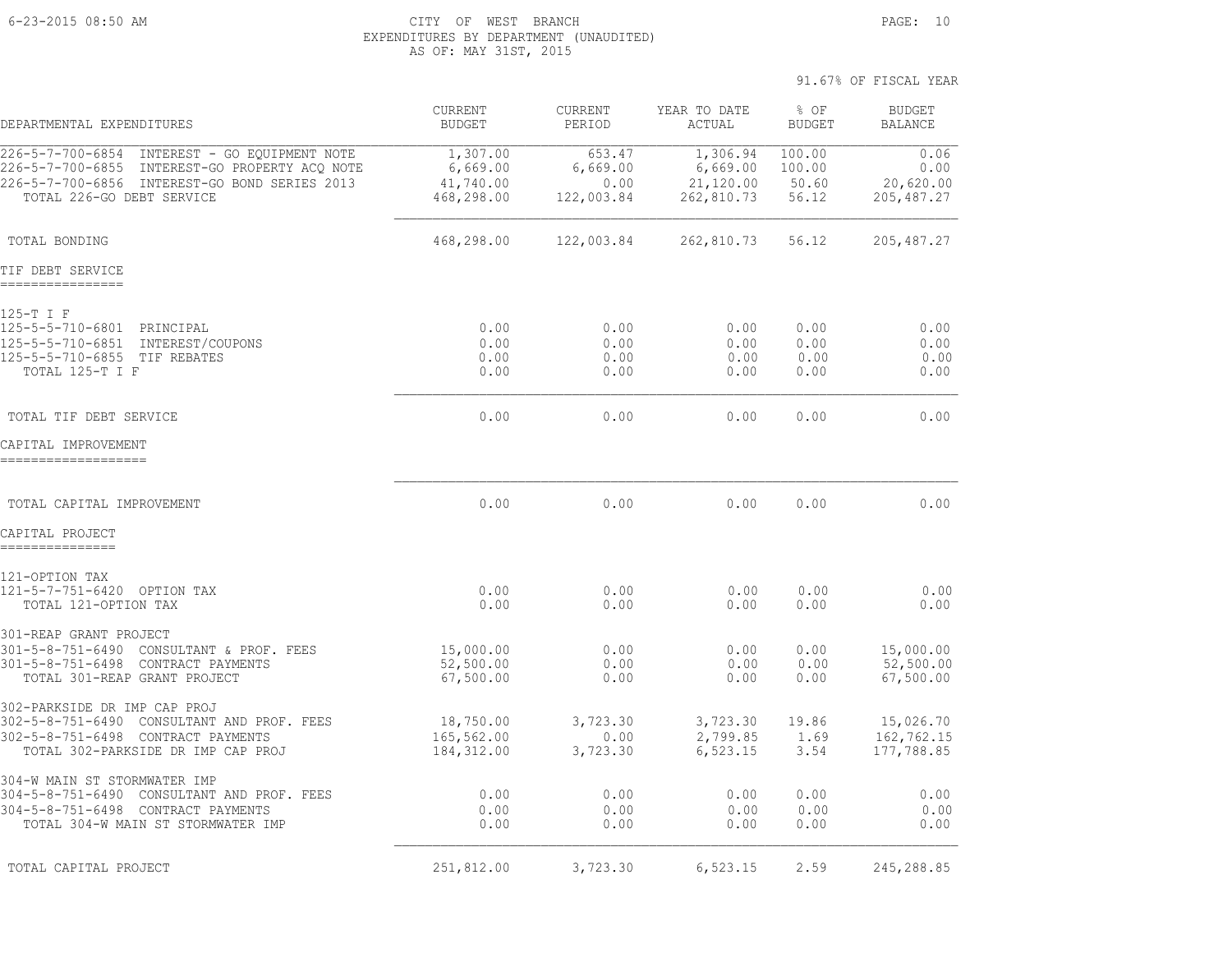6-23-2015 08:50 AM CITY OF WEST BRANCH PAGE: 11 EXPENDITURES BY DEPARTMENT (UNAUDITED) AS OF: MAY 31ST, 2015

| DEPARTMENTAL EXPENDITURES                                       |                                                                                | <b>CURRENT</b><br><b>BUDGET</b> | <b>CURRENT</b><br>PERIOD   | YEAR TO DATE<br>ACTUAL            | % OF<br><b>BUDGET</b>             | <b>BUDGET</b><br><b>BALANCE</b>     |
|-----------------------------------------------------------------|--------------------------------------------------------------------------------|---------------------------------|----------------------------|-----------------------------------|-----------------------------------|-------------------------------------|
| DEPT 762<br>========                                            |                                                                                |                                 |                            |                                   |                                   |                                     |
| TOTAL DEPT 762                                                  |                                                                                | 0.00                            | 0.00                       | 0.00                              | 0.00                              | 0.00                                |
| DEPT 810<br>========                                            |                                                                                |                                 |                            |                                   |                                   |                                     |
| 600-WATER FUND                                                  |                                                                                |                                 |                            |                                   |                                   |                                     |
| $600 - 5 - 9 - 810 - 6010$                                      | SALARIES AND WAGES                                                             | 105,160.00                      | 7,988.35                   | 98,035.17                         | 93.22                             | 7,124.83                            |
| $600 - 5 - 9 - 810 - 6020$                                      | PART TIME                                                                      | 0.00                            | 0.00                       | 0.00                              | 0.00                              | 0.00                                |
| $600 - 5 - 9 - 810 - 6110$                                      | FICA                                                                           | 8,045.00                        | 555.96                     | 6,897.32                          | 85.73                             | 1,147.68                            |
| $600 - 5 - 9 - 810 - 6130$                                      | <b>IPERS</b>                                                                   | 9,391.00                        | 701.51                     | 8,615.69                          | 91.74                             | 775.31                              |
| $600 - 5 - 9 - 810 - 6150$                                      | GROUP INSURANCE                                                                | 16,695.00                       | 1,398.34                   | 15,335.93                         | 91.86                             | 1,359.07                            |
| $600 - 5 - 9 - 810 - 6160$                                      | WORKMENS COMP.                                                                 | 3,962.00                        | 0.00                       | 1,986.00                          | 50.13                             | 1,976.00                            |
| $600 - 5 - 9 - 810 - 6170$                                      | JOB INSURANCE                                                                  | 0.00                            | 0.00                       | 0.00                              | 0.00                              | 0.00                                |
| $600 - 5 - 9 - 810 - 6210$                                      | DUES, MEMBERSHIP                                                               | 2,000.00                        | 48.15                      | 1,194.92                          | 59.75                             | 805.08                              |
| $600 - 5 - 9 - 810 - 6230$                                      | TRAINING AND EDUCATION                                                         | 3,000.00                        | 0.00                       | 2,989.81                          | 99.66                             | 10.19                               |
| $600 - 5 - 9 - 810 - 6240$                                      | TRAVEL AND CONFERENCE                                                          | 750.00                          | 0.00                       | 670.05                            | 89.34                             | 79.95                               |
| $600 - 5 - 9 - 810 - 6310$                                      | BUILDING MAINTENANCE                                                           | 3,000.00                        | 106.64                     | 5,403.37                          | $180.11$ (                        | 2,403.37)                           |
|                                                                 | 600-5-9-810-6320 BLDG/GROUNDS OPERATIONS/SUPPLI                                | 3,000.00                        | 958.49                     | 4,804.16                          | $160.14$ (                        | 1,804.16                            |
|                                                                 | 600-5-9-810-6331 MOTOR OPERATION FUEL                                          | 4,500.00                        | 771.31                     | 3,966.26                          | 88.14                             | 533.74                              |
| $600 - 5 - 9 - 810 - 6332$<br>600-5-9-810-6350 EQUIPMENT REPAIR | REPAIR/MAINTENANCE-VEHICLES<br>600-5-9-810-6371 UTILITY SERVICES/GAS, ELECTRIC | 1,000.00<br>500.00<br>32,000.00 | 690.70<br>0.00<br>2,511.64 | 3,576.12<br>1,618.65<br>29,384.40 | $357.61$ (<br>$323.73$ (<br>91.83 | 2, 576.12<br>1, 118.65)<br>2,615.60 |
| $600 - 5 - 9 - 810 - 6373$                                      | TELEPHONE/OPERATIONS                                                           | 1,800.00                        | 209.55                     | 2,608.42                          | 144.91 (                          | 808.42)                             |
|                                                                 | 600-5-9-810-64081 LIABILITY INSURANCE                                          | 5,192.00                        | 0.00                       | 1,417.58                          | 27.30                             | 3,774.42                            |
| $600 - 5 - 9 - 810 - 6412$                                      | LAB ANALYSIS                                                                   | 2,000.00                        | 25.00                      | 1,164.00                          | 58.20                             | 836.00                              |
| $600 - 5 - 9 - 810 - 6418$                                      | SALES TAX                                                                      | 25,000.00                       | 2,351.00                   | 24,956.88                         | 99.83                             | 43.12                               |
| $600 - 5 - 9 - 810 - 6419$                                      | TECHNOLOGY SERVICES                                                            | 0.00                            | 0.00                       | 0.00                              | 0.00                              | 0.00                                |
| $600 - 5 - 9 - 810 - 6420$                                      | OPTION TAX                                                                     | 0.00                            | 0.00                       | 0.00                              | 0.00                              | 0.00                                |
| $600 - 5 - 9 - 810 - 6490$                                      | CONSULTANT AND PROF. FEES                                                      | 5,000.00                        | 0.00                       | 7,489.37                          | 149.79 (                          | 2,489.37                            |
| 600-5-9-810-6497                                                | CONTRACT WORK BACKHOE                                                          | 0.00                            | 0.00                       | 0.00                              | 0.00                              | 0.00                                |
| $600 - 5 - 9 - 810 - 6498$                                      | CONTRACT PAYMENTS                                                              | 500.00                          | 14.01                      | 379.43                            | 75.89                             | 120.57                              |
| $600 - 5 - 9 - 810 - 6501$                                      | CHEMICALS                                                                      | 16,000.00                       | 3,905.33                   | 19,708.03                         | $123.18$ (                        | 3,708.03)                           |
| $600 - 5 - 9 - 810 - 6506$                                      | OFFICE SUPPLIES                                                                | 250.00                          | 0.00                       | 424.89                            | 169.96 (                          | 174.89)                             |
| $600 - 5 - 9 - 810 - 6508$                                      | POSTAGE AND SHIPPING                                                           | 2,000.00                        | 166.67                     | 2,032.63                          | $101.63$ (                        | 32.63)                              |
| $600 - 5 - 9 - 810 - 6521$                                      | MOTOR VEHICLE MAINT. SUPPLIES                                                  | 500.00                          | 0.00                       | 500.00                            | 100.00                            | 0.00                                |
| $600 - 5 - 9 - 810 - 6529$                                      | UNIFORMS                                                                       | 350.00                          | 0.00                       | 295.98                            | 84.57                             | 54.02                               |
| $600 - 5 - 9 - 810 - 6590$                                      | MISCELLANEOUS COMMODITIES                                                      | 0.00                            | 0.00                       | 0.00                              | 0.00                              | 0.00                                |
| $600 - 5 - 9 - 810 - 6598$                                      | WATER DEPOSIT REFUNDS                                                          | 3,000.00                        | 0.00                       | 2,601.18                          | 86.71                             | 398.82                              |
| $600 - 5 - 9 - 810 - 6599$                                      | MISC. SUPPLIES                                                                 | 20,000.00                       | 550.00                     | 22,292.29                         | 111.46                            | 2, 292.29                           |
| $600 - 5 - 9 - 810 - 6722$                                      | OTHER EQUIPMENT: PLANT MAINT.                                                  | 10,000.00                       | 0.00                       | 10,133.95                         | $101.34$ (                        | 133.95)                             |
| 600-5-9-810-6727                                                | EQUIPMENT                                                                      | 13,060.00                       | 0.00                       | 0.00                              | 0.00                              | 13,060.00                           |
| $600 - 5 - 9 - 810 - 6783$                                      | UTILITIES SYSTEM-REPLACE MAINT                                                 | 123, 177.00                     | 5, 134.45                  | 33,668.00                         | 27.33                             | 89,509.00                           |
| $600 - 5 - 9 - 810 - 6791$                                      | EQUIPMENT MAINTENANCE                                                          | 1,500.00                        | 0.00                       | 0.00                              | 0.00                              | 1,500.00                            |
| $600 - 5 - 9 - 810 - 6796$                                      | CAPITAL SYSTEM SET ASIDE                                                       | 30,000.00                       | 0.00                       | 0.00                              | 0.00                              | 30,000.00                           |
| $600 - 5 - 9 - 810 - 6797$                                      | CAPITAL EQUIPMENT SET ASIDE                                                    | 6,940.00                        | 0.00                       | 0.00                              | 0.00                              | 6,940.00                            |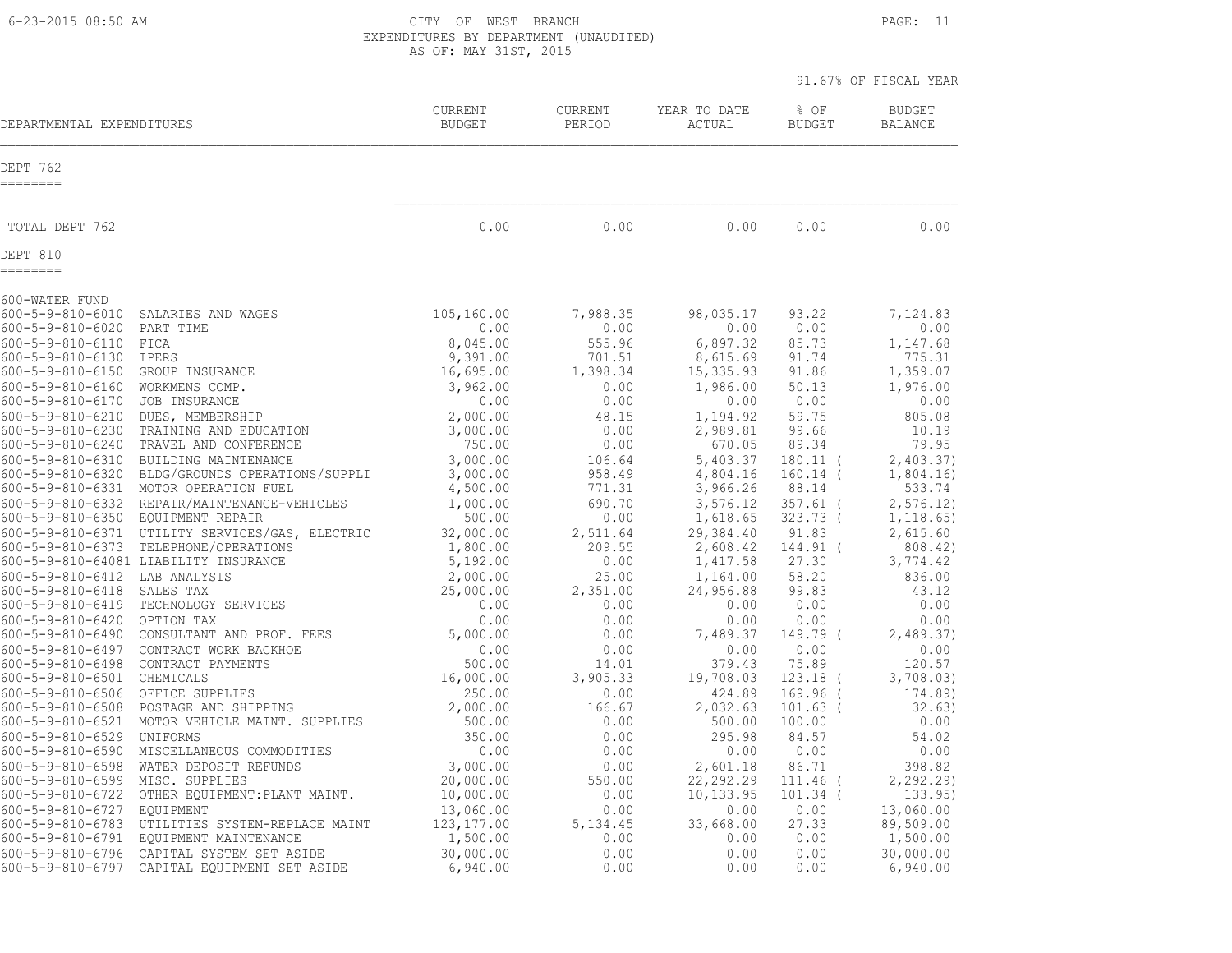#### 6-23-2015 08:50 AM CITY OF WEST BRANCH PAGE: 12 EXPENDITURES BY DEPARTMENT (UNAUDITED) AS OF: MAY 31ST, 2015

91.67% OF FISCAL YEAR

 CURRENT CURRENT YEAR TO DATE % OF BUDGET DEPARTMENTAL EXPENDITURES BUDGET PERIOD ACTUAL BUDGET BALANCE 600-5-9-810-6801 PRINCIPAL 0.00 0.00 0.00 0.00 0.00 600-5-9-810-6851 INTEREST/COUPONS 0.00 0.00 0.00 0.00 0.00 TOTAL 600-WATER FUND 459,272.00 28,087.10 314,150.48 68.40 145,121.52 603-WATER SINKING FUND 603-5-9-810-6801 PRINCIPAL 45,000.00 0.00 0.00 0.00 45,000.00 603-5-9-810-6851 INTEREST/COUPONS 20,475.00 0.00 9,450.00 46.15 11,025.00 TOTAL 603-WATER SINKING FUND 65,475.00 0.00 9,450.00 14.43 56,025.00 610-SEWER FUND 610-5-9-810-64181 LOCAL OPTION SALES TAX 0.00 392.04 4,159.77 0.00 ( 4,159.77) TOTAL 610-SEWER FUND 0.00 392.04 4,159.77 0.00 ( 4,159.77) TOTAL DEPT 810 524,747.00 28,479.14 327,760.25 62.46 196,986.75 SEWER OPERATING =============== 610-SEWER FUND 610-5-9-815-6010 SALARIES AND WAGES 97,352.00 7,300.10 89,920.54 92.37 7,431.46 610-5-9-815-6020 PART TIME 0.00 93.80 888.30 0.00 ( 888.30) 610-5-9-815-6110 FICA 7,448.00 517.32 6,417.07 86.16 1,030.93 610-5-9-815-6130 IPERS 8,694.00 648.39 7,985.43 91.85 708.57 610-5-9-815-6150 GROUP INSURANCE 13,706.00 1,188.66 13,111.99 95.67 594.01 610-5-9-815-6160 WORKMENS COMP. 2,956.00 0.00 1,627.00 55.04 1,329.00 610-5-9-815-6170 JOB INSURANCE 0.00 0.00 0.00 0.00 0.00 610-5-9-815-6210 DUES, MEMBERSHIP 750.00 48.15 376.50 50.20 373.50 610-5-9-815-6230 TRAINING AND EDUCATION 750.00 0.00 750.00 100.00 0.00 610-5-9-815-6240 TRAVEL AND CONFERENCE 500.00 0.00 499.68 99.94 0.32 610-5-9-815-6310 BUILDING MAINTENANCE 1,000.00 0.00 2,396.16 239.62 ( 1,396.16) 610-5-9-815-6320 BLDG/GROUNDS OPERATIONS/SUPPLI 3,500.00 13.99 3,733.39 106.67 ( 233.39) 610-5-9-815-6331 MOTOR OPERATION FUEL 4,500.00 0.00 2,743.34 60.96 1,756.66 610-5-9-815-6332 REPAIR/MAINTENANCE-VEHICLES 250.00 0.00 271.65 108.66 ( 21.65) 610-5-9-815-6350 EQUIPMENT REPAIR 1,000.00 0.00 1,000.00 100.00 0.00 610-5-9-815-63501 REPAIRS-RADIOS 0.00 0.00 0.00 0.00 0.00 610-5-9-815-6371 UTILITY SERVICES/GAS, ELECTRIC 20,000.00 1,402.38 16,672.16 83.36 3,327.84 610-5-9-815-6373 TELEPHONE/OPERATIONS 1,800.00 209.54 2,480.14 137.79 ( 680.14) 610-5-9-815-64081 LIABILITY INSURANCE 3,444.00 0.00 1,417.58 41.16 2,026.42 610-5-9-815-6412 LAB ANALYSIS 8,500.00 730.00 7,029.00 82.69 1,471.00 610-5-9-815-6418 SALES TAX 0.00 0.00 0.00 0.00 0.00 610-5-9-815-64181 LOCAL OPTION SALES TAX 0.00 0.00 0.00 0.00 0.00 610-5-9-815-6490 CONSULTANT AND PROF. FEES 20,000.00 0.00 13,326.38 66.63 6,673.62 610-5-9-815-6498 CONTRACT PAYMENTS 0.00 14.01 154.39 0.00 ( 154.39) 610-5-9-815-6499 MISC. CONTRACT WORK 1,500.00 0.00 3,316.00 221.07 ( 1,816.00) 610-5-9-815-6501 CHEMICALS 250.00 0.00 0.00 0.00 250.00 610-5-9-815-6504 MINOR EQUIPMENT 500.00 0.00 0.00 0.00 500.00 610-5-9-815-6506 OFFICE SUPPLIES 0.00 0.00 0.00 0.00 0.00 610-5-9-815-6508 POSTAGE AND SHIPPING 3,500.00 246.92 2,933.61 83.82 566.39 610-5-9-815-6510 SAFETY EQUIPMENT 1,300.00 0.00 885.78 68.14 414.22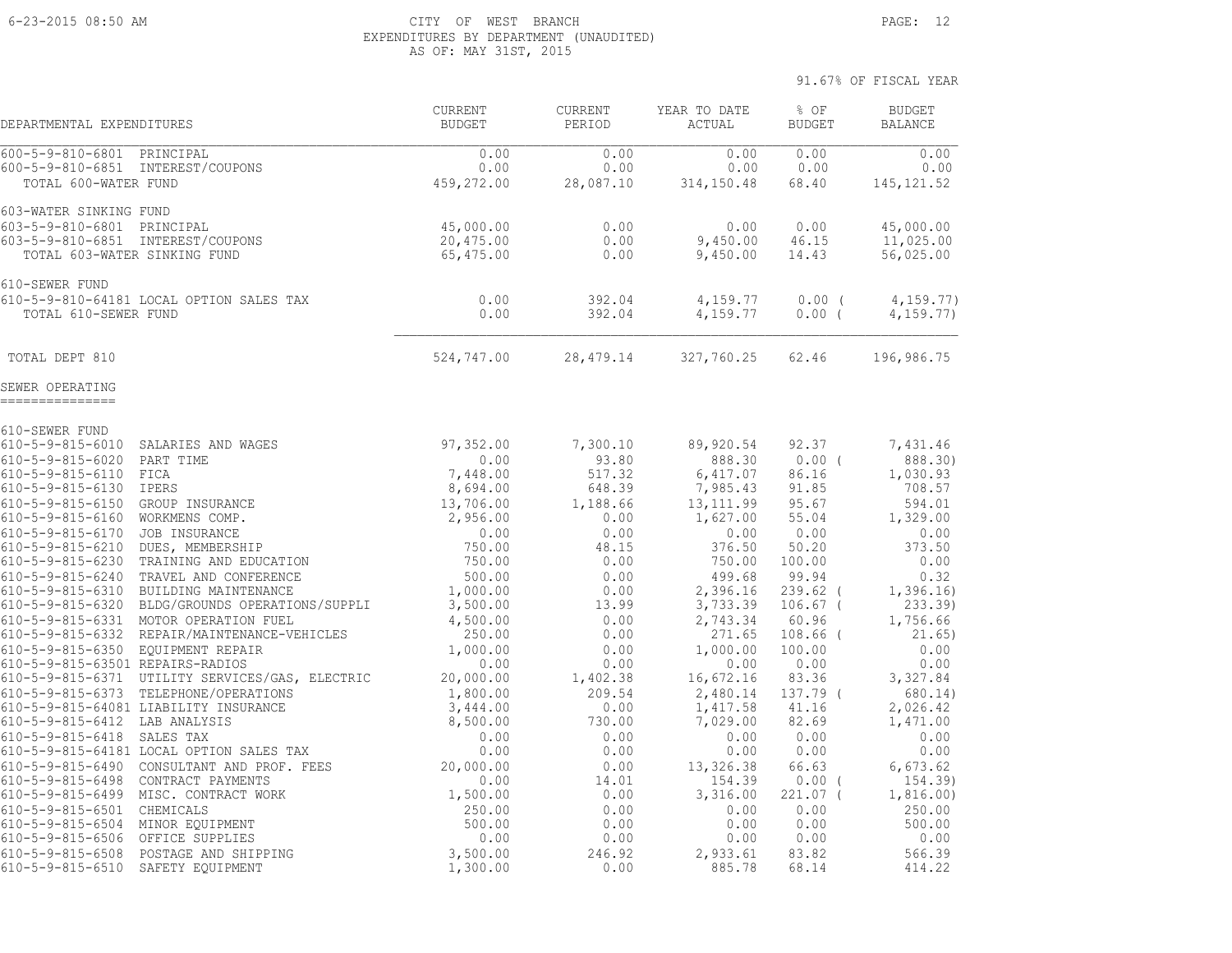#### 6-23-2015 08:50 AM CITY OF WEST BRANCH PAGE: 13 EXPENDITURES BY DEPARTMENT (UNAUDITED) AS OF: MAY 31ST, 2015

| DEPARTMENTAL EXPENDITURES                                                                                                            |                                                                                                                                             | <b>CURRENT</b><br><b>BUDGET</b>             | <b>CURRENT</b><br>PERIOD             | YEAR TO DATE<br>ACTUAL                       | % OF<br><b>BUDGET</b>                | <b>BUDGET</b><br><b>BALANCE</b>              |
|--------------------------------------------------------------------------------------------------------------------------------------|---------------------------------------------------------------------------------------------------------------------------------------------|---------------------------------------------|--------------------------------------|----------------------------------------------|--------------------------------------|----------------------------------------------|
| $610 - 5 - 9 - 815 - 6521$<br>$610 - 5 - 9 - 815 - 6529$<br>$610 - 5 - 9 - 815 - 6599$<br>610-5-9-815-6727                           | MOTOR VEHICLE MAINT. SUPPLIES<br>UNIFORMS<br>MISC. SUPPLIES<br><b>EOUIPMENT</b>                                                             | 0.00<br>350.00<br>3,000.00<br>13,060.00     | 0.00<br>0.00<br>0.00<br>0.00         | 0.00<br>79.96<br>2,094.87<br>0.00            | 0.00<br>22.85<br>69.83<br>0.00       | 0.00<br>270.04<br>905.13<br>13,060.00        |
| 610-5-9-815-6762                                                                                                                     | MANHOLE REPAIR                                                                                                                              | 0.00                                        | 0.00                                 | 0.00                                         | 0.00                                 | 0.00                                         |
| 610-5-9-815-6781<br>610-5-9-815-6783<br>$610 - 5 - 9 - 815 - 6790$<br>610-5-9-815-6794                                               | CAPITAL IMPROV. LINE CLEANING<br>UTILITIES SYSTEM-REPLACE MAINT<br>CAPITAL EQUIPMENT<br>LAB EQUIP./REQUIREMENTS                             | 2,000.00<br>64,971.00<br>6,940.00<br>250.00 | 0.00<br>586.00<br>0.00<br>0.00       | 0.00<br>103,627.42<br>0.00<br>0.00           | 0.00<br>$159.50$ (<br>0.00<br>0.00   | 2,000.00<br>38,656.42)<br>6,940.00<br>250.00 |
| 610-5-9-815-6801<br>610-5-9-815-6851<br>TOTAL 610-SEWER FUND                                                                         | PRINCIPAL<br>INTEREST/COUPONS                                                                                                               | 0.00<br>0.00<br>293,771.00                  | 0.00<br>0.00<br>12,999.26            | 0.00<br>0.00<br>285,738.34                   | 0.00<br>0.00<br>97.27                | 0.00<br>0.00<br>8,032.66                     |
| 614-WASTEWATER LIFT STATION<br>$614 - 5 - 9 - 815 - 6490$                                                                            | CONSULTANT AND PROF. FEES<br>614-5-9-815-6498 CONTRACT PAYMENTS<br>TOTAL 614-WASTEWATER LIFT STATION                                        | 0.00<br>0.00<br>0.00                        | 0.00<br>0.00<br>0.00                 | 0.00<br>0.00<br>0.00                         | 0.00<br>0.00<br>0.00                 | 0.00<br>0.00<br>0.00                         |
| TOTAL SEWER OPERATING                                                                                                                |                                                                                                                                             | 293,771.00                                  | 12,999.26                            | 285,738.34                                   | 97.27                                | 8,032.66                                     |
| SOLID WASTE<br>-----------                                                                                                           |                                                                                                                                             |                                             |                                      |                                              |                                      |                                              |
| 001-GENERAL FUND<br>$001 - 5 - 2 - 840 - 6413$<br>$001 - 5 - 2 - 840 - 6430$<br>$001 - 5 - 2 - 840 - 6498$<br>TOTAL 001-GENERAL FUND | LANDFILL<br>TIPPING FEE<br>CONTRACT PAYMENTS                                                                                                | 12,500.00<br>0.00<br>52,000.00<br>64,500.00 | 0.00<br>0.00<br>4,622.50<br>4,622.50 | 12,739.36<br>0.00<br>48, 429.93<br>61,169.29 | $101.91$ (<br>0.00<br>93.13<br>94.84 | 239.36<br>0.00<br>3,570.07<br>3,330.71       |
| TOTAL SOLID WASTE                                                                                                                    |                                                                                                                                             | 64,500.00                                   | 4,622.50                             | 61,169.29                                    | 94.84                                | 3,330.71                                     |
| LOCAL CABLE ACCESS<br>------------------                                                                                             |                                                                                                                                             |                                             |                                      |                                              |                                      |                                              |
| 001-GENERAL FUND<br>$001 - 5 - 4 - 855 - 6010$                                                                                       |                                                                                                                                             |                                             | 1,254.36                             | 14,941.67                                    |                                      |                                              |
| $001 - 5 - 4 - 855 - 6230$<br>$001 - 5 - 4 - 855 - 6310$<br>$001 - 5 - 4 - 855 - 6350$                                               | SALARIES AND WAGES<br>TRAINING AND EDUCATION<br>BUILDING MAINTENANCE<br>EQUIPMENT REPAIR                                                    | 16,157.00<br>1,000.00<br>0.00<br>0.00       | 0.00<br>0.00<br>0.00                 | 0.00<br>0.00<br>0.00                         | 92.48<br>0.00<br>0.00<br>0.00        | 1,215.33<br>1,000.00<br>0.00<br>0.00         |
| $001 - 5 - 4 - 855 - 6371$<br>$001 - 5 - 4 - 855 - 6373$<br>$001 - 5 - 4 - 855 - 6414$                                               | UTILITY SERVICES/GAS, ELECTRIC<br>TELEPHONE/OPERATIONS<br>001-5-4-855-64083 COMMERCIAL PROPERTY INSURANCE<br>ADVERTISEMENT & LEGAL PUBLICAT | 1,400.00<br>1,000.00<br>220.00<br>0.00      | 100.00<br>56.56<br>0.00<br>0.00      | 1,100.00<br>1,038.17<br>0.00<br>0.00         | 78.57<br>$103.82$ (<br>0.00<br>0.00  | 300.00<br>38.17)<br>220.00<br>0.00           |
| $001 - 5 - 4 - 855 - 6498$<br>001-5-4-855-6504<br>$001 - 5 - 4 - 855 - 6506$                                                         | CONTRACT PAYMENTS<br>MINOR EQUIPMENT<br>OFFICE SUPPLIES                                                                                     | 2,000.00<br>0.00<br>0.00                    | 150.00<br>0.00<br>0.00               | 2,250.00<br>0.00<br>0.00                     | 112.50<br>0.00<br>0.00               | 250.00)<br>0.00<br>0.00                      |
| $001 - 5 - 4 - 855 - 6508$<br>$001 - 5 - 4 - 855 - 6526$                                                                             | POSTAGE AND SHIPPING<br>PROGRAMMING                                                                                                         | 0.00<br>0.00                                | 0.00<br>0.00                         | 0.00<br>0.00                                 | 0.00<br>0.00                         | 0.00<br>0.00                                 |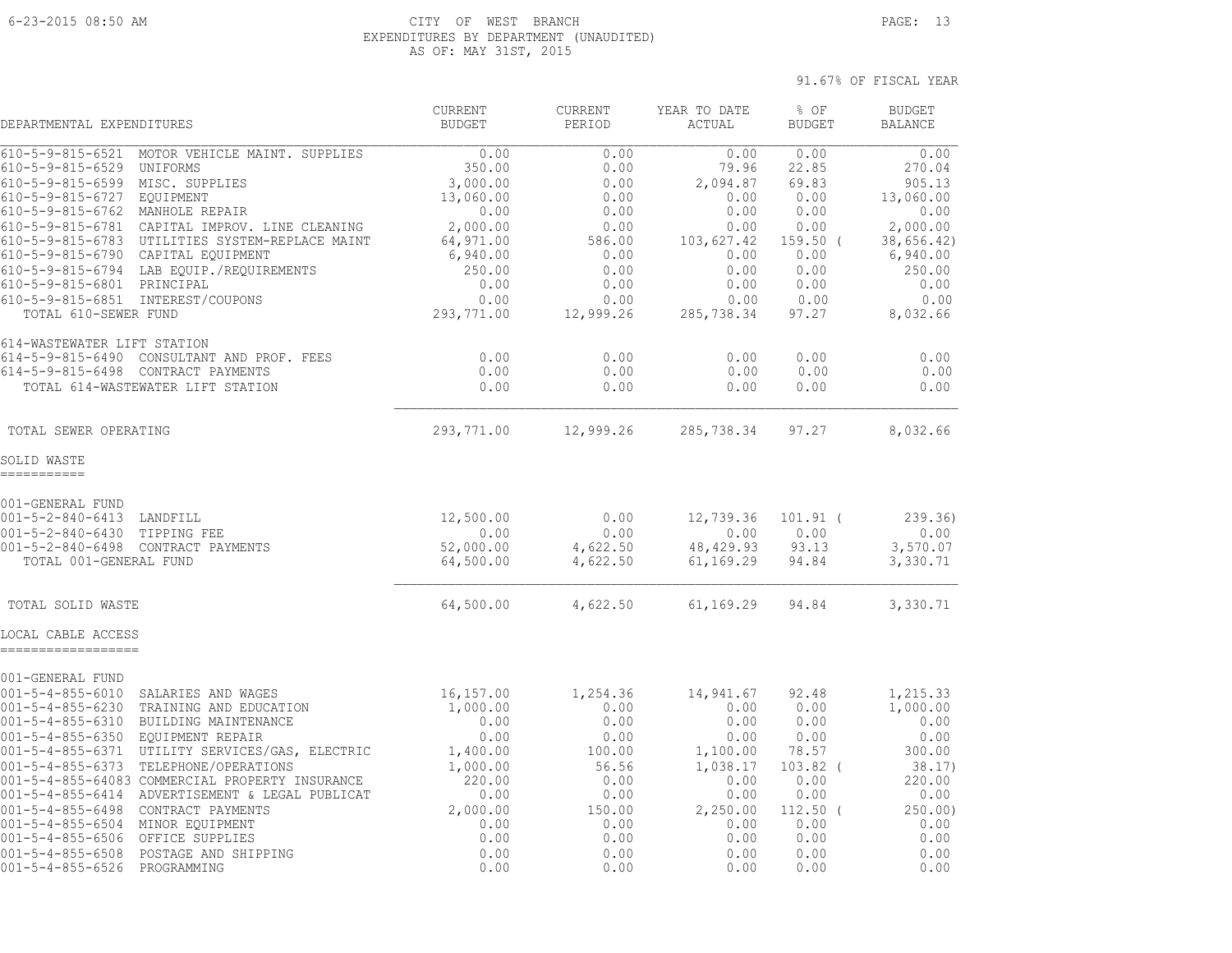#### 6-23-2015 08:50 AM CITY OF WEST BRANCH PAGE: 14 EXPENDITURES BY DEPARTMENT (UNAUDITED) AS OF: MAY 31ST, 2015

| DEPARTMENTAL EXPENDITURES                                                                                                                                     | <b>CURRENT</b><br><b>BUDGET</b>              | <b>CURRENT</b><br>PERIOD            | YEAR TO DATE<br>ACTUAL                       | % OF<br><b>BUDGET</b>                | <b>BUDGET</b><br><b>BALANCE</b>         |
|---------------------------------------------------------------------------------------------------------------------------------------------------------------|----------------------------------------------|-------------------------------------|----------------------------------------------|--------------------------------------|-----------------------------------------|
| $001 - 5 - 4 - 855 - 6599$<br>MISC. SUPPLIES<br>001-5-4-855-6725 OFFICE EQUIPMENT<br>001-5-4-855-6727 EOUIPMENT<br>TOTAL 001-GENERAL FUND                     | 0.00<br>0.00<br>4,443.00<br>26,220.00        | 0.00<br>0.00<br>7.95<br>1,568.87    | 0.00<br>0.00<br>692.05<br>20,021.89          | 0.00<br>0.00<br>15.58<br>76.36       | 0.00<br>0.00<br>3,750.95<br>6,198.11    |
| 112-TRUST AND AGENCY<br>112-5-4-855-6110<br>FICA<br>112-5-4-855-6130<br>IPERS<br>112-5-4-855-6150 GROUP INSURANCE<br>TOTAL 112-TRUST AND AGENCY               | 1,236.00<br>1,443.00<br>2,708.00<br>5,387.00 | 95.98<br>109.82<br>178.32<br>384.12 | 1,143.20<br>1,312.98<br>1,890.70<br>4,346.88 | 92.49<br>90.99<br>69.82<br>80.69     | 92.80<br>130.02<br>817.30<br>1,040.12   |
| TOTAL LOCAL CABLE ACCESS                                                                                                                                      | 31,607.00                                    | 1,952.99                            | 24,368.77                                    | 77.10                                | 7,238.23                                |
| COMMISSION<br>__________                                                                                                                                      |                                              |                                     |                                              |                                      |                                         |
| 001-GENERAL FUND<br>001-5-1-856-6447 ANIMAL CONTROL<br>001-5-4-856-6445 LOCAL CABLE<br>001-5-5-856-6446 PLANNING & ZONING<br>TOTAL 001-GENERAL FUND           | 500.00<br>0.00<br>25,000.00<br>25,500.00     | 0.00<br>0.00<br>252.00<br>252.00    | 565.36<br>0.00<br>11,191.89<br>11,757.25     | $113.07$ (<br>0.00<br>44.77<br>46.11 | 65.36<br>0.00<br>13,808.11<br>13,742.75 |
| TOTAL COMMISSION                                                                                                                                              | 25,500.00                                    | 252.00                              | 11,757.25                                    | 46.11                                | 13,742.75                               |
| STORM WATER UTILITY<br>-------------------                                                                                                                    |                                              |                                     |                                              |                                      |                                         |
| 740-STORM WATER UTILITY<br>740-5-9-865-6499<br>PRIVATE STORMWATER IMP REIMB<br>740-5-9-865-6783 UTILITIES SYSTEM-STORM WATER<br>TOTAL 740-STORM WATER UTILITY | 0.00<br>40,000.00<br>40,000.00               | 0.00<br>16,292.29<br>16,292.29      | 0.00<br>19,420.29<br>19,420.29               | 0.00<br>48.55<br>48.55               | 0.00<br>20,579.71<br>20,579.71          |
| TOTAL STORM WATER UTILITY                                                                                                                                     | 40,000.00                                    | 16,292.29                           | 19,420.29                                    | 48.55                                | 20,579.71                               |
| NON-DEPARTMENTAL                                                                                                                                              |                                              |                                     |                                              |                                      |                                         |
| 001-GENERAL FUND<br>001-5-0-950-9100 TRANSFERS OUT<br>TOTAL 001-GENERAL FUND                                                                                  | 184,312.00<br>184, 312.00                    | 3,723.30<br>3,723.30                | 6,523.15<br>6,523.15                         | 3.54<br>3.54                         | 177,788.85<br>177,788.85                |
| 031-LIBRARY<br>031-5-0-950-9100 TRANSFERS OUT<br>TOTAL 031-LIBRARY                                                                                            | 1,349.00<br>1,349.00                         | 0.00<br>0.00                        | 1,348.86<br>1,348.86                         | 99.99<br>99.99                       | 0.14<br>0.14                            |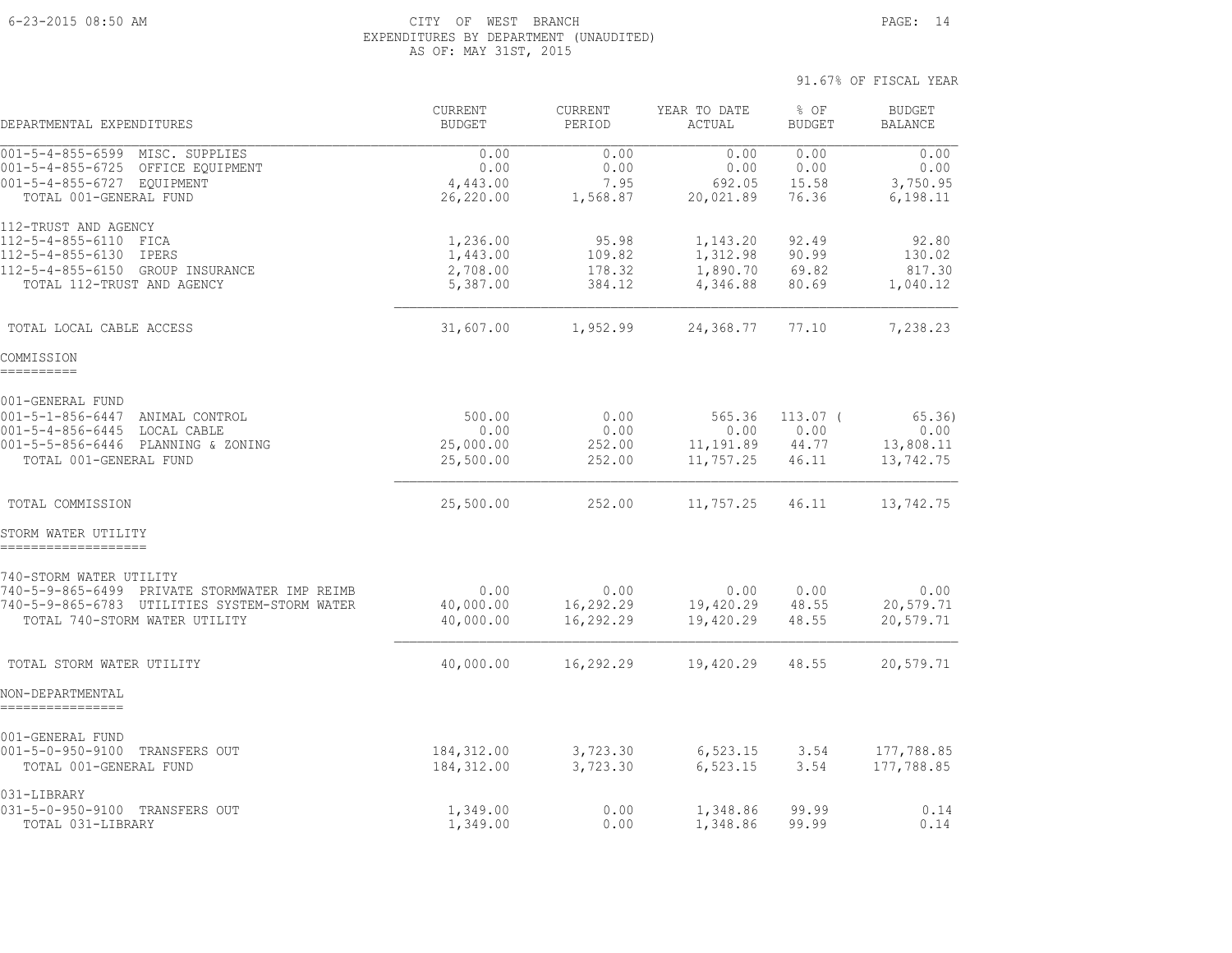#### 6-23-2015 08:50 AM CITY OF WEST BRANCH PAGE: 15 EXPENDITURES BY DEPARTMENT (UNAUDITED) AS OF: MAY 31ST, 2015

| DEPARTMENTAL EXPENDITURES                                                                                | CURRENT<br><b>BUDGET</b>       | <b>CURRENT</b><br>PERIOD | YEAR TO DATE<br><b>ACTUAL</b> | % OF<br><b>BUDGET</b> | <b>BUDGET</b><br><b>BALANCE</b> |
|----------------------------------------------------------------------------------------------------------|--------------------------------|--------------------------|-------------------------------|-----------------------|---------------------------------|
| 110-ROAD USE TAX<br>110-5-0-950-9100<br>TRANSFERS OUT<br>TOTAL 110-ROAD USE TAX                          | 0.00<br>0.00                   | 0.00<br>0.00             | 0.00<br>0.00                  | 0.00<br>0.00          | 0.00<br>0.00                    |
| 112-TRUST AND AGENCY<br>112-5-0-950-9100 TRANSFERS OUT<br>TOTAL 112-TRUST AND AGENCY                     | 0.00<br>0.00                   | 0.00<br>0.00             | 0.00<br>0.00                  | 0.00<br>0.00          | 0.00<br>0.00                    |
| 119-EMERGENCY TAX FUND<br>119-5-0-950-9100 TRANSFERS OUT<br>TOTAL 119-EMERGENCY TAX FUND                 | 35, 171.00<br>35, 171.00       | 0.00<br>0.00             | 0.00<br>0.00                  | 0.00<br>0.00          | 35, 171.00<br>35, 171.00        |
| 121-OPTION TAX<br>121-5-0-950-9100 TRANSFERS OUT<br>TOTAL 121-OPTION TAX                                 | 165,000.00<br>165,000.00       | 0.00<br>0.00             | 105,418.40<br>105,418.40      | 63.89<br>63.89        | 59,581.60<br>59,581.60          |
| 125-T I F<br>125-5-0-950-9100 TRANSFERS OUT<br>TOTAL 125-T I F                                           | 137,387.00<br>137,387.00       | 37,387.00<br>37,387.00   | 37,387.00<br>37,387.00        | 27.21<br>27.21        | 100,000.00<br>100,000.00        |
| 501-KROUTH PRINCIPAL FUND<br>501-5-0-950-9100 TRANSFERS OUT<br>TOTAL 501-KROUTH PRINCIPAL FUND           | 0.00<br>0.00                   | 0.00<br>0.00             | 0.00<br>0.00                  | 0.00<br>0.00          | 0.00<br>0.00                    |
| 502-KROUTH INTEREST FUND<br>502-5-0-950-9100 TRANSFERS OUT<br>TOTAL 502-KROUTH INTEREST FUND             | 0.00<br>0.00                   | 0.00<br>0.00             | 0.00<br>0.00                  | 0.00<br>0.00          | 0.00<br>0.00                    |
| 600-WATER FUND<br>600-5-0-950-9100 TRANSFERS OUT<br>TOTAL 600-WATER FUND                                 | 107,573.00<br>107,573.00       | 46,153.00<br>46,153.00   | 101,953.00<br>101,953.00      | 94.78<br>94.78        | 5,620.00<br>5,620.00            |
| 610-SEWER FUND<br>610-5-0-950-9100 TRANSFERS OUT<br>TOTAL 610-SEWER FUND                                 | 86,125.00<br>86,125.00         | 65,005.00<br>65,005.00   | 86,125.00<br>86,125.00        | 100.00<br>100.00      | 0.00<br>0.00                    |
| 950-BC/BS FLEXIBLE BENEFIT<br>950-5-0-950-9199 EMPLOYEE FLEX EXPENSE<br>TOTAL 950-BC/BS FLEXIBLE BENEFIT | 0.00<br>0.00                   | 709.50<br>709.50         | 2,139.95<br>2,139.95          | $0.00$ (<br>$0.00$ (  | 2,139.95)<br>2, 139.95          |
| TOTAL NON-DEPARTMENTAL                                                                                   | 716,917.00                     | 152,977.80               | 340,895.36                    | 47.55                 | 376,021.64                      |
| TOTAL EXPENDITURES                                                                                       | 4,998,762.00<br>============== | 659, 373.25              | 3, 141, 805.22                | 62.85                 | 1,856,956.78                    |
|                                                                                                          |                                |                          |                               |                       |                                 |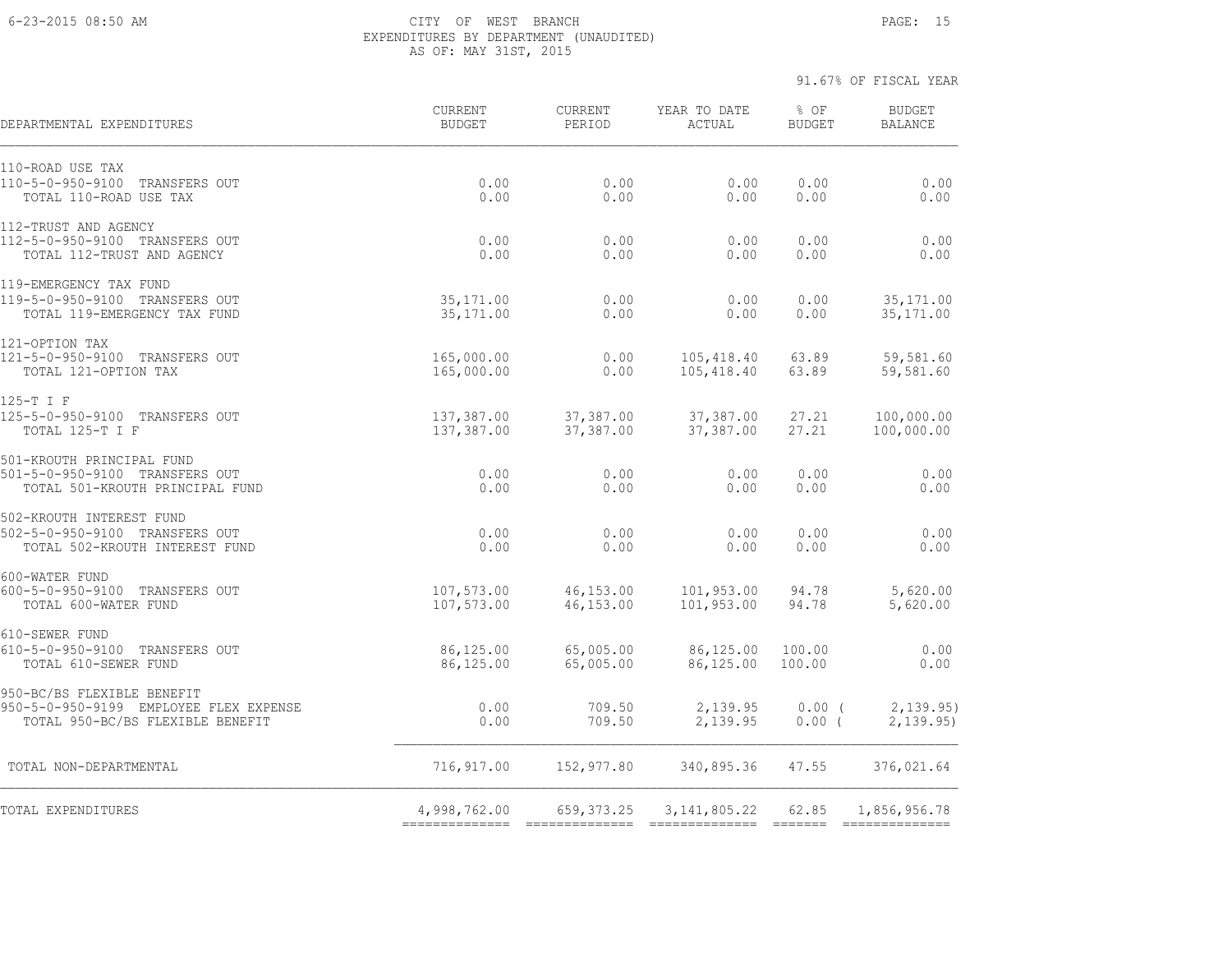6-23-2015 08:39 AM CITY OF WEST BRANCH PAGE: 1 REVENUES BY DEPARTMENT (UNAUIDITED) AS OF: MAY 31ST, 2015

|                                                                                                                                                                                                                                                   |                                                          |                                                        |                                                           | 91.67% OF FISCAL YEAR                          |                                                      |
|---------------------------------------------------------------------------------------------------------------------------------------------------------------------------------------------------------------------------------------------------|----------------------------------------------------------|--------------------------------------------------------|-----------------------------------------------------------|------------------------------------------------|------------------------------------------------------|
| DEPARTMENTAL REVENUES                                                                                                                                                                                                                             | CURRENT<br><b>BUDGET</b>                                 | CURRENT<br>PERIOD                                      | YEAR TO DATE<br>ACTUAL                                    | % OF<br><b>BUDGET</b>                          | <b>BUDGET</b><br><b>BALANCE</b>                      |
| POLICE OPERATION<br>----------------                                                                                                                                                                                                              |                                                          |                                                        |                                                           |                                                |                                                      |
| 001-GENERAL FUND<br>001-4-1-110-2-4400POLICE DEPARTMENT GRANT<br>001-4-1-110-4-4442STEP REIMBURSEMENTS<br>TOTAL 001-GENERAL FUND                                                                                                                  | 0.00<br>0.00<br>0.00                                     | 0.00<br>0.00<br>0.00                                   | 0.00<br>0.00<br>0.00                                      | 0.00<br>0.00<br>0.00                           | 0.00<br>0.00<br>0.00                                 |
| TOTAL POLICE OPERATION                                                                                                                                                                                                                            | 0.00                                                     | 0.00                                                   | 0.00                                                      | 0.00                                           | 0.00                                                 |
| FIRE OPERATION<br>--------------                                                                                                                                                                                                                  |                                                          |                                                        |                                                           |                                                |                                                      |
| 001-GENERAL FUND<br>001-4-1-150-2-4402FIRE DEPARTMENT GRANT<br>001-4-1-150-2-4475TWP. FIRE CONTRACTS<br>001-4-1-150-4-4017EMERGENCY MANAGEMENT<br>001-4-1-150-4-4715REFUNDS<br>TOTAL 001-GENERAL FUND                                             | 0.00<br>144,921.00<br>6,000.00<br>0.00<br>150,921.00     | 0.00<br>15,531.39<br>473.12<br>0.00<br>16,004.51       | 0.00<br>100, 133.78<br>5,847.87<br>0.00<br>105,981.65     | 0.00<br>69.10<br>97.46<br>0.00<br>70.22        | 0.00<br>44,787.22<br>152.13<br>0.00<br>44,939.35     |
| 014-FIRE DEPT DONATIONS<br>014-4-1-150-2-4705PRIVATE CONTRIBUTIONS<br>TOTAL 014-FIRE DEPT DONATIONS                                                                                                                                               | 0.00<br>0.00                                             | 0.00<br>0.00                                           | 0.00<br>0.00                                              | 0.00<br>0.00                                   | 0.00<br>0.00                                         |
| TOTAL FIRE OPERATION                                                                                                                                                                                                                              | 150,921.00                                               | 16,004.51                                              | 105,981.65                                                | 70.22                                          | 44,939.35                                            |
| ANIMAL CONTROL<br>==============                                                                                                                                                                                                                  |                                                          |                                                        |                                                           |                                                |                                                      |
| TOTAL ANIMAL CONTROL<br>ROADS AND STREETS                                                                                                                                                                                                         | 0.00                                                     | 0.00                                                   | 0.00                                                      | 0.00                                           | 0.00                                                 |
| =================                                                                                                                                                                                                                                 |                                                          |                                                        |                                                           |                                                |                                                      |
| 001-GENERAL FUND<br>001-4-2-210-2-4445IOWA DOT GRANTS/REIMBURSEMENTS<br>001-4-2-210-4-4300STREETS INTEREST<br>001-4-2-210-4-4821BANK LOAN<br>TOTAL 001-GENERAL FUND                                                                               | 0.00<br>0.00<br>0.00<br>0.00                             | 0.00<br>0.00<br>0.00<br>0.00                           | 0.00<br>0.00<br>0.00<br>0.00                              | 0.00<br>0.00<br>0.00<br>0.00                   | 0.00<br>0.00<br>0.00<br>0.00                         |
| 110-ROAD USE TAX<br>110-4-2-210-2-4300INTEREST INCOME<br>110-4-2-210-2-4430ROAD USE TAX PAYMENTS<br>110-4-2-210-2-4445IOWA DOT GRANTS/REIMBURSEMENTS<br>110-4-2-210-2-4710REIMBURSEMENTS<br>110-4-2-210-2-4821BANK LOAN<br>TOTAL 110-ROAD USE TAX | 0.00<br>225,000.00<br>0.00<br>0.00<br>0.00<br>225,000.00 | 0.00<br>10,491.51<br>0.00<br>0.00<br>0.00<br>10,491.51 | 0.00<br>215,394.23<br>0.00<br>0.00<br>0.00<br>215, 394.23 | 0.00<br>95.73<br>0.00<br>0.00<br>0.00<br>95.73 | 0.00<br>9,605.77<br>0.00<br>0.00<br>0.00<br>9,605.77 |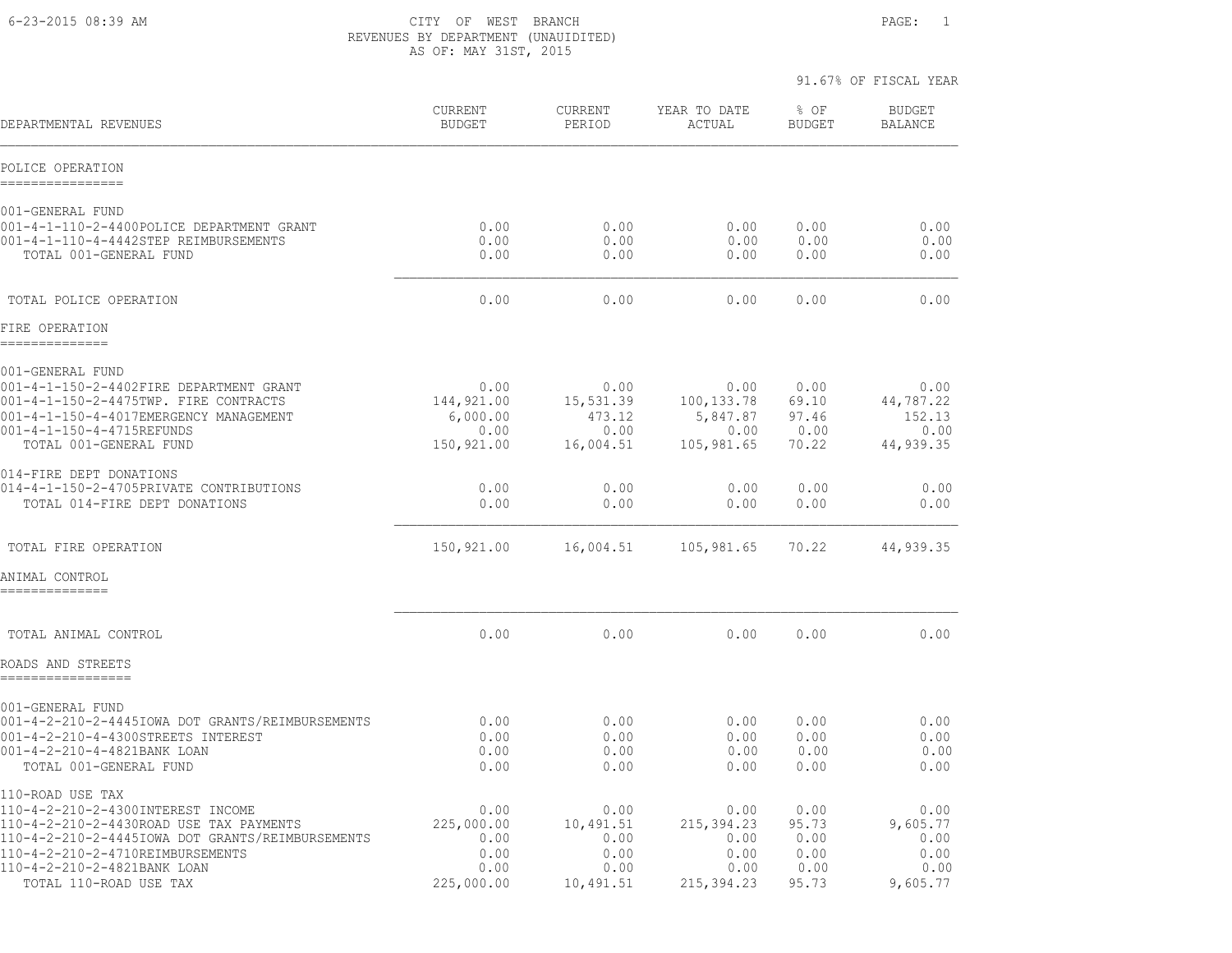6-23-2015 08:39 AM CITY OF WEST BRANCH PAGE: 2 REVENUES BY DEPARTMENT (UNAUIDITED) AS OF: MAY 31ST, 2015

|                                                                                                                                                             |                                               |                                    |                                                | 91.67% OF FISCAL YEAR                          |                                         |
|-------------------------------------------------------------------------------------------------------------------------------------------------------------|-----------------------------------------------|------------------------------------|------------------------------------------------|------------------------------------------------|-----------------------------------------|
| DEPARTMENTAL REVENUES                                                                                                                                       | <b>CURRENT</b><br><b>BUDGET</b>               | <b>CURRENT</b><br>PERIOD           | YEAR TO DATE<br><b>ACTUAL</b>                  | % OF<br><b>BUDGET</b>                          | <b>BUDGET</b><br><b>BALANCE</b>         |
| TOTAL ROADS AND STREETS                                                                                                                                     | 225,000.00                                    | 10,491.51                          | 215, 394.23                                    | 95.73                                          | 9,605.77                                |
| STREET LIGHTING                                                                                                                                             |                                               |                                    |                                                |                                                |                                         |
| TOTAL STREET LIGHTING                                                                                                                                       | 0.00                                          | 0.00                               | 0.00                                           | 0.00                                           | 0.00                                    |
| 031-LIBRARY                                                                                                                                                 |                                               | 0.00                               | 3,242.60                                       | 92.65                                          | 257.40                                  |
| 031-4-4-410-1-4461STATE LIBRARY FUNDING<br>031-4-4-410-1-4765FINES<br>031-4-4-410-2-4470RURAL LIBRARY ASSISTANCE<br>031-4-4-410-2-4705PRIVATE CONTRIBUTIONS | 3,500.00<br>2,000.00<br>13,009.00<br>1,000.00 | 182.97<br>0.00<br>1,019.68         | 2,196.01<br>13,523.38<br>3,290.22              | $109.80$ (<br>$103.95$ (<br>$329.02$ (         | 196.01)<br>514.38)<br>2, 290.22)        |
| 031-4-4-410-4-4000GENERAL PROPERTY TAX<br>031-4-4-410-4-4300INTEREST INCOME<br>031-4-4-410-4-4799MISC. REVENUES<br>TOTAL 031-LIBRARY                        | 156,607.00<br>0.00<br>1,100.00<br>177,216.00  | 0.00<br>21.22<br>74.45<br>1,298.32 | 156,607.00<br>303.73<br>1,518.50<br>180,681.44 | 100.00<br>$0.00$ (<br>$138.05$ (<br>$101.96$ ( | 0.00<br>303.73)<br>418.50)<br>3,465.44) |
| 502-KROUTH INTEREST FUND                                                                                                                                    |                                               |                                    |                                                |                                                |                                         |
| 502-4-4-410-2-4715REFUNDS<br>502-4-4-410-4-4300INTEREST INCOME<br>502-4-4-410-4-4799MISC. REVENUES<br>TOTAL 502-KROUTH INTEREST FUND                        | 0.00<br>400.00<br>0.00<br>400.00              | 0.00<br>0.03<br>0.00<br>0.03       | 0.00<br>32.94<br>0.00<br>32.94                 | 0.00<br>8.24<br>0.00<br>8.24                   | 0.00<br>367.06<br>0.00<br>367.06        |
| TOTAL                                                                                                                                                       | 177,616.00                                    | 1,298.35                           | 180,714.38                                     | 101.74 (                                       | 3,098.38                                |
| PARK & RECREATION                                                                                                                                           |                                               |                                    |                                                |                                                |                                         |
| 001-GENERAL FUND<br>001-4-4-430-1-4550FITNESS                                                                                                               | 14,025.00                                     | 0.00                               | 6, 298.00                                      | 44.91                                          | 7,727.00                                |
| 001-4-4-430-1-4551ADULT SPORTS<br>001-4-4-430-1-4552SWIMMING<br>001-4-4-430-1-4554VOLLEYBALL                                                                | 2,800.00<br>500.00<br>2,100.00                | 675.00<br>90.00<br>0.00            | 725.00<br>120.00<br>0.00                       | 25.89<br>24.00<br>0.00                         | 2,075.00<br>380.00<br>2,100.00          |
| 001-4-4-430-1-4555RECREATION ACTIVITIES<br>001-4-4-430-1-4558YOUTH SPORTS<br>001-4-4-430-4-4821BANK LOAN                                                    | 9,500.00<br>14,800.00<br>0.00                 | 1,990.00<br>820.00<br>0.00         | 5,896.00<br>12,395.00<br>0.00                  | 62.06<br>83.75<br>0.00                         | 3,604.00<br>2,405.00<br>0.00            |
| TOTAL 001-GENERAL FUND                                                                                                                                      | 43,725.00                                     | 3,575.00                           | 25,434.00                                      | 58.17                                          | 18,291.00                               |
| TOTAL PARK & RECREATION                                                                                                                                     | 43,725.00                                     | 3,575.00                           | 25,434.00                                      | 58.17                                          | 18,291.00                               |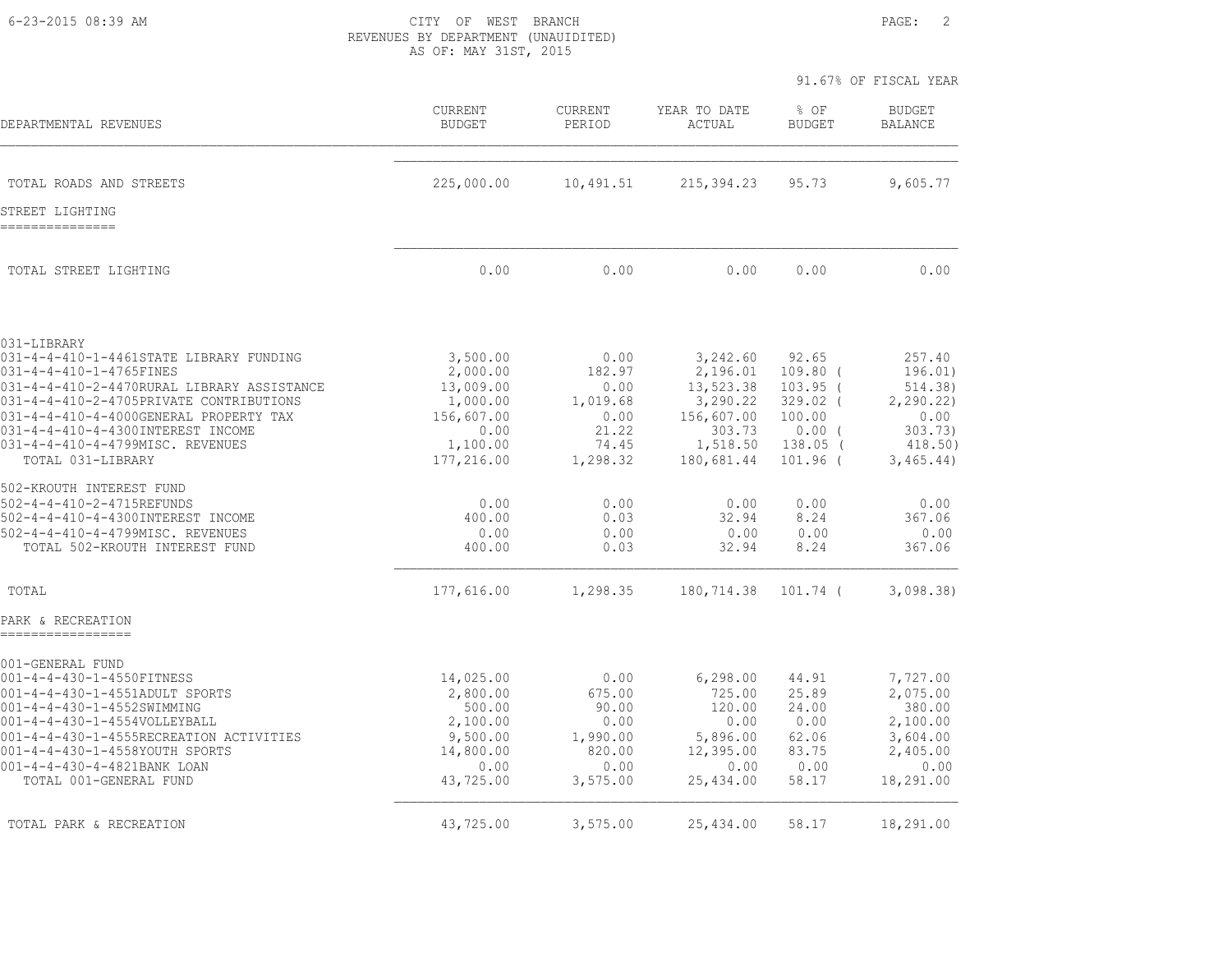6-23-2015 08:39 AM CITY OF WEST BRANCH PAGE: 3 REVENUES BY DEPARTMENT (UNAUIDITED) AS OF: MAY 31ST, 2015

| DEPARTMENTAL REVENUES                                                                                 | <b>CURRENT</b><br><b>BUDGET</b>   | <b>CURRENT</b><br>PERIOD | YEAR TO DATE<br>ACTUAL           | % OF<br><b>BUDGET</b>   | <b>BUDGET</b><br><b>BALANCE</b>  |
|-------------------------------------------------------------------------------------------------------|-----------------------------------|--------------------------|----------------------------------|-------------------------|----------------------------------|
| CEMETERY<br>========                                                                                  |                                   |                          |                                  |                         |                                  |
| 001-GENERAL FUND                                                                                      |                                   |                          |                                  |                         |                                  |
| 001-4-4-450-1-4559GRAVE OPENINGS<br>001-4-4-450-1-4741SALE OF CEMETERY LOTS<br>TOTAL 001-GENERAL FUND | 8,000.00<br>2,500.00<br>10,500.00 | 0.00<br>0.00<br>0.00     | 4,950.00<br>1,200.00<br>6,150.00 | 61.88<br>48.00<br>58.57 | 3,050.00<br>1,300.00<br>4,350.00 |
| 500-CEMETERY PERPETUAL FUND<br>500-4-4-450-1-4740SALE OF CEMETERY LOTS                                | 2,000.00                          | 0.00                     | 1,800.00                         | 90.00                   | 200.00                           |
| 500-4-4-450-2-4705PRIVATE CONTRIBUTIONS                                                               | 0.00                              | 0.00                     | 0.00                             | 0.00                    | 0.00                             |
| 500-4-4-450-4-4300INTEREST INCOME<br>TOTAL 500-CEMETERY PERPETUAL FUND                                | 0.00<br>2,000.00                  | 0.08<br>0.08             | 0.77<br>1,800.77                 | $0.00$ (<br>90.04       | 0.77)<br>199.23                  |
| TOTAL CEMETERY                                                                                        | 12,500.00                         | 0.08                     | 7,950.77                         | 63.61                   | 4,549.23                         |
| TOWN HALL<br>=========                                                                                |                                   |                          |                                  |                         |                                  |
| 022-CIVIC CENTER<br>022-4-0-460-4-4311COMMUNITY BUILDING RENTAL                                       | 2,500.00                          | 605.00                   | 2,155.00                         | 86.20                   | 345.00                           |
| 022-4-4-460-4-4008OPERATION OF CIVIC CENTER<br>TOTAL 022-CIVIC CENTER                                 | 17,586.00<br>20,086.00            | 1,386.83<br>1,991.83     | 17,134.46<br>19,289.46           | 97.43<br>96.03          | 451.54<br>796.54                 |
|                                                                                                       |                                   |                          |                                  |                         |                                  |
| TOTAL TOWN HALL                                                                                       | 20,086.00                         | 1,991.83                 | 19,289.46                        | 96.03                   | 796.54                           |
| COMM & CULTURAL DEVEL<br>======================                                                       |                                   |                          |                                  |                         |                                  |
| TOTAL COMM & CULTURAL DEVEL                                                                           | 0.00                              | 0.00                     | 0.00                             | 0.00                    | 0.00                             |
| ECONOMIC DEVELOPMENT<br>=====================                                                         |                                   |                          |                                  |                         |                                  |
|                                                                                                       |                                   |                          |                                  |                         |                                  |
| TOTAL ECONOMIC DEVELOPMENT                                                                            | 0.00                              | 0.00                     | 0.00                             | 0.00                    | 0.00                             |
| MAYOR AND COUNCIL<br>=================                                                                |                                   |                          |                                  |                         |                                  |
| TOTAL MAYOR AND COUNCIL                                                                               | 0.00                              | 0.00                     | 0.00                             | 0.00                    | 0.00                             |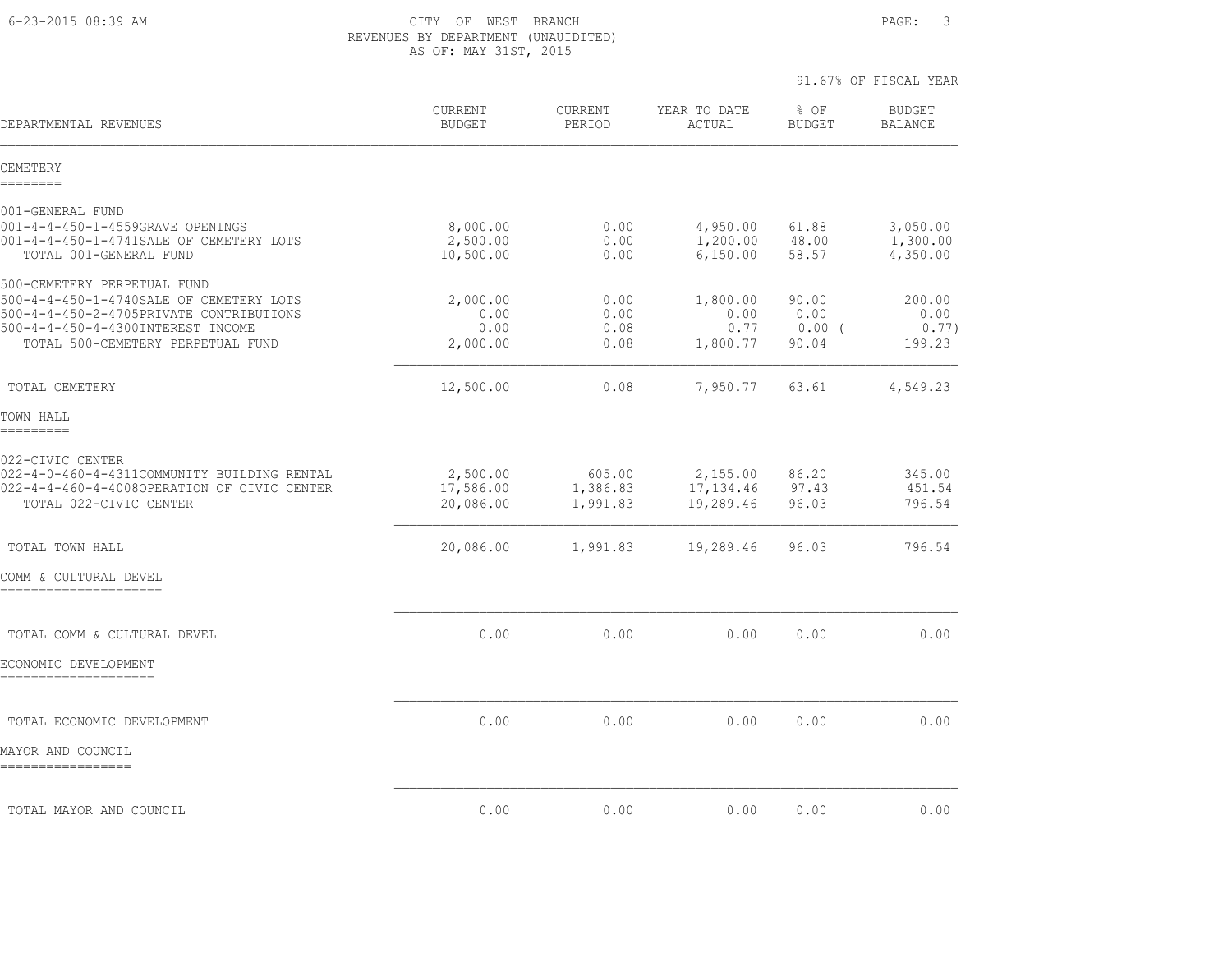6-23-2015 08:39 AM CITY OF WEST BRANCH PAGE: 4 REVENUES BY DEPARTMENT (UNAUIDITED) AS OF: MAY 31ST, 2015

| DEPARTMENTAL REVENUES                                                                                                                                            | CURRENT<br><b>BUDGET</b>             | CURRENT<br>PERIOD                    | YEAR TO DATE<br>ACTUAL                   | % OF<br><b>BUDGET</b>                        | <b>BUDGET</b><br><b>BALANCE</b>            |
|------------------------------------------------------------------------------------------------------------------------------------------------------------------|--------------------------------------|--------------------------------------|------------------------------------------|----------------------------------------------|--------------------------------------------|
| CLERK & TREASURER<br>-----------------                                                                                                                           |                                      |                                      |                                          |                                              |                                            |
| TOTAL CLERK & TREASURER                                                                                                                                          | 0.00                                 | 0.00                                 | 0.00                                     | 0.00                                         | 0.00                                       |
| LEGAL SERVICES<br>=============                                                                                                                                  |                                      |                                      |                                          |                                              |                                            |
| TOTAL LEGAL SERVICES                                                                                                                                             | 0.00                                 | 0.00                                 | 0.00                                     | 0.00                                         | 0.00                                       |
| TORT LIABILITY<br>---------------                                                                                                                                |                                      |                                      |                                          |                                              |                                            |
| TOTAL TORT LIABILITY                                                                                                                                             | 0.00                                 | 0.00                                 | 0.00                                     | 0.00                                         | 0.00                                       |
| BONDING<br>=======                                                                                                                                               |                                      |                                      |                                          |                                              |                                            |
| 226-GO DEBT SERVICE<br>226-4-7-700-4-4827BOND PROCEEDS<br>TOTAL 226-GO DEBT SERVICE                                                                              | 0.00<br>0.00                         | 0.00<br>0.00                         | 0.00<br>0.00                             | 0.00<br>0.00                                 | 0.00<br>0.00                               |
| TOTAL BONDING                                                                                                                                                    | 0.00                                 | 0.00                                 | 0.00                                     | 0.00                                         | 0.00                                       |
| TIF DEBT SERVICE<br>================                                                                                                                             |                                      |                                      |                                          |                                              |                                            |
| 125-T I F<br>125-4-7-710-4-4050TIF<br>125-4-7-710-4-4051TIF REBATE ACCIONA<br>125-4-7-710-4-4052TIF REBATE P & G<br>125-4-7-710-4-4715REFUNDS<br>TOTAL 125-T I F | 0.00<br>0.00<br>0.00<br>0.00<br>0.00 | 0.00<br>0.00<br>0.00<br>0.00<br>0.00 | 214.58<br>0.00<br>0.00<br>0.00<br>214.58 | $0.00$ (<br>0.00<br>0.00<br>0.00<br>$0.00$ ( | 214.58)<br>0.00<br>0.00<br>0.00<br>214.58) |
| 226-GO DEBT SERVICE<br>226-4-7-710-4-4000GENERAL PROPERTY TAX<br>TOTAL 226-GO DEBT SERVICE                                                                       | 203,441.00<br>203,441.00             | 16,043.94<br>16,043.94               | 198,481.97<br>198,481.97                 | 97.56<br>97.56                               | 4,959.03<br>4,959.03                       |
| TOTAL TIF DEBT SERVICE                                                                                                                                           | 203, 441.00                          | 16,043.94                            | 198,696.55                               | 97.67                                        | 4,744.45                                   |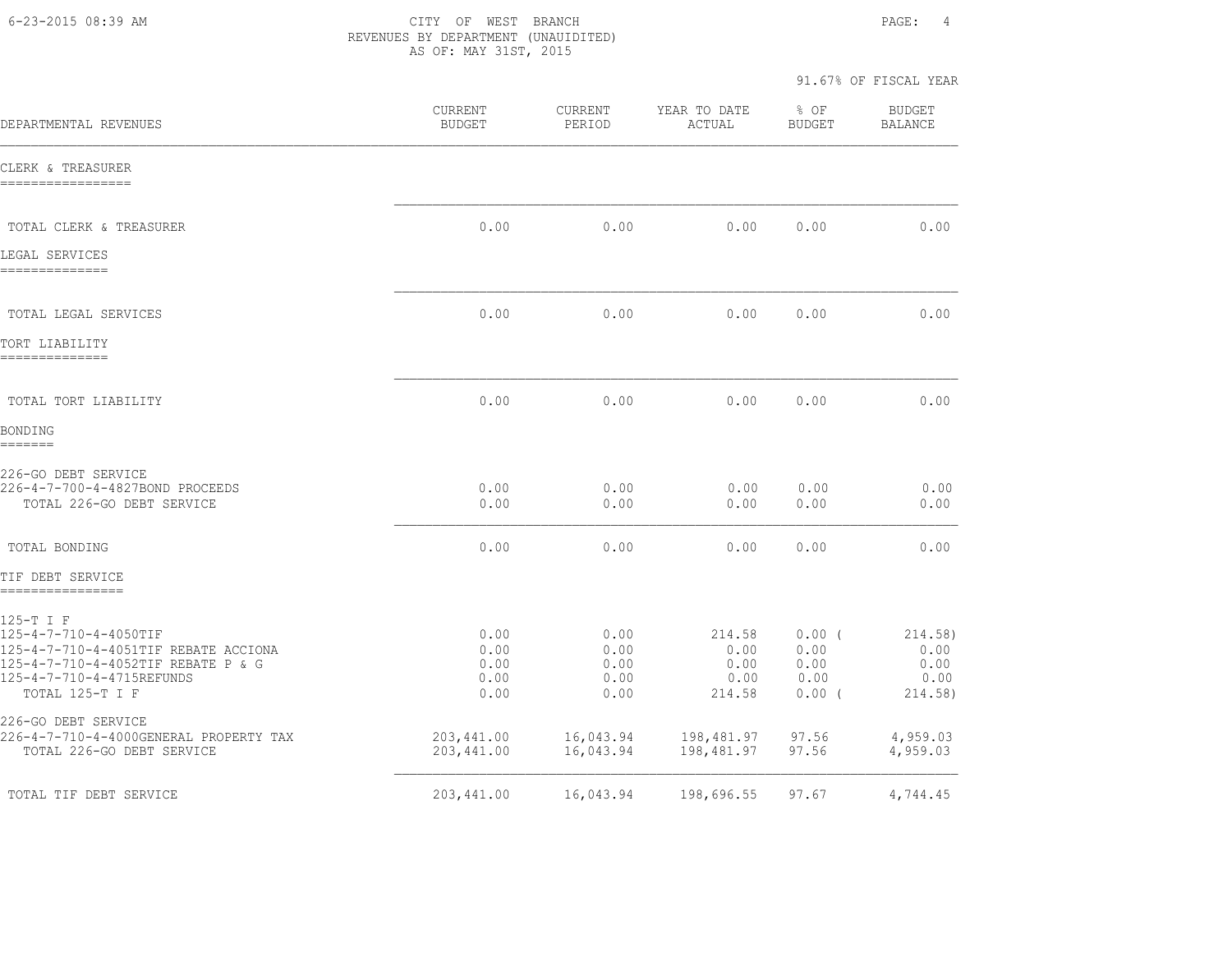6-23-2015 08:39 AM CITY OF WEST BRANCH PAGE: 5 REVENUES BY DEPARTMENT (UNAUIDITED) AS OF: MAY 31ST, 2015

|                                                                                                                                                                                                                                                                                                                                                                                                                                        |                                                                                                                   |                                                                                                            |                                                                                                                     | 91.67% OF FISCAL YEAR                                                                                     |                                                                                                                    |
|----------------------------------------------------------------------------------------------------------------------------------------------------------------------------------------------------------------------------------------------------------------------------------------------------------------------------------------------------------------------------------------------------------------------------------------|-------------------------------------------------------------------------------------------------------------------|------------------------------------------------------------------------------------------------------------|---------------------------------------------------------------------------------------------------------------------|-----------------------------------------------------------------------------------------------------------|--------------------------------------------------------------------------------------------------------------------|
| DEPARTMENTAL REVENUES                                                                                                                                                                                                                                                                                                                                                                                                                  | <b>CURRENT</b><br><b>BUDGET</b>                                                                                   | <b>CURRENT</b><br>PERIOD                                                                                   | YEAR TO DATE<br>ACTUAL                                                                                              | % OF<br><b>BUDGET</b>                                                                                     | <b>BUDGET</b><br><b>BALANCE</b>                                                                                    |
| CAPITAL IMPROVEMENT                                                                                                                                                                                                                                                                                                                                                                                                                    |                                                                                                                   |                                                                                                            |                                                                                                                     |                                                                                                           |                                                                                                                    |
| TOTAL CAPITAL IMPROVEMENT                                                                                                                                                                                                                                                                                                                                                                                                              | 0.00                                                                                                              | 0.00                                                                                                       | 0.00                                                                                                                | 0.00                                                                                                      | 0.00                                                                                                               |
| CAPITAL PROJECT<br>---------------                                                                                                                                                                                                                                                                                                                                                                                                     |                                                                                                                   |                                                                                                            |                                                                                                                     |                                                                                                           |                                                                                                                    |
| 301-REAP GRANT PROJECT<br>301-4-2-751-3-4450REAP GRANT PROJECT<br>TOTAL 301-REAP GRANT PROJECT                                                                                                                                                                                                                                                                                                                                         | 67,500.00<br>67,500.00                                                                                            | 0.00<br>0.00                                                                                               | 67,500.00<br>67,500.00                                                                                              | 100.00<br>100.00                                                                                          | 0.00<br>0.00                                                                                                       |
| 302-PARKSIDE DR IMP CAP PROJ<br>302-4-8-751-3-4710REIMBURSEMENTS<br>TOTAL 302-PARKSIDE DR IMP CAP PROJ                                                                                                                                                                                                                                                                                                                                 | 0.00<br>0.00                                                                                                      | 2,635.00<br>2,635.00                                                                                       | 2,635.00<br>2,635.00                                                                                                | $0.00$ (<br>$0.00$ (                                                                                      | 2,635.00<br>2,635.00                                                                                               |
| 304-W MAIN ST STORMWATER IMP<br>304-4-8-751-3-4710REIMBURSEMENTS<br>TOTAL 304-W MAIN ST STORMWATER IMP                                                                                                                                                                                                                                                                                                                                 | 0.00<br>0.00                                                                                                      | 10,000.00<br>10,000.00                                                                                     | 10,000.00<br>10,000.00                                                                                              | $0.00$ (<br>$0.00$ (                                                                                      | 10,000.00)<br>10,000.00)                                                                                           |
| TOTAL CAPITAL PROJECT                                                                                                                                                                                                                                                                                                                                                                                                                  | 67,500.00                                                                                                         | 12,635.00                                                                                                  | 80,135.00                                                                                                           | $118.72$ (                                                                                                | 12,635.00                                                                                                          |
| DEPT 762<br>========                                                                                                                                                                                                                                                                                                                                                                                                                   |                                                                                                                   |                                                                                                            |                                                                                                                     |                                                                                                           |                                                                                                                    |
| TOTAL DEPT 762<br>DEPT 810                                                                                                                                                                                                                                                                                                                                                                                                             | 0.00                                                                                                              | 0.00                                                                                                       | 0.00                                                                                                                | 0.00                                                                                                      | 0.00                                                                                                               |
| ========<br>600-WATER FUND<br>600-4-9-810-1-4500METERED SALES<br>600-4-9-810-1-4530LATE PAYMENT PENALTIES<br>600-4-9-810-1-4540DEPOSIT & HOOKUP FEES<br>600-4-9-810-1-4560SALES TAX<br>600-4-9-810-1-4710REIMBURSEMENTS<br>600-4-9-810-1-4751METERS, FEES FOR PERMIT<br>600-4-9-810-4-4301DEP INTEREST<br>600-4-9-810-4-4302INTEREST<br>600-4-9-810-4-4710REIMBURSEMENTS<br>600-4-9-810-4-4790LOCAL OPTION TAX<br>TOTAL 600-WATER FUND | 424,790.00<br>5,000.00<br>5,530.00<br>25,000.00<br>0.00<br>5,000.00<br>0.00<br>0.00<br>0.00<br>0.00<br>465,320.00 | 32,985.33<br>585.94<br>500.00<br>2,695.39<br>0.00<br>2,703.00<br>0.00<br>0.00<br>0.00<br>0.00<br>39,469.66 | 358, 127.29<br>7,037.43<br>3,450.00<br>29,109.91<br>0.00<br>14,180.43<br>0.00<br>0.00<br>0.00<br>0.00<br>411,905.06 | 84.31<br>$140.75$ (<br>62.39<br>$116.44$ (<br>0.00<br>$283.61$ (<br>0.00<br>0.00<br>0.00<br>0.00<br>88.52 | 66,662.71<br>2,037.43)<br>2,080.00<br>4,109.91)<br>0.00<br>9,180.43)<br>0.00<br>0.00<br>0.00<br>0.00<br>53, 414.94 |
| TOTAL DEPT 810                                                                                                                                                                                                                                                                                                                                                                                                                         | 465,320.00                                                                                                        | 39,469.66                                                                                                  | 411,905.06                                                                                                          | 88.52                                                                                                     | 53, 414.94                                                                                                         |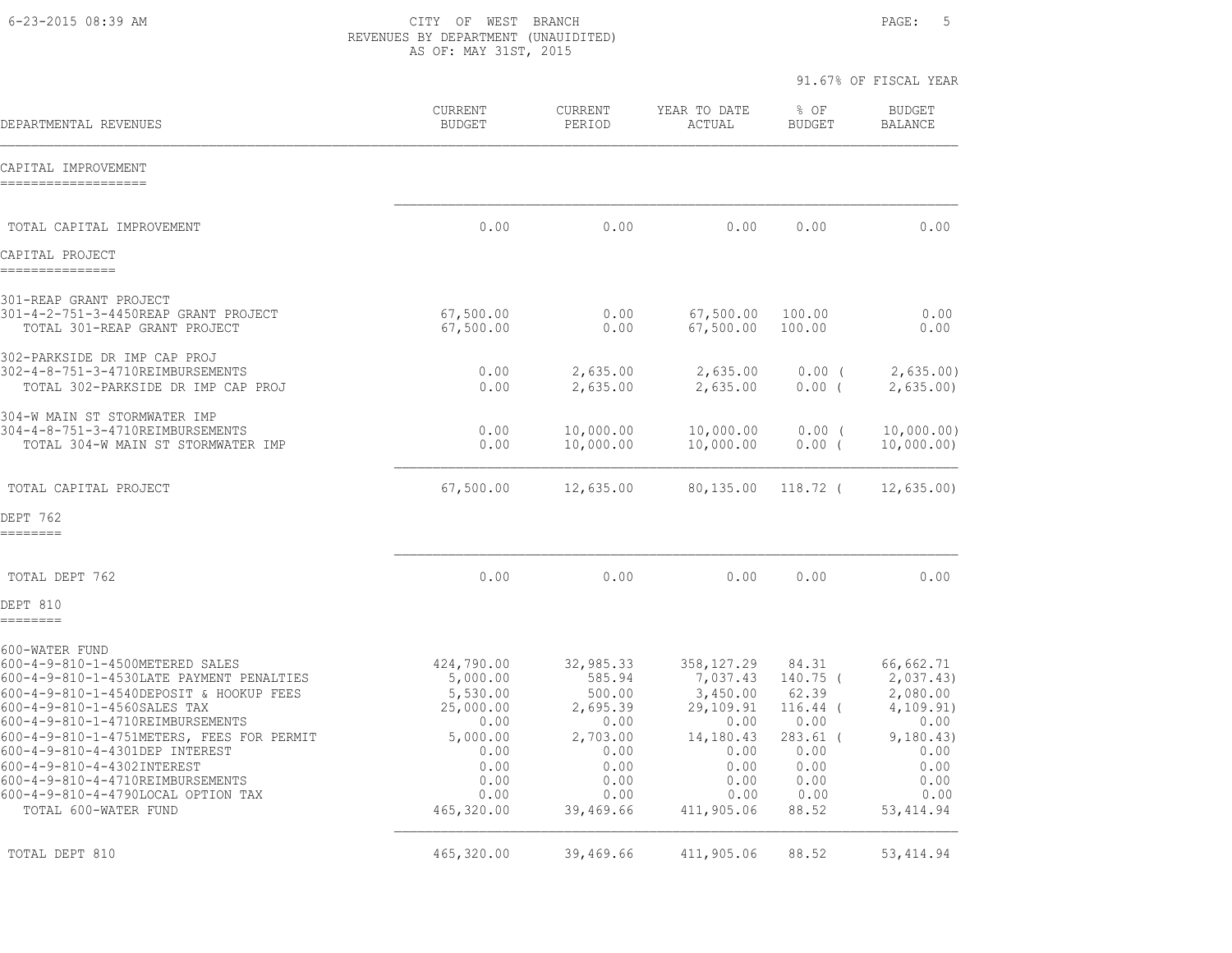6-23-2015 08:39 AM CITY OF WEST BRANCH PAGE: 6 REVENUES BY DEPARTMENT (UNAUIDITED) AS OF: MAY 31ST, 2015

|                                                                                                                                                                                                                                                                            |                                                                |                                                            |                                                                | 91.67% OF FISCAL YEAR                                 |                                                               |
|----------------------------------------------------------------------------------------------------------------------------------------------------------------------------------------------------------------------------------------------------------------------------|----------------------------------------------------------------|------------------------------------------------------------|----------------------------------------------------------------|-------------------------------------------------------|---------------------------------------------------------------|
| DEPARTMENTAL REVENUES                                                                                                                                                                                                                                                      | CURRENT<br><b>BUDGET</b>                                       | CURRENT<br>PERIOD                                          | YEAR TO DATE<br>ACTUAL                                         | % OF<br><b>BUDGET</b>                                 | <b>BUDGET</b><br><b>BALANCE</b>                               |
| SEWER OPERATING<br>----------------                                                                                                                                                                                                                                        |                                                                |                                                            |                                                                |                                                       |                                                               |
| 610-SEWER FUND<br>610-4-0-815-4-4715REFUNDS<br>610-4-9-815-1-4541CONNECTION CHARGE FEES<br>610-4-9-815-1-4556SERVICE CHARGES<br>610-4-9-815-1-45990THER INCOME<br>610-4-9-815-1-4710REIMBURSEMENTS<br>610-4-9-815-4-4300INTEREST INCOME<br>610-4-9-815-4-4827BOND PROCEEDS | 0.00<br>3,150.00<br>326,746.00<br>0.00<br>0.00<br>0.00<br>0.00 | 0.00<br>0.00<br>26, 134.58<br>0.00<br>0.00<br>0.00<br>0.00 | 0.00<br>160.00<br>281, 185. 20<br>0.00<br>0.00<br>0.00<br>0.00 | 0.00<br>5.08<br>86.06<br>0.00<br>0.00<br>0.00<br>0.00 | 0.00<br>2,990.00<br>45,560.80<br>0.00<br>0.00<br>0.00<br>0.00 |
| TOTAL 610-SEWER FUND<br>614-WASTEWATER LIFT STATION<br>614-4-8-815-4-4827BOND PROCEEDS<br>TOTAL 614-WASTEWATER LIFT STATION                                                                                                                                                | 329,896.00<br>0.00<br>0.00                                     | 26, 134.58<br>0.00<br>0.00                                 | 281, 345.20<br>0.00<br>0.00                                    | 85.28<br>0.00<br>0.00                                 | 48,550.80<br>0.00<br>0.00                                     |
| TOTAL SEWER OPERATING                                                                                                                                                                                                                                                      | 329,896.00                                                     | 26, 134.58                                                 | 281,345.20                                                     | 85.28                                                 | 48,550.80                                                     |
| SOLID WASTE<br>-----------                                                                                                                                                                                                                                                 |                                                                |                                                            |                                                                |                                                       |                                                               |
| 001-GENERAL FUND<br>001-4-2-840-1-4510RECYCLING COLLECTIONS<br>TOTAL 001-GENERAL FUND                                                                                                                                                                                      | 43,500.00<br>43,500.00                                         | 3,681.44<br>3,681.44                                       | 40,842.27 93.89<br>40,842.27                                   | 93.89                                                 | 2,657.73<br>2,657.73                                          |
| TOTAL SOLID WASTE                                                                                                                                                                                                                                                          | 43,500.00                                                      | 3,681.44                                                   | 40,842.27                                                      | 93.89                                                 | 2,657.73                                                      |
| LOCAL CABLE ACCESS<br>-------------------                                                                                                                                                                                                                                  |                                                                |                                                            |                                                                |                                                       |                                                               |
| TOTAL LOCAL CABLE ACCESS<br>COMMISSION                                                                                                                                                                                                                                     | 0.00                                                           | 0.00                                                       | 0.00                                                           | 0.00                                                  | 0.00                                                          |
| ==========                                                                                                                                                                                                                                                                 |                                                                |                                                            |                                                                |                                                       |                                                               |
| TOTAL COMMISSION                                                                                                                                                                                                                                                           | 0.00                                                           | 0.00                                                       | 0.00                                                           | 0.00                                                  | 0.00                                                          |

STORM WATER UTILITY ===================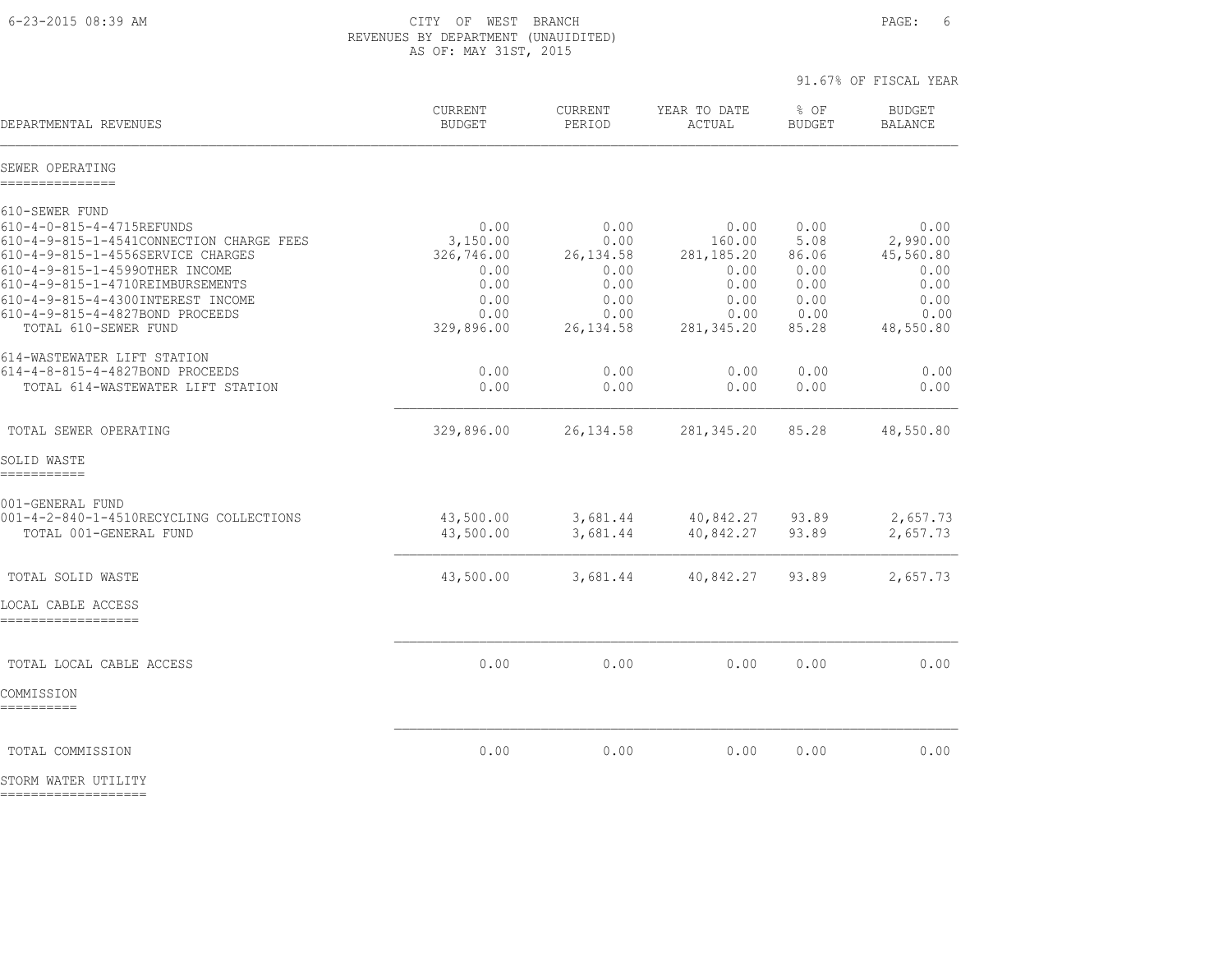#### 6-23-2015 08:39 AM CITY OF WEST BRANCH PAGE: 7 REVENUES BY DEPARTMENT (UNAUIDITED) AS OF: MAY 31ST, 2015

|                                                                            |                                 |                    |                         | 91.67% OF FISCAL YEAR |                                 |
|----------------------------------------------------------------------------|---------------------------------|--------------------|-------------------------|-----------------------|---------------------------------|
| DEPARTMENTAL REVENUES                                                      | <b>CURRENT</b><br><b>BUDGET</b> | CURRENT<br>PERIOD  | YEAR TO DATE<br>ACTUAL  | % OF<br><b>BUDGET</b> | <b>BUDGET</b><br><b>BALANCE</b> |
| 740-STORM WATER UTILITY                                                    |                                 |                    |                         |                       |                                 |
| 740-4-9-865-1-4500STORM WATER FEE                                          | 40,000.00                       | 3,358.25           | 31,708.33               | 79.27                 | 8,291.67                        |
| TOTAL 740-STORM WATER UTILITY                                              | 40,000.00                       | 3,358.25           | 31,708.33               | 79.27                 | 8,291.67                        |
| TOTAL STORM WATER UTILITY                                                  | 40,000.00                       | 3,358.25           | 31,708.33               | 79.27                 | 8,291.67                        |
| NON-DEPARTMENTAL                                                           |                                 |                    |                         |                       |                                 |
| 001-GENERAL FUND                                                           |                                 |                    |                         |                       |                                 |
| 001-4-0-950-1-4100BEER AND LIQUOR PERMITS                                  | 4,625.00                        | 0.00               | 3,453.75                | 74.68                 | 1,171.25                        |
| 001-4-0-950-1-4105CIGARETTE PERMITS                                        | 375.00                          | 0.00               | 300.00                  | 80.00                 | 75.00                           |
| 001-4-0-950-1-4122BUILDING PERMITS<br>001-4-0-950-1-4170PEDDLER PERMITS    | 30,000.00<br>0.00               | 4,944.75<br>0.00   | 20,635.40<br>0.00       | 68.78<br>0.00         | 9,364.60<br>0.00                |
| 001-4-0-950-1-4180ANIMAL LICENSES                                          | 1,000.00                        | 80.00              | 1,935.00                | $193.50$ (            | 935.00)                         |
| 001-4-0-950-1-4190DOG PARK LICENSES                                        | 0.00                            | 75.00              | 1,662.00                | $0.00$ (              | 1,662.00)                       |
| 001-4-0-950-1-4553SUBDIVISION CHARGES                                      | 109,012.00                      | 0.00               | 6,906.73                | 6.34                  | 102, 105.27                     |
| 001-4-0-950-1-4765FINES                                                    | 2,500.00                        | 25.40              | 1,602.23                | 64.09                 | 897.77                          |
| 001-4-0-950-1-4766VEHICLE UNLOCKS                                          | 0.00                            | 0.00               | 0.00                    | 0.00                  | 0.00                            |
| 001-4-0-950-2-4401NATIONAL PARK SERVICE                                    | 0.00                            | 0.00               | 0.00                    | 0.00                  | 0.00                            |
| 001-4-0-950-2-4705PRIVATE CONTRIBUTIONS                                    | 20,000.00                       | 3,880.00           | 19,704.00               | 98.52                 | 296.00                          |
| 001-4-0-950-2-4710REIMBURSEMENTS<br>001-4-0-950-4-4000GENERAL PROPERTY TAX | 3,739.00<br>898,536.00          | 0.00<br>83, 211.52 | 4,360.01                | $116.61$ (<br>96.99   | 621.01)<br>27,080.76            |
| 001-4-0-950-4-4003AG LAND                                                  | 1,485.00                        | 0.00               | 871, 455.24<br>1,471.67 | 99.10                 | 13.33                           |
| 001-4-0-950-4-4300INTEREST INCOME                                          | 3,000.00                        | 279.89             | 2,411.11                | 80.37                 | 588.89                          |
| 001-4-0-950-4-4310RENTALS                                                  | 0.00                            | 0.00               | 0.00                    | 0.00                  | 0.00                            |
| 001-4-0-950-4-4432NPS PLOWING CONTRACT                                     | 6,000.00                        | 6,000.00           | 6,000.00                | 100.00                | 0.00                            |
| 001-4-0-950-4-4440STATE GRANTS                                             | 0.00                            | 0.00               | 0.00                    | 0.00                  | 0.00                            |
| 001-4-0-950-4-4441COMM/IND REPLACEMENT REIMB                               | 33,407.00                       | 0.00               | 29,437.69               | 88.12                 | 3,969.31                        |
| 001-4-0-950-4-4706PRIVATE GRANTS                                           | 0.00                            | 0.00               | 0.00                    | 0.00                  | 0.00                            |
| 001-4-0-950-4-4715REFUNDS                                                  | 2,000.00                        | 0.00               | 1,605.93                | 80.30                 | 394.07                          |
| 001-4-0-950-4-4760SOLID WASTE STICKERS                                     | 2,500.00                        | 220.00             | 833.75                  | 33.35                 | 1,666.25                        |
| 001-4-0-950-4-4799MISC. REVENUES<br>001-4-0-950-4-4800SALE OF ASSETS       | 77,300.00<br>0.00               | 0.77<br>0.00       | 29,931.92<br>0.00       | 38.72<br>0.00         | 47,368.08<br>0.00               |
| 001-4-0-950-4-4830TRANSFERS IN                                             | 199,399.00                      | 0.00               | 4,778.00                | 2.40                  | 194,621.00                      |
| 001-4-0-950-4-9999EMPLOYEE FLEX DEPOSIT                                    | 0.00                            | $300.00$ (         | 131.08)                 | 0.00                  | 131.08                          |
| 001-4-4-950-4-4160CABLE FRANCHISE FEE                                      | 26,000.00                       | 0.00               | 24, 171.72              | 92.97                 | 1,828.28                        |
| TOTAL 001-GENERAL FUND                                                     | 1,420,878.00                    | 99,017.33          | 1,032,525.07            | 72.67                 | 388, 352.93                     |
| 022-CIVIC CENTER                                                           |                                 |                    |                         |                       |                                 |
| 022-4-0-950-4-4300INTEREST INCOME                                          | 0.00                            | 0.00               | 0.00                    | 0.00                  | 0.00                            |
| 022-4-0-950-4-4441COMM/IND REPLACEMENT REIMB<br>TOTAL 022-CIVIC CENTER     | 0.00<br>0.00                    | 0.00<br>0.00       | 487.85<br>487.85        | $0.00$ (<br>0.00      | 487.85)<br>487.85)              |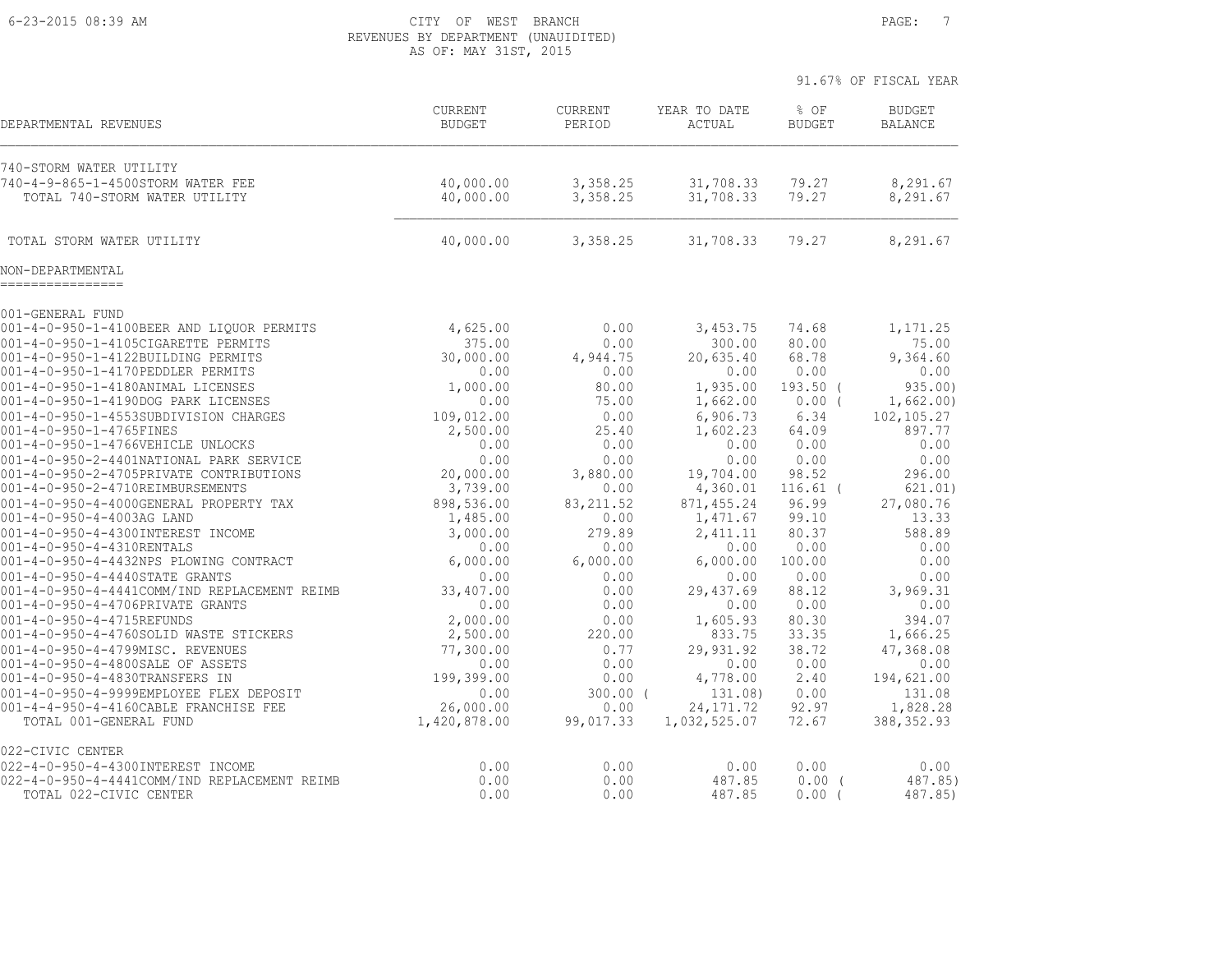#### 6-23-2015 08:39 AM CITY OF WEST BRANCH PAGE: 8 REVENUES BY DEPARTMENT (UNAUIDITED) AS OF: MAY 31ST, 2015

| DEPARTMENTAL REVENUES                                                          | <b>CURRENT</b><br><b>BUDGET</b> | <b>CURRENT</b><br>PERIOD | YEAR TO DATE<br>ACTUAL | % OF<br><b>BUDGET</b>  | <b>BUDGET</b><br><b>BALANCE</b> |
|--------------------------------------------------------------------------------|---------------------------------|--------------------------|------------------------|------------------------|---------------------------------|
| 031-LIBRARY                                                                    |                                 |                          |                        |                        |                                 |
| 031-4-0-950-4-4830TRANSFERS IN<br>TOTAL 031-LIBRARY                            | 0.00<br>0.00                    | 0.00<br>0.00             | 0.00<br>0.00           | 0.00<br>0.00           | 0.00<br>0.00                    |
| 036-TORT LIABILITY                                                             |                                 |                          |                        |                        |                                 |
| 036-4-0-950-4-4013TORT LIABILITY                                               | 91,542.00                       | 7,219.31                 | 88,968.34              | 97.19                  | 2,573.66                        |
| 036-4-0-950-4-4441COMM/IND REPLACEMENT REIMB                                   | 0.00                            | 0.00                     | 2,539.52               | $0.00$ (               | 2, 539.52                       |
| 036-4-0-950-4-4715REFUNDS<br>TOTAL 036-TORT LIABILITY                          | 0.00<br>91,542.00               | 0.00<br>7,219.31         | 0.00<br>91,507.86      | 0.00<br>99.96          | 0.00<br>34.14                   |
| 110-ROAD USE TAX                                                               |                                 |                          |                        |                        |                                 |
| 110-4-0-950-4-4830TRANSFERS IN                                                 | 0.00                            | 0.00                     | 0.00                   | 0.00                   | 0.00                            |
| TOTAL 110-ROAD USE TAX                                                         | 0.00                            | 0.00                     | 0.00                   | 0.00                   | 0.00                            |
| 112-TRUST AND AGENCY                                                           |                                 |                          |                        |                        |                                 |
| 112-4-0-950-4-4015GROUP HEALTH                                                 | 0.00                            | 0.00                     | 0.00                   | 0.00                   | 0.00                            |
| 112-4-0-950-4-4016FICA-IPERS<br>112-4-0-950-4-4441COMM/IND REPLACEMENT REIMB   | 160,000.00<br>4,434.00          | 12,618.09<br>0.00        | 155,867.97<br>4,438.63 | 97.42<br>$100.10$ (    | 4,132.03<br>4.63)               |
| 112-4-0-950-4-4830TRANSFERS IN                                                 | 0.00                            | 0.00                     | 0.00                   | 0.00                   | 0.00                            |
| TOTAL 112-TRUST AND AGENCY                                                     | 164,434.00                      | 12,618.09                | 160,306.60             | 97.49                  | 4,127.40                        |
| 119-EMERGENCY TAX FUND                                                         |                                 |                          |                        |                        |                                 |
| 119-4-0-950-4-4014EMERGENCY TAX                                                | 35, 171.00                      | 2,773.68                 | 34,268.70              | 97.43                  | 902.30                          |
| 119-4-0-950-4-4441COMM/IND REPLACEMENT REIMB<br>TOTAL 119-EMERGENCY TAX FUND   | 0.00<br>35, 171.00              | 0.00<br>2,773.68         | 975.70<br>35, 244.40   | $0.00$ (<br>$100.21$ ( | $975.70$ )<br>73.40)            |
| 121-OPTION TAX                                                                 |                                 |                          |                        |                        |                                 |
| 121-4-0-950-4-4090LOCAL OPTION TAX                                             | 165,000.00                      | 12,077.19                | 159,894.02             | 96.91                  | 5,105.98                        |
| 121-4-0-950-4-4300INTEREST INCOME                                              | 0.00                            | 0.00                     | 0.00                   | 0.00                   | 0.00                            |
| TOTAL 121-OPTION TAX                                                           | 165,000.00                      | 12,077.19                | 159,894.02             | 96.91                  | 5,105.98                        |
| 226-GO DEBT SERVICE                                                            |                                 |                          |                        |                        |                                 |
| 226-4-0-950-4-4441COMM/IND REPLACEMENT REIMB<br>226-4-0-950-4-4830TRANSFERS IN | 5,638.00<br>264,857.00          | 0.00<br>142,965.00       | 5,643.76<br>264,725.40 | $100.10$ (<br>99.95    | 5.76)<br>131.60                 |
| TOTAL 226-GO DEBT SERVICE                                                      | 270,495.00                      | 142,965.00               | 270,369.16             | 99.95                  | 125.84                          |
| 302-PARKSIDE DR IMP CAP PROJ                                                   |                                 |                          |                        |                        |                                 |
| 302-4-0-950-4-4830TRANSFERS IN                                                 | 184,312.00                      | 3,723.30                 | 6,523.15               | 3.54                   | 177,788.85                      |
| TOTAL 302-PARKSIDE DR IMP CAP PROJ                                             | 184,312.00                      | 3,723.30                 | 6,523.15               | 3.54                   | 177,788.85                      |
| 304-W MAIN ST STORMWATER IMP<br>304-4-0-950-4-4830TRANSFERS IN                 | 0.00                            | 0.00                     | 0.00                   | 0.00                   | 0.00                            |
| TOTAL 304-W MAIN ST STORMWATER IMP                                             | 0.00                            | 0.00                     | 0.00                   | 0.00                   | 0.00                            |